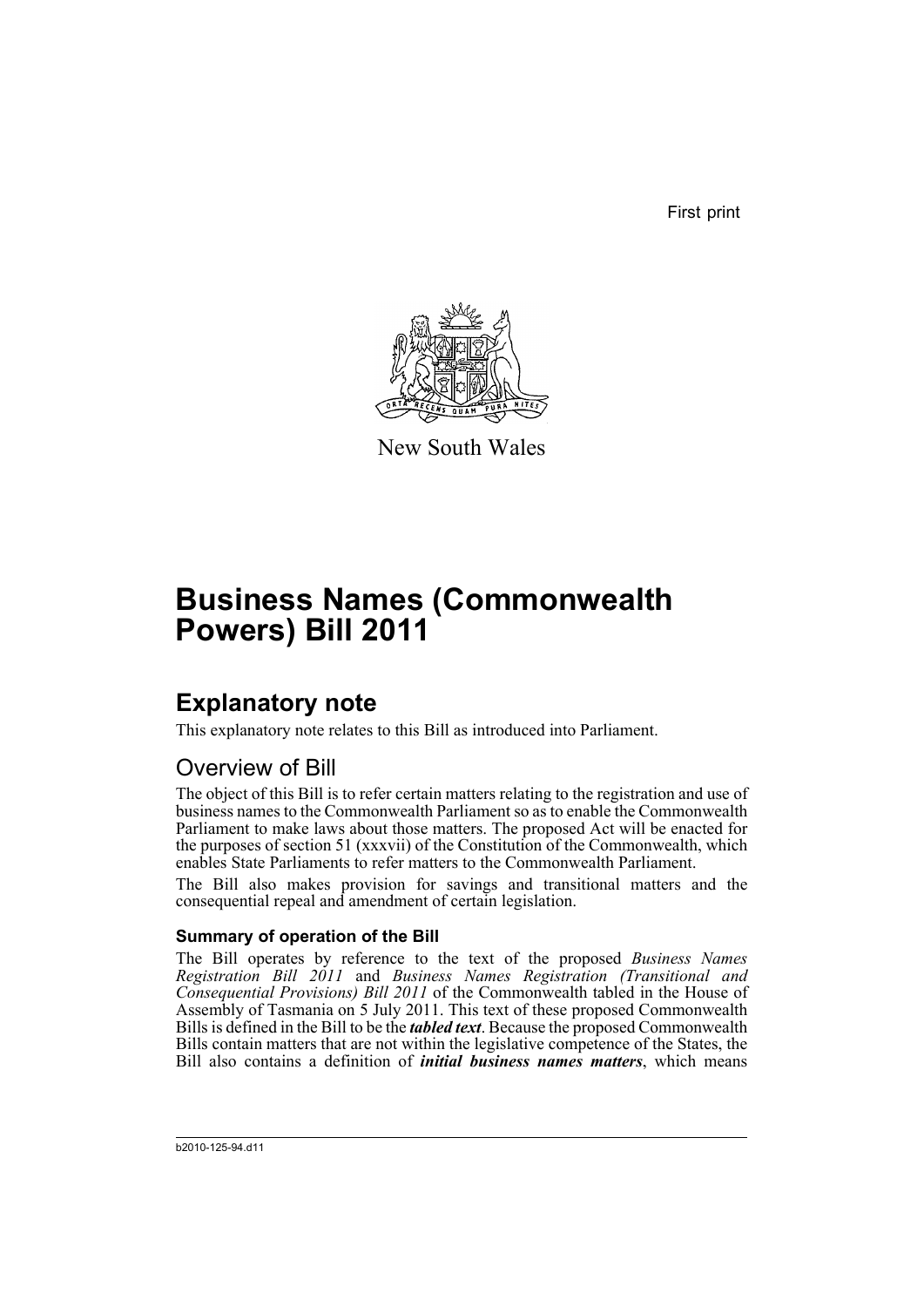Explanatory note

matters to which the provisions of the tabled text relate to the extent to which those matters are included in the legislative powers of the Parliament of the State.

The Bill refers to the Commonwealth Parliament the initial business names matters, but only to the extent of the making of laws with respect to those matters by enacting Commonwealth Acts in the terms, or substantially in the terms, of the tabled text. The Bill defines this reference to be the *initial reference* and the Commonwealth Acts enacted pursuant to it to be the *national business names legislation*.

The Bill also refers, subject to particular exclusions, certain matters (*continuing business names matters*) to the Commonwealth Parliament so as to enable that Parliament to make amendments to the national business names legislation from time to time. The Bill defines this reference to be the *amendment reference*.

The Bill enables both the initial and amendment references, or only the amendment reference, to be terminated by proclamation made by the Governor.

# Outline of provisions

**Clause 1** sets out the name (also called the short title) of the proposed Act.

**Clause 2** provides for the commencement of the proposed Act on a day or days to be appointed by proclamation.

**Clause 3** defines certain terms used in the proposed Act.

The term *business name* is defined to have the same meaning as it has in the tabled text. The term is defined in the tabled text to mean a name used, or to be used, in relation to one or more businesses. The tabled text defines *business* to mean an activity, or series of activities, done:

- (a) in the form of a profession, a trade, employment, a vocation or a calling, or
- (b) in the form of an adventure or concern in the nature of trade, or
- (c) on a regular or continuous basis, in the form of a lease, licence or other grant of an interest in property.

However, the definition of *business* in the tabled text excludes an activity, or a series of activities, done in circumstances in which an entity doing that activity or series of activities in, or in connection with, Australia would not be entitled to an ABN (Australian Business Number).

The term *entity* is defined to include an individual, body corporate or unincorporate, partnership or anything that is an entity within the meaning of the tabled text. The tabled text also includes trusts and superannuation funds as entities.

The term *exemption provision* is defined to mean a provision in the terms, or substantially in the terms, of clause 19 (5) or 20 (3) of the proposed *Business Names Registration Bill 2011* of the Commonwealth that forms part of the tabled text. Those provisions of the proposed Commonwealth Bill exclude entities from the operation of clauses 19 and  $20$  (which provide for the inclusion or display of business names in written communications and at places of business) in a manner that is contrary to a law of the State or a Territory or the Commonwealth.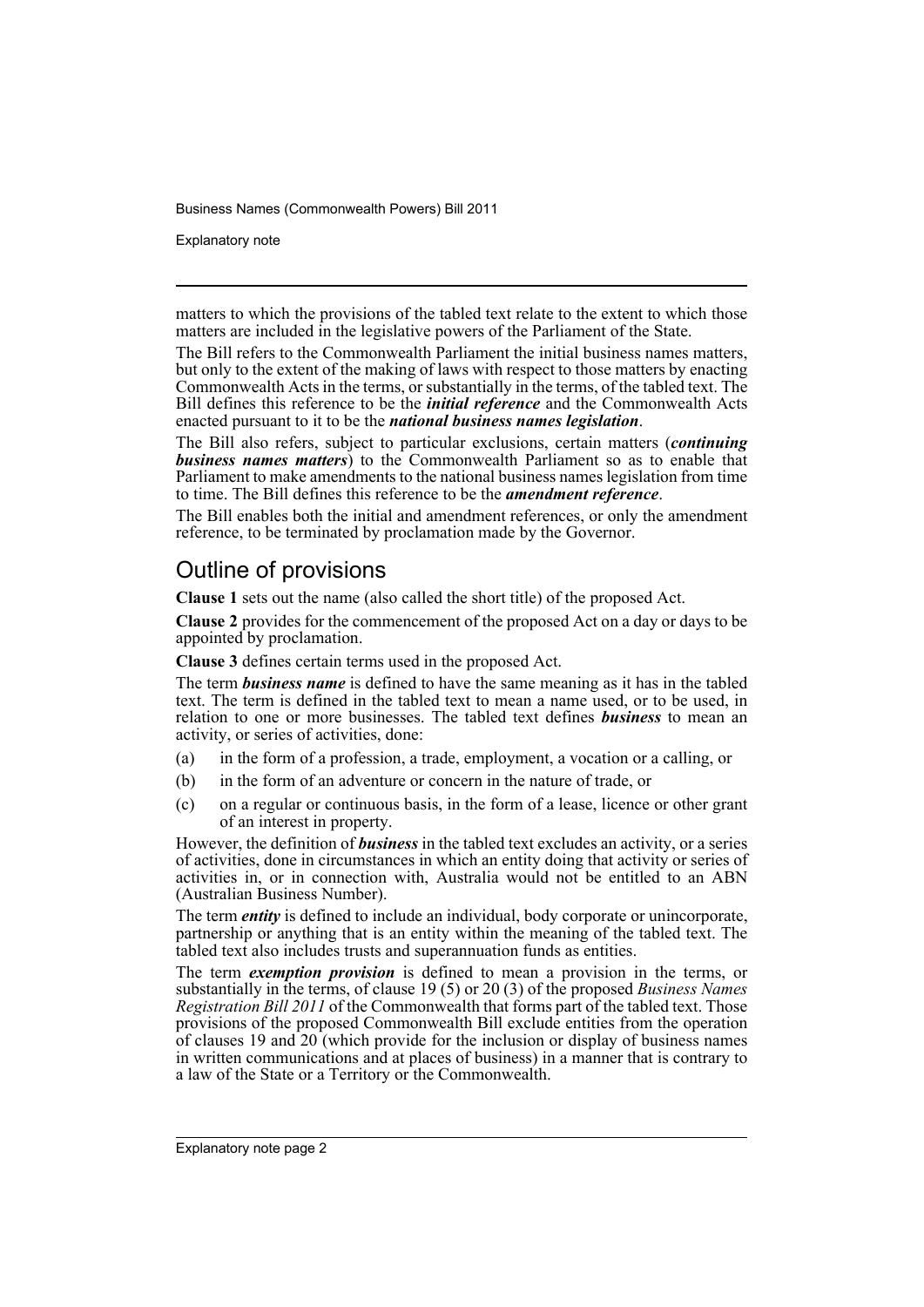Explanatory note

The term *government body* is defined to mean:

- (a) the State or an agency or authority of the State or of the State acting jointly with the Commonwealth, another State or a Territory, or
- (b) a local council or county council established under the *Local Government Act 1993*.

The term *notified State register* is defined to mean a register that is maintained under a State law and is a notified State/Territory register within the meaning given by clause 6 of the proposed *Business Names Registration Bill 2011* of the Commonwealth that forms part of the tabled text. A *notified State/Territory register* within the meaning of clause 6 of the proposed Commonwealth Bill is a State or Territory register, or kind of State or Territory register, specified in Schedule 1 to the proposed Commonwealth Act in respect of which the Australian Securities and Investments Commission receives regular electronic updates from the State or Territory concerned. The NSW registers that are notified State/Territory registers are as follows:

- (a) the Register of Co-operatives established under the *Co-operatives Act 1992*,
- (b) the Register of Incorporated Associations established under the *Associations Incorporation Act 2009*,
- (c) the Register of Limited and Incorporated Limited Partnerships established under the *Partnership Act 1892*,
- (d) the register of co-operative housing societies and Starr-Bowkett societies established under the *Co-operative Housing and Starr-Bowkett Societies Act 1998*,
- (e) any register of the same kind as a register mentioned in paragraphs (a) to (d), established in substitution for a register mentioned in one of those paragraphs.

**Clause 4** defines the term *initial business names matters* in the manner described in the Overview.

**Clause 5** provides for each of the matters that is to be a *continuing business names matter* for the purposes of the amendment reference. These matters are:

- (a) the registration of business names,
- (b) the regulation of the use of business names to assist entities who engage with an entity carrying on business under a business name to identify the entity,
- (c) the regulation of the use of business names to assist entities who engage with an entity carrying on business under a business name to contact the entity,
- (d) the regulation of the use of business names to reduce the risks that arise from an entity carrying on a business under a name that is not the entity's own,
- (e) the prohibition or restriction of the use of business names that are undesirable, offensive or confusing,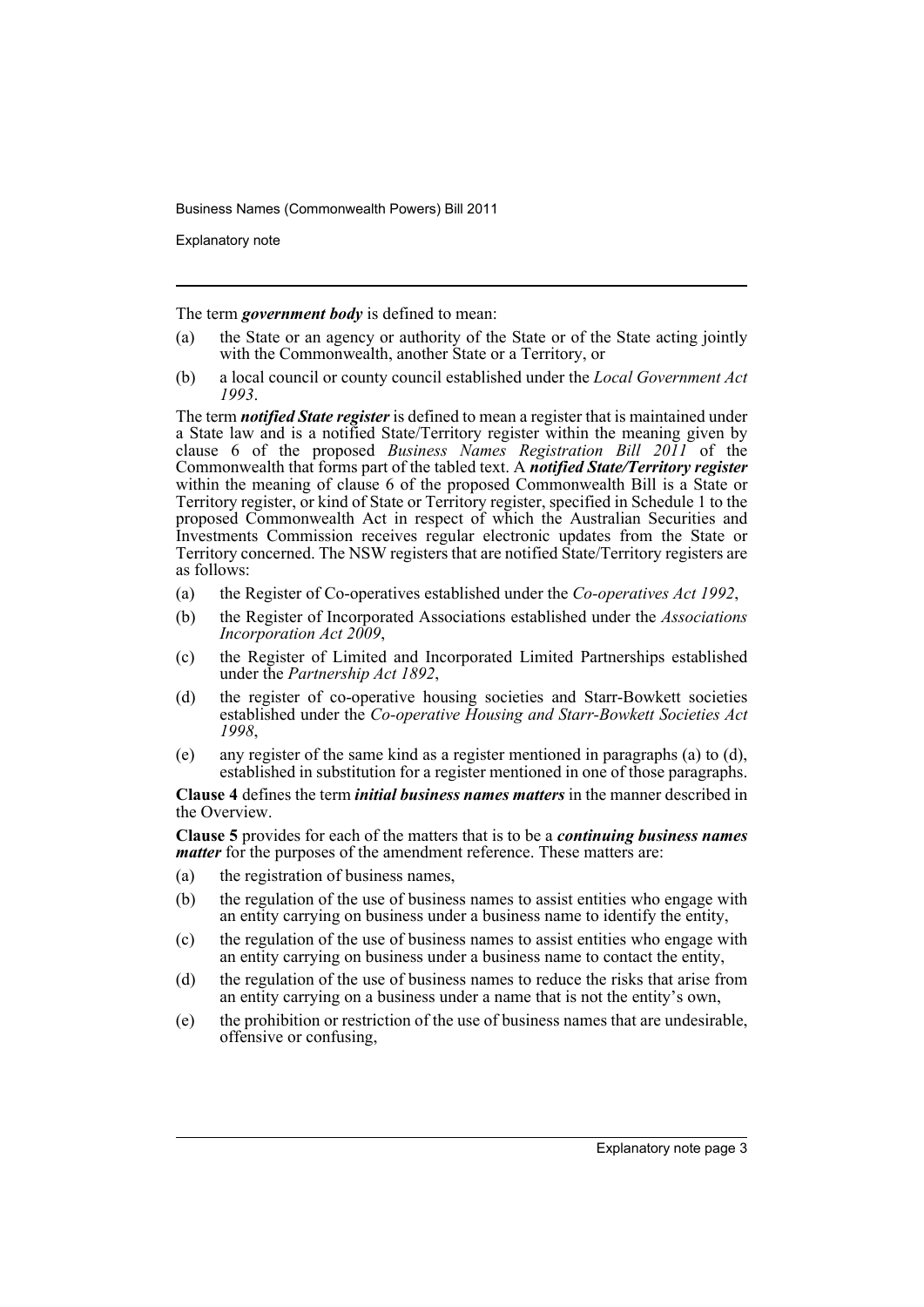Explanatory note

- (f) the prohibition or restriction of the use of a business name by an entity because:
	- (i) the entity has engaged in unlawful conduct, or
	- (ii) a person involved in the management of the entity has engaged in unlawful conduct.

The proposed section also expressly excludes the following matters from the continuing business names matters (and, therefore, the amendment reference):

- (a) the imposition of a restriction on a government body affecting the ability of the body to carry on business under a name,
- (b) the imposition of a restriction on an entity affecting the ability of the entity to carry on business under a name registered to the entity on a notified State register,
- (c) the imposition of a restriction on an entity affecting the ability of the entity to carry on business under a name that is specified as the name of the entity in a State law,
- (d) the imposition of an obligation on a government body to include a name in a communication or to display a name,
- (e) the imposition of an obligation on an entity to include in a communication, or to display, a name that is registered to the entity on a notified State register,
- (f) the imposition of an obligation on an entity to include in a communication, or to display, a name that is specified as the name of the entity in a State law,
- $(g)$  the omission of an exemption provision without the insertion of an equivalent provision, or the imposition of a limitation on the operation of an exemption provision,
- (h) any matter relating to the imposition or payment of taxes under a State law.

**Clause 6** deals with the references described in the Overview. Clause 6 (1) and (2) make those references.

Clause 6 (1) provides for the inclusion of the initial business names matters in Commonwealth Acts enacted in the terms, or substantially in the terms, of the tabled text. The expression "substantially in the terms" of the tabled text will enable minor adjustments to be made to the tabled text.

Clause 6 (2) in effect refers the continuing business names matters to the Commonwealth Parliament in connection with the future amendment of the national business names legislation.

Clause 6 (3) removes a possible argument that one of the references might be limited by the other.

Clause 6 (4) makes it clear that the reference of a matter has effect only to the extent that the matter is not otherwise within the legislative power of the Commonwealth Parliament.

Clause 6 (5) specifies the period during which a reference has effect.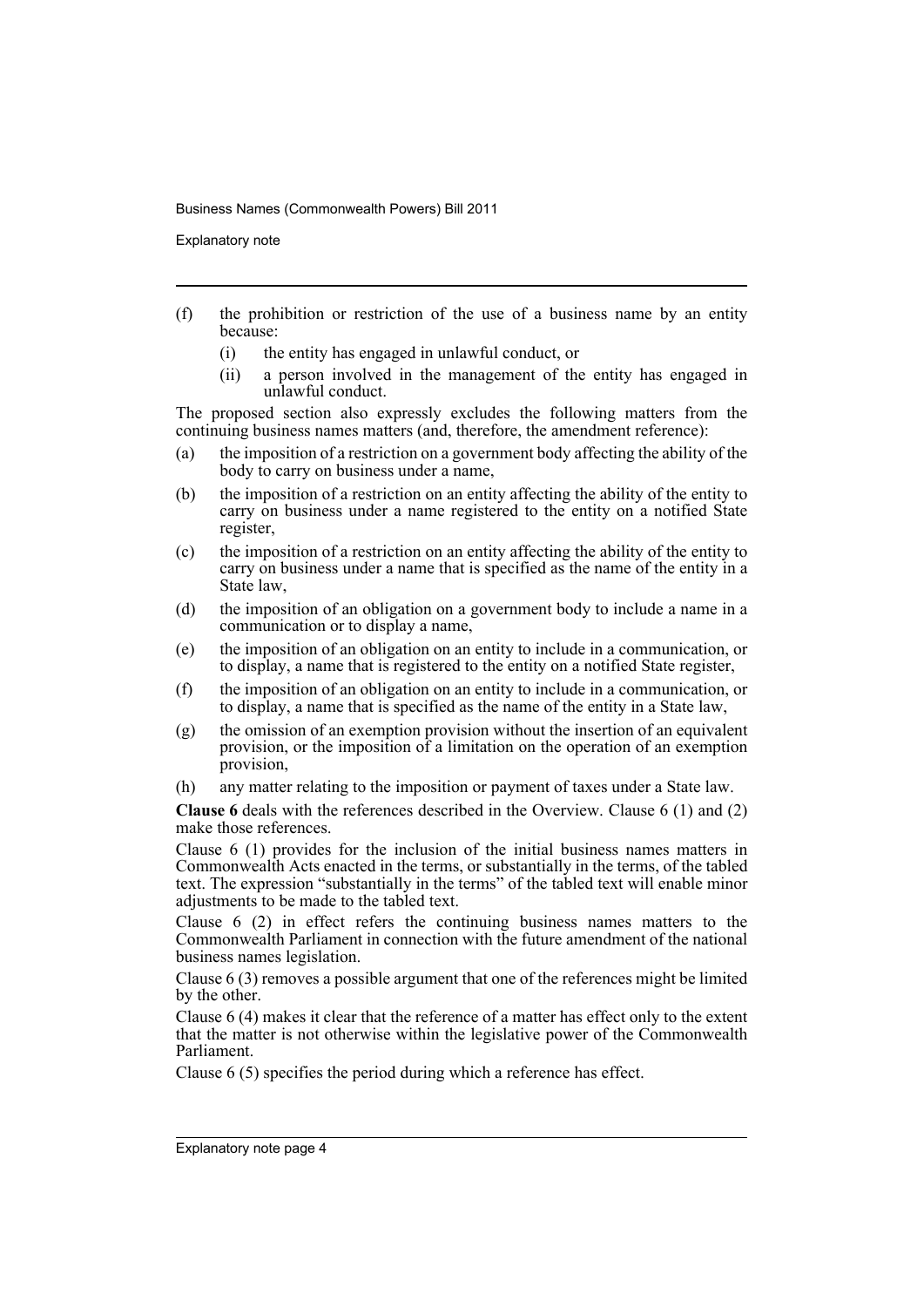Explanatory note

**Clause 7** makes it clear that the State Parliament intends that the national business names legislation can be amended or affected by Commonwealth legislation enacted in reliance on other powers (though this may be the subject of provisions in the Intergovernmental Agreement that will underpin the scheme) and that instruments made or issued under that legislation may affect the operation of that legislation otherwise than by express amendment.

**Clause 8** deals with the termination of the period of the references specified under clause 6 (namely, the period ending on a day fixed by the Governor by proclamation). The clause enables the Governor, by proclamation, to fix a day as the day on which:

- (a) the initial reference and the amendment reference are to terminate, or
- (b) the amendment reference is to terminate, or
- (c) the initial reference is to terminate (if the amendment reference has been previously terminated).

**Clause 9** makes it clear that it is the intention of the State Parliament that the separate termination of the period of the amendment reference does not affect laws already in place. Accordingly, the amendment reference continues to have effect to support those laws unless the period of the initial reference is also terminated.

**Clause 10** provides for the accuracy of a copy of the tabled text containing the proposed Commonwealth Acts to be certified by the Clerk of the House of Assembly of Tasmania. Such a certificate is evidence of the accuracy of the tabled text and that the text was in fact tabled as contemplated by the Bill.

# **Schedule 1 Savings, transitional and other provisions**

**Schedule 1** contains savings, transitional and other provisions consequent on the enactment of the proposed Act.

# **Schedule 2 Repeal of existing business names legislation**

**Schedule 2** repeals each of the following:

- (a) the *Business Names Act 2002* No 97,
- (b) the *Business Names Regulation 2004*,
- (c) any other regulation made under the *Business Names Act 2002*.

# **Schedule 3 Consequential amendment of other legislation**

**Schedule 3** makes amendments to certain Acts and Regulations that are consequential on the enactment by the Commonwealth Parliament of the national business names legislation pursuant to the referral of matters by the proposed Act.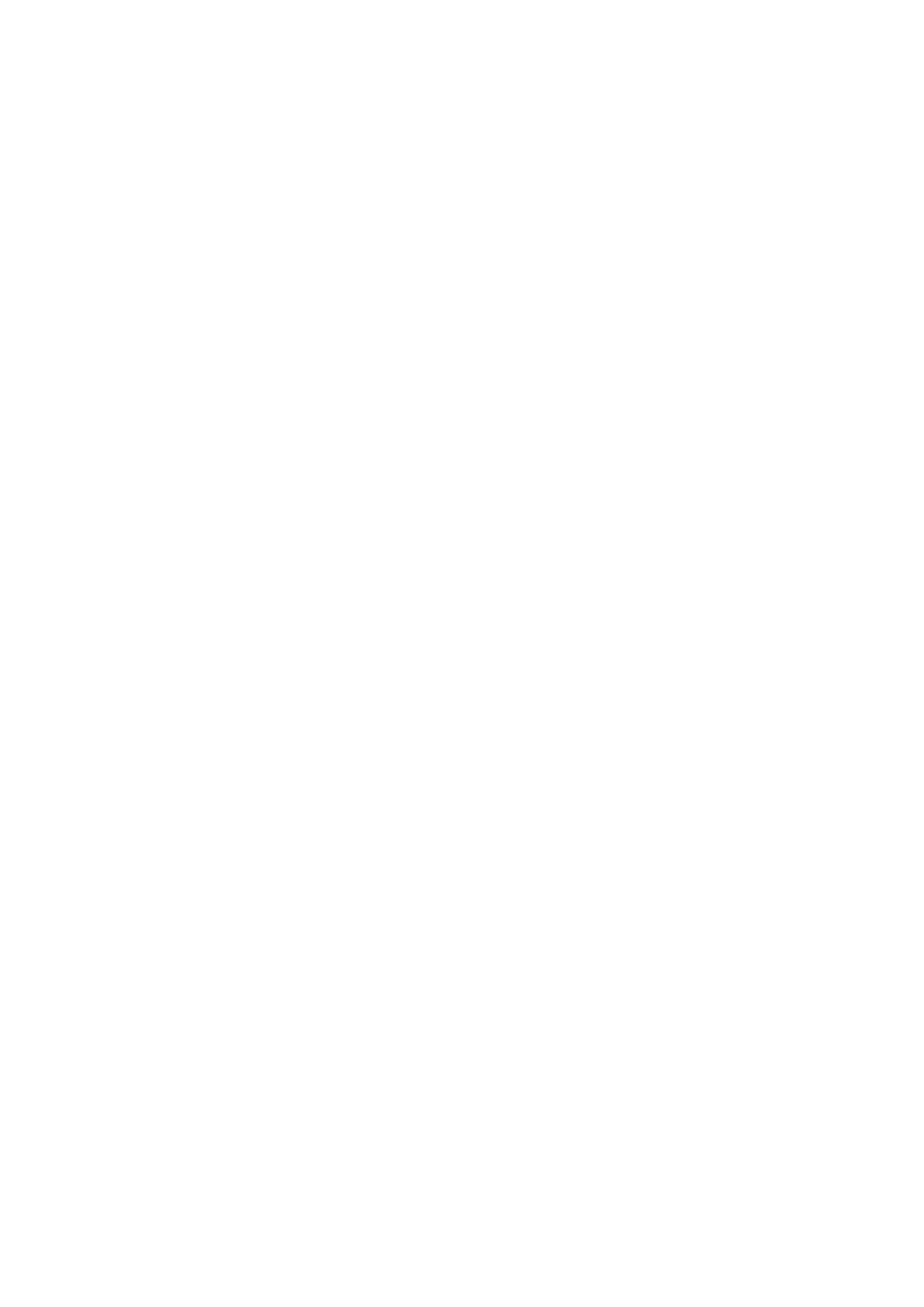First print



New South Wales

# **Business Names (Commonwealth Powers) Bill 2011**

# **Contents**

|            |                                                     | Page |
|------------|-----------------------------------------------------|------|
|            | Name of Act                                         |      |
| 2          | Commencement                                        |      |
| 3          | Definitions                                         | 2    |
| 4          | Initial business names matters                      | 3    |
| 5          | Continuing business names matters                   | 3    |
| 6          | References                                          | 4    |
|            | Amendment of Commonwealth law                       | 5    |
| 8          | Termination of references                           | 5    |
| 9          | Effect of termination of amendment reference before |      |
|            | termination of initial reference                    | 6    |
| 10         | Evidence of tabled text                             |      |
| Schedule 1 | Savings, transitional and other provisions          | 8    |
| Schedule 2 | Repeal of existing business names legislation       | 22   |
| Schedule 3 | Consequential amendment of other legislation        | 23   |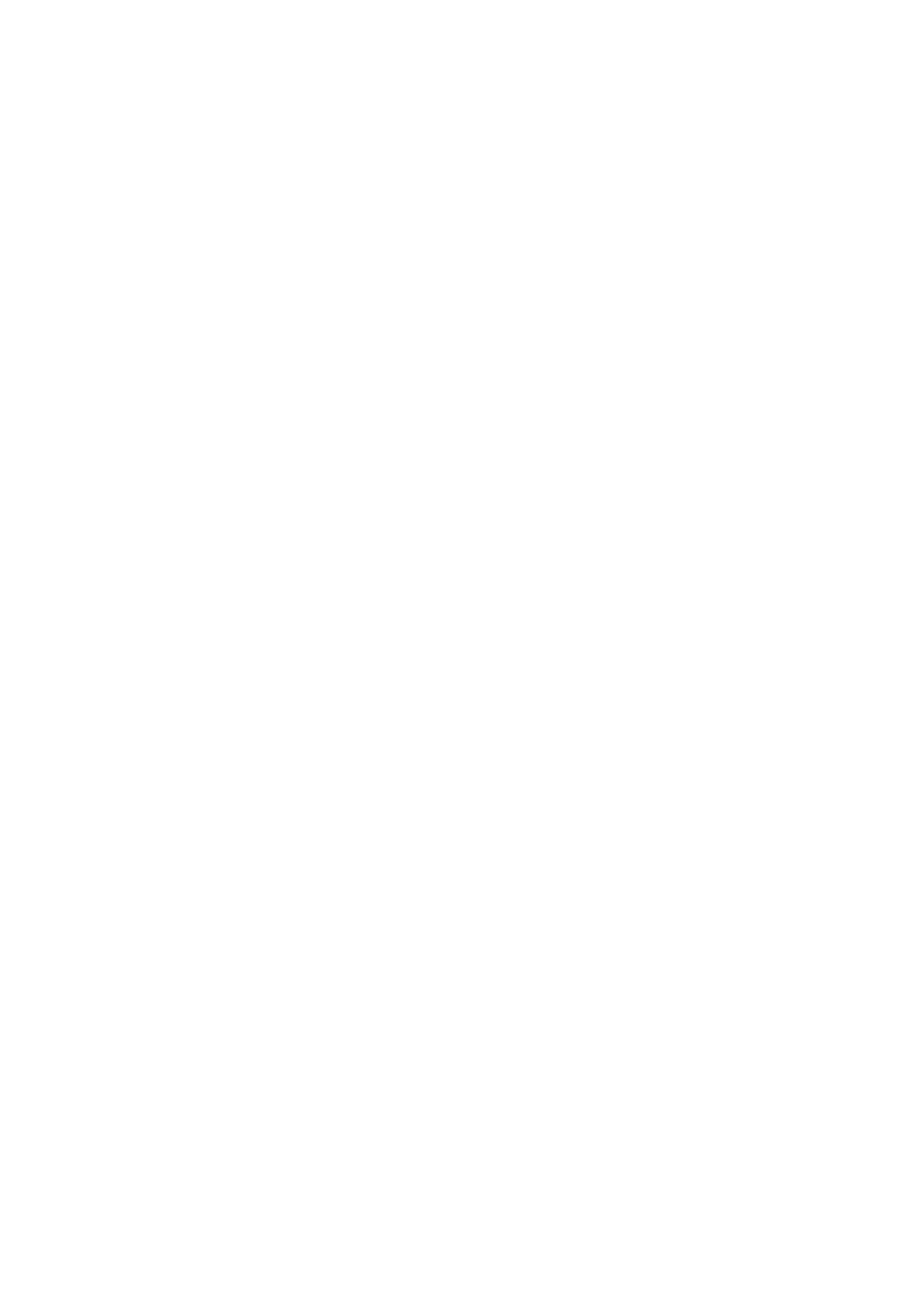

New South Wales

# **Business Names (Commonwealth Powers) Bill 2011**

No , 2011

# **A Bill for**

An Act to refer certain matters relating to the registration and use of business names to the Parliament of the Commonwealth for the purposes of section 51 (xxxvii) of the Constitution of the Commonwealth; and for other purposes.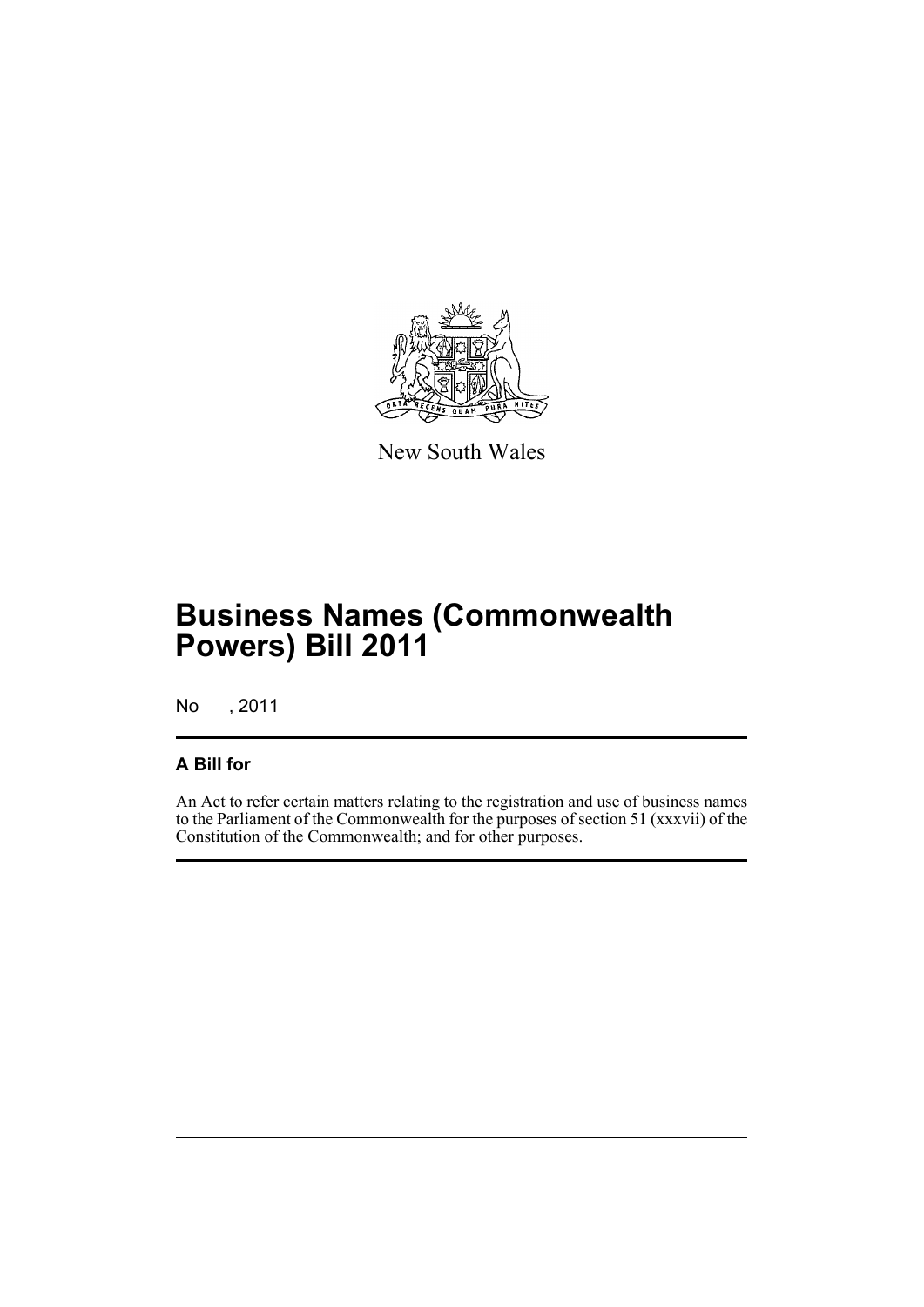<span id="page-9-2"></span><span id="page-9-1"></span><span id="page-9-0"></span>

| 1            |     | <b>Name of Act</b>                                                                                                                               |  |
|--------------|-----|--------------------------------------------------------------------------------------------------------------------------------------------------|--|
|              | (1) | This Act is the Business Names (Commonwealth Powers) Act 2011.                                                                                   |  |
|              | (2) | The purpose of this Act is to refer certain matters relating to the                                                                              |  |
|              |     | registration and use of business names to the Parliament of the<br>Commonwealth for the purposes of section 51 (xxxvii) of the                   |  |
|              |     | Constitution of the Commonwealth.                                                                                                                |  |
| $\mathbf{2}$ |     | <b>Commencement</b>                                                                                                                              |  |
|              |     | This Act commences on a day or days to be appointed by proclamation.                                                                             |  |
| 3            |     | <b>Definitions</b>                                                                                                                               |  |
|              |     | In this Act, unless the contrary intention appears:                                                                                              |  |
|              |     | <b>amendment reference</b> means the reference under section 6 (2).                                                                              |  |
|              |     | <b>business name</b> has the same meaning as in the tabled text.                                                                                 |  |
|              |     | continuing business names matter has the meaning given by section 5.                                                                             |  |
|              |     | entity includes an individual, body corporate or unincorporate,                                                                                  |  |
|              |     | partnership or anything that is an entity within the meaning of the tabled<br>text.                                                              |  |
|              |     | <i>exemption provision</i> means a provision in the terms, or substantially in                                                                   |  |
|              |     | the terms, of clause 19 (5) or clause 20 (3) of the proposed Bill for a<br>Commonwealth Act mentioned in paragraph (a) of the definition of      |  |
|              |     | tabled text.                                                                                                                                     |  |
|              |     | <i>express amendment</i> of the national business names legislation means                                                                        |  |
|              |     | the direct amendment of the text of the national business names                                                                                  |  |
|              |     | legislation (whether by the insertion, omission, repeal, substitution or<br>relocation of words or matter) by another Commonwealth Act, but does |  |
|              |     | not include the enactment by a Commonwealth Act of a provision that                                                                              |  |
|              |     | has or will have substantive effect otherwise than as part of the text of                                                                        |  |
|              |     | the national business names legislation.                                                                                                         |  |
|              |     | <i>government body</i> means:                                                                                                                    |  |
|              |     | the State or an agency or authority of the State or of the State<br>(a)                                                                          |  |
|              |     | acting jointly with the Commonwealth, another State or a<br>Territory, or                                                                        |  |
|              |     | a local council or county council established under the <i>Local</i><br>(b)                                                                      |  |
|              |     | Government Act 1993.                                                                                                                             |  |
|              |     | <i>initial business names matters</i> has the meaning given by section 4.                                                                        |  |
|              |     | <i>initial reference</i> means the reference under section $6(1)$ .                                                                              |  |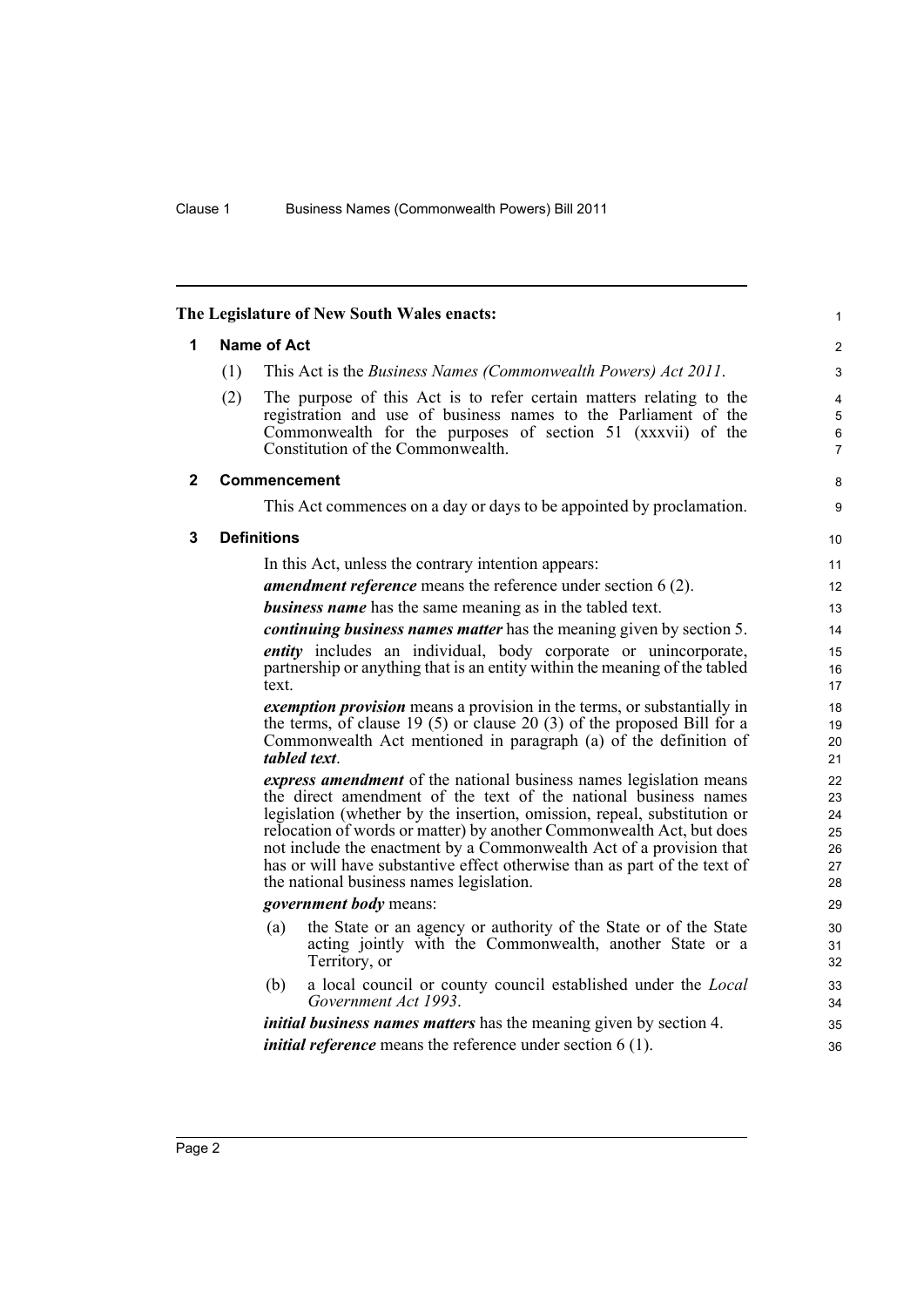Business Names (Commonwealth Powers) Bill 2011 Clause 4

<span id="page-10-1"></span><span id="page-10-0"></span>

|   |     |       | <i>national business names instrument</i> means any instrument (whether or<br>not of a legislative character) that is made or issued under the national<br>business names legislation.                                                                                                         | $\mathbf{1}$<br>$\overline{2}$<br>$\mathsf 3$ |
|---|-----|-------|------------------------------------------------------------------------------------------------------------------------------------------------------------------------------------------------------------------------------------------------------------------------------------------------|-----------------------------------------------|
|   |     |       | national business names legislation means Commonwealth Acts<br>enacted in the terms, or substantially in the terms, of the tabled text and<br>as in force from time to time.                                                                                                                   | 4<br>5<br>6                                   |
|   |     |       | <i>notified State register</i> means a register that is maintained under a State<br>law and is a notified State/Territory register within the meaning given<br>by clause 6 of the proposed Bill for a Commonwealth Act mentioned in<br>paragraph (a) of the definition of <i>tabled text</i> . | $\overline{7}$<br>8<br>$\boldsymbol{9}$<br>10 |
|   |     |       | <i>registration</i> means the inclusion of information in any system for the<br>recording of information (whether in written or electronic form).                                                                                                                                              | 11<br>12                                      |
|   |     | time. | <b>State law</b> means an Act of the State, or an instrument made under an Act<br>of the State, whenever enacted or made and as in force from time to                                                                                                                                          | 13<br>14<br>15                                |
|   |     |       | <i>tabled text</i> means the text of the following proposed Bills for<br>Commonwealth Acts:                                                                                                                                                                                                    | 16<br>17                                      |
|   |     | (a)   | Business Names Registration Bill 2011,                                                                                                                                                                                                                                                         | 18                                            |
|   |     | (b)   | Business Names Registration (Transitional and Consequential<br>Provisions) Bill 2011,                                                                                                                                                                                                          | 19<br>20                                      |
|   |     |       | as tabled in the House of Assembly of Tasmania on 5 July 2011 by or<br>on behalf of the Minister introducing the Bill for the Business Names<br>(Commonwealth Powers) Act 2011 of that State in that House.                                                                                    | 21<br>22<br>23                                |
|   |     |       | <i>taxes</i> means taxes, duties, charges or other imposts, however described.                                                                                                                                                                                                                 | 24                                            |
| 4 |     |       | Initial business names matters                                                                                                                                                                                                                                                                 | 25                                            |
|   |     |       | The <i>initial business names matters</i> are the matters to which the<br>provisions of the tabled text relate to the extent that those matters are<br>included in the legislative powers of the Parliament of the State.                                                                      | 26<br>27<br>28                                |
| 5 |     |       | <b>Continuing business names matters</b>                                                                                                                                                                                                                                                       | 29                                            |
|   | (1) |       | Each of the following matters is a <i>continuing business names matter</i> to<br>the extent that it is included in the legislative powers of the Parliament<br>of the State:                                                                                                                   | 30<br>31<br>32                                |
|   |     | (a)   | the registration of business names,                                                                                                                                                                                                                                                            | 33                                            |
|   |     | (b)   | the regulation of the use of business names to assist entities who<br>engage with an entity carrying on a business under a business<br>name to identify the entity.                                                                                                                            | 34<br>35<br>36                                |
|   |     | (c)   | the regulation of the use of business names to assist entities who<br>engage with an entity carrying on a business under a business<br>name to contact the entity,                                                                                                                             | 37<br>38<br>39                                |
|   |     |       |                                                                                                                                                                                                                                                                                                |                                               |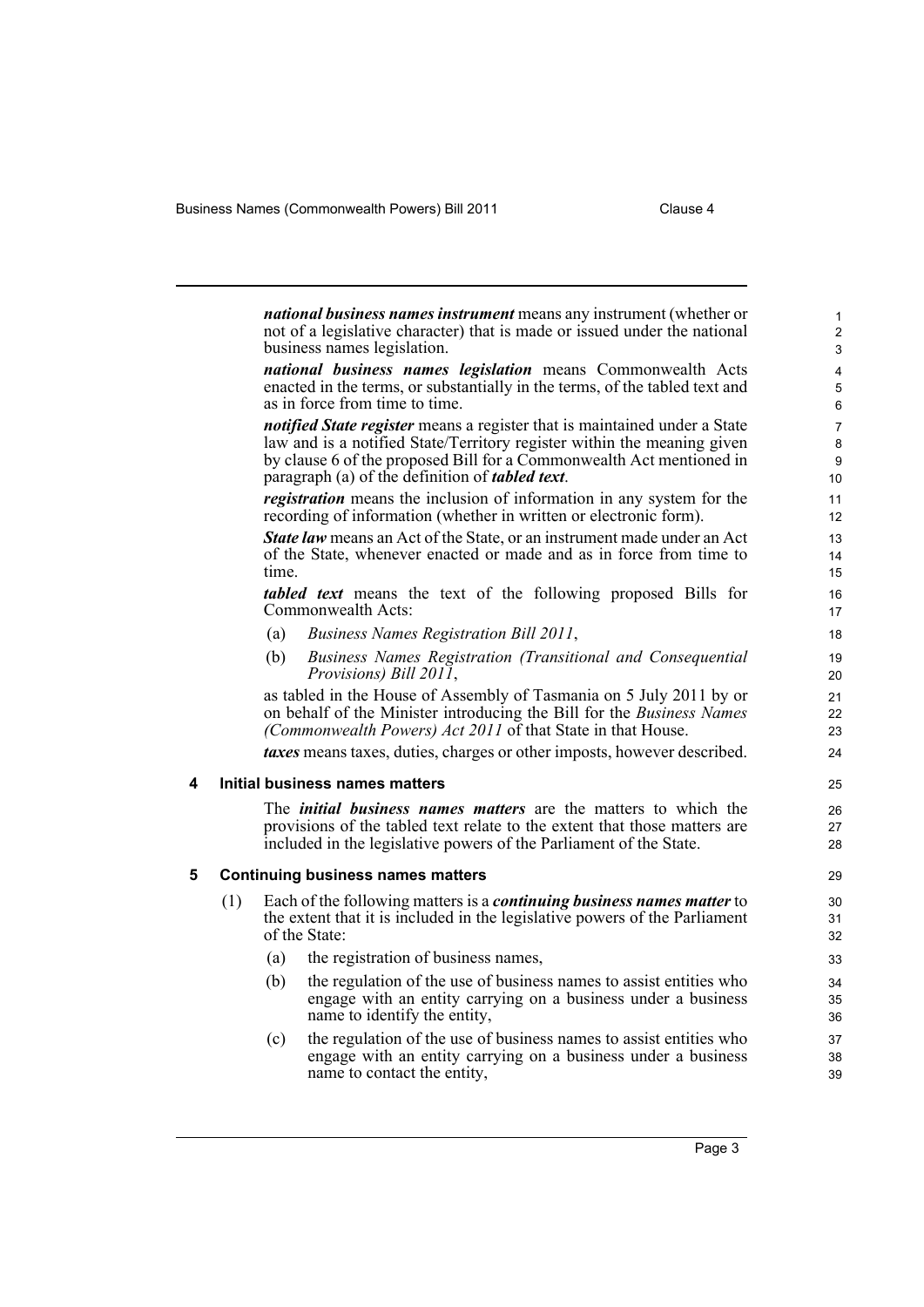|   |     | (d)               | the regulation of the use of business names to reduce the risks that<br>arise from an entity carrying on a business under a name that is<br>not the entity's own,                    | 1<br>$\boldsymbol{2}$<br>3 |
|---|-----|-------------------|--------------------------------------------------------------------------------------------------------------------------------------------------------------------------------------|----------------------------|
|   |     | (e)               | the prohibition or restriction of the use of business names that are<br>undesirable, offensive or confusing,                                                                         | 4<br>5                     |
|   |     | (f)               | the prohibition or restriction of the use of business names by an<br>entity because:                                                                                                 | 6<br>$\overline{7}$        |
|   |     |                   | (i)<br>the entity has engaged in unlawful conduct, or                                                                                                                                | 8                          |
|   |     |                   | (ii)<br>a person involved in the management of the entity has<br>engaged in unlawful conduct.                                                                                        | 9<br>10                    |
|   | (2) |                   | However, none of the following matters is a <i>continuing business</i><br>names matter:                                                                                              | 11<br>12                   |
|   |     | (a)               | the imposition of a restriction on a government body affecting the<br>ability of the body to carry on business under a name,                                                         | 13<br>14                   |
|   |     | (b)               | the imposition of a restriction on an entity affecting the ability of<br>the entity to carry on business under a name registered to the<br>entity on a notified State register,      | 15<br>16<br>17             |
|   |     | (c)               | the imposition of a restriction on an entity affecting the ability of<br>the entity to carry on business under a name that is specified as<br>the name of the entity in a State law, | 18<br>19<br>20             |
|   |     | (d)               | the imposition of an obligation on a government body to include<br>a name in a communication or to display a name,                                                                   | 21<br>22                   |
|   |     | (e)               | the imposition of an obligation on an entity to include in a<br>communication, or to display, a name that is registered to the<br>entity on a notified State register,               | 23<br>24<br>25             |
|   |     | (f)               | the imposition of an obligation on an entity to include in a<br>communication, or to display, a name that is specified as the<br>name of the entity in a State law,                  | 26<br>27<br>28             |
|   |     | (g)               | the omission of an exemption provision without the insertion of<br>an equivalent provision, or the imposition of a limitation on the<br>operation of an exemption provision,         | 29<br>30<br>31             |
|   |     | (h)               | any matter relating to the imposition or payment of taxes under a<br>State law.                                                                                                      | 32<br>33                   |
| 6 |     | <b>References</b> |                                                                                                                                                                                      | 34                         |
|   | (1) |                   | The initial business names matters are referred to the Parliament of the                                                                                                             | 35                         |
|   |     |                   | Commonwealth, but only to the extent of the making of laws with<br>respect to those matters by enacting Acts in the terms, or substantially<br>in the terms, of the tabled text.     | 36<br>37<br>38             |

<span id="page-11-0"></span>Page 4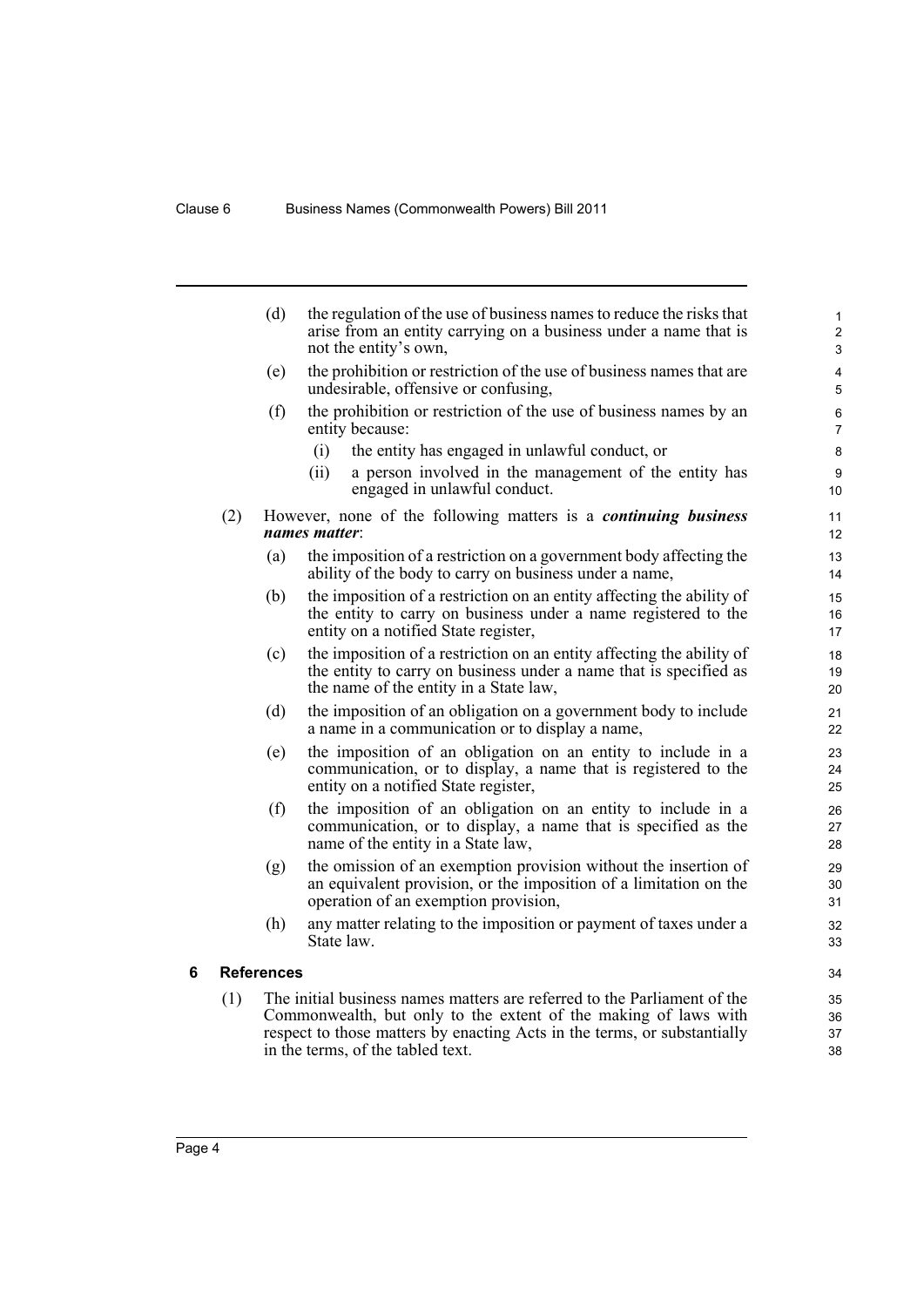Business Names (Commonwealth Powers) Bill 2011 Clause 7

<span id="page-12-1"></span><span id="page-12-0"></span>

|   | (2) |     | Each continuing business names matter is referred to the Parliament of<br>the Commonwealth, but only to the extent of the making of laws with<br>respect to the matter by making express amendments of the national<br>business names legislation.                                                                                                                                                        | $\mathbf{1}$<br>$\overline{2}$<br>3<br>4 |
|---|-----|-----|-----------------------------------------------------------------------------------------------------------------------------------------------------------------------------------------------------------------------------------------------------------------------------------------------------------------------------------------------------------------------------------------------------------|------------------------------------------|
|   | (3) |     | The operation of each of subsections $(1)$ and $(2)$ is not affected by the<br>other subsection.                                                                                                                                                                                                                                                                                                          | 5<br>6                                   |
|   | (4) |     | The reference of a matter under subsection $(1)$ or $(2)$ has effect only if<br>and to the extent that the matter is not included in the legislative powers<br>of the Parliament of the Commonwealth (otherwise than by a reference<br>for the purposes of section 51 (xxxvii) of the Constitution of the<br>Commonwealth).                                                                               | $\overline{7}$<br>8<br>9<br>10<br>11     |
|   | (5) |     | Despite any provision other than section $9(4)$ , a reference under<br>subsection $(1)$ or $(2)$ has effect for a period:                                                                                                                                                                                                                                                                                 | 12<br>13                                 |
|   |     | (a) | beginning when the subsection under which the reference is made<br>comes into operation, and                                                                                                                                                                                                                                                                                                              | 14<br>15                                 |
|   |     | (b) | ending at the end of the day fixed under section $8(1)(a)$ , (b) or<br>(c) as the day on which the reference is to terminate,                                                                                                                                                                                                                                                                             | 16<br>17                                 |
|   |     |     | but not longer.                                                                                                                                                                                                                                                                                                                                                                                           | 18                                       |
| 7 |     |     | <b>Amendment of Commonwealth law</b>                                                                                                                                                                                                                                                                                                                                                                      | 19                                       |
|   |     |     | It is the intention of the Parliament of the State that:                                                                                                                                                                                                                                                                                                                                                  | 20                                       |
|   |     | (a) | the national business names legislation may be expressly<br>amended, or have its operation otherwise affected, at any time by<br>provisions of Commonwealth Acts the operation of which is<br>based on legislative powers that the Parliament of the<br>Commonwealth has apart from a reference of any matters for the<br>purposes of section 51 (xxxvii) of the Constitution of the<br>Commonwealth, and | 21<br>22<br>23<br>24<br>25<br>26<br>27   |
|   |     | (b) | the national business names legislation may have its operation<br>affected, otherwise than by express amendment, at any time by<br>provisions of national business names instruments.                                                                                                                                                                                                                     | 28<br>29<br>30                           |
| 8 |     |     | <b>Termination of references</b>                                                                                                                                                                                                                                                                                                                                                                          | 31                                       |
|   | (1) |     | The Governor may, at any time, by proclamation published on the NSW<br>legislation website, fix a day as the day on which:                                                                                                                                                                                                                                                                                | 32<br>33                                 |
|   |     | (a) | the initial reference and the amendment reference are to<br>terminate, or                                                                                                                                                                                                                                                                                                                                 | 34<br>35                                 |
|   |     | (b) | the amendment reference is to terminate, or                                                                                                                                                                                                                                                                                                                                                               | 36                                       |
|   |     | (c) | the initial reference is to terminate (if the amendment reference<br>has been previously terminated).                                                                                                                                                                                                                                                                                                     | 37<br>38                                 |
|   |     |     |                                                                                                                                                                                                                                                                                                                                                                                                           |                                          |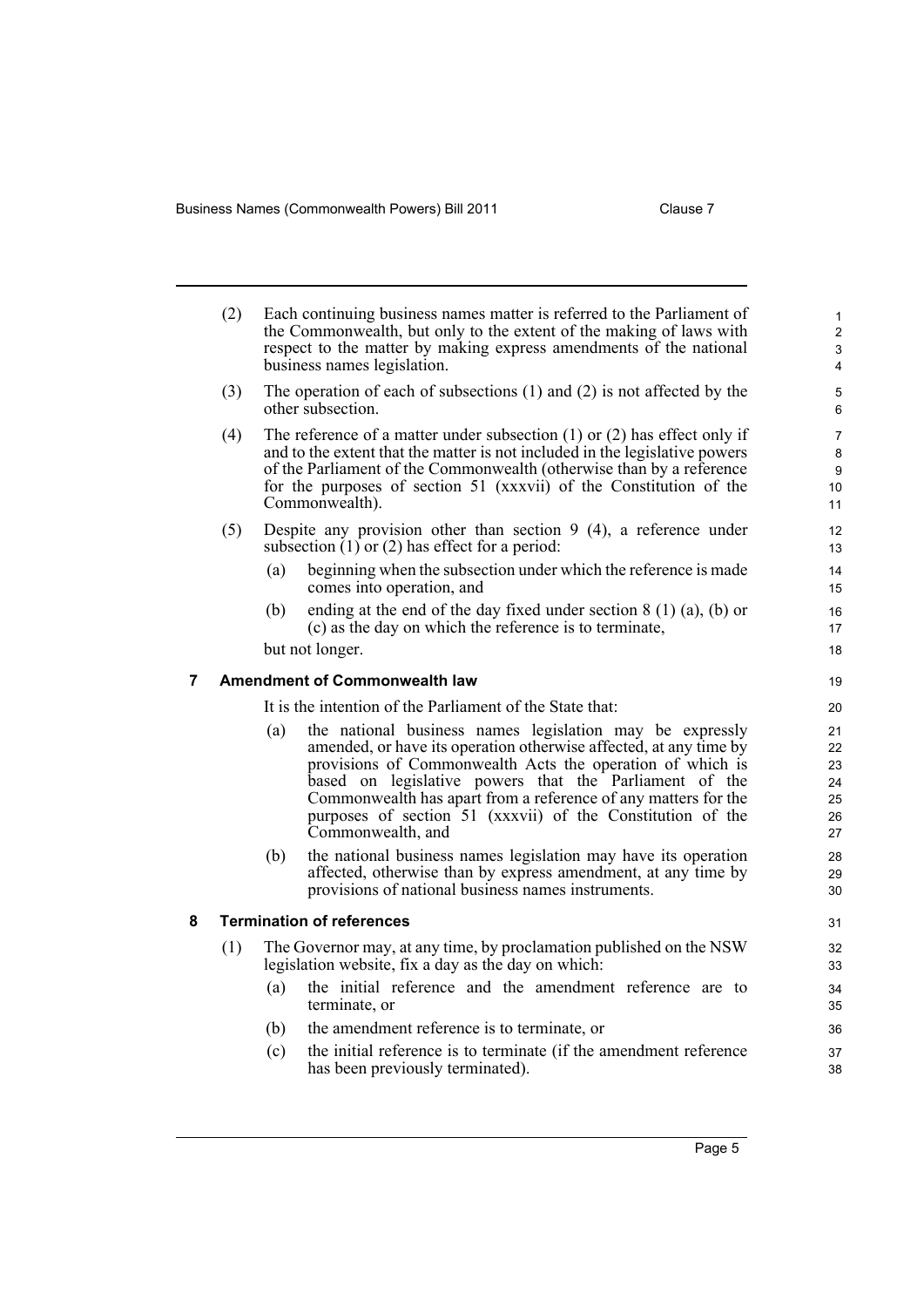<span id="page-13-0"></span>

|   | (2) |                   | A day fixed under subsection (1) must be no earlier than the first day<br>after the end of the period of 6 months beginning with the day on which<br>the proclamation is published.                                        | $\mathbf{1}$<br>$\overline{2}$<br>3 |
|---|-----|-------------------|----------------------------------------------------------------------------------------------------------------------------------------------------------------------------------------------------------------------------|-------------------------------------|
|   | (3) |                   | The Governor may, by proclamation published on the NSW legislation<br>website, revoke a proclamation published under subsection (1).                                                                                       | 4<br>5                              |
|   | (4) |                   | A revoking proclamation has effect only if published before the day<br>fixed under subsection (1).                                                                                                                         | 6<br>$\overline{7}$                 |
|   | (5) | subsection (1).   | If a revoking proclamation has effect the revoked proclamation is taken,<br>for the purposes of section 6, never to have been published but the<br>revocation does not prevent publication of a further proclamation under | 8<br>9<br>10<br>11                  |
| 9 |     | initial reference | Effect of termination of amendment reference before termination of                                                                                                                                                         | 12<br>13                            |
|   | (1) | In this section:  |                                                                                                                                                                                                                            | 14                                  |
|   |     |                   | <i>existing legislation</i> means the national business names legislation as:                                                                                                                                              | 15                                  |
|   |     | (a)               | amended by laws made under the amendment reference that have<br>come into operation before the termination, or                                                                                                             | 16<br>17                            |
|   |     | (b)               | amended or affected by provisions referred to in section 7 (a) or<br>(b) that have come into operation before the termination,                                                                                             | 18<br>19                            |
|   |     |                   | and as in operation immediately before the termination.                                                                                                                                                                    | 20                                  |
|   |     |                   | <i>termination</i> means the termination of the amendment reference.                                                                                                                                                       | 21                                  |
|   | (2) |                   | A reference in this section to provisions referred to in section $7$ (b)                                                                                                                                                   | 22                                  |
|   |     |                   | includes a reference to national business names instruments made to<br>carry out or give effect to the national business names legislation as                                                                              | 23<br>24                            |
|   |     |                   | amended by laws made under the amendment reference.                                                                                                                                                                        | 25                                  |
|   | (3) |                   | It is the intention of the Parliament of the State that, if the amendment                                                                                                                                                  | 26                                  |
|   |     |                   | reference terminates before the initial reference terminates, the<br>termination of the amendment reference does not affect:                                                                                               | 27<br>28                            |
|   |     | (a)               | laws made under the amendment reference before the                                                                                                                                                                         | 29                                  |
|   |     |                   | termination, or                                                                                                                                                                                                            | 30                                  |
|   |     | (b)               | the continued operation in the State of the existing legislation or<br>of the existing legislation as:                                                                                                                     | 31<br>32                            |
|   |     | (i)               | amended after the termination by laws referred to in<br>paragraph (a) that come into operation after the<br>termination, or                                                                                                | 33<br>34<br>35                      |
|   |     | (ii)              | amended or affected after the termination by provisions<br>referred to in section $7$ (a) or (b).                                                                                                                          | 36<br>37                            |
|   | (4) |                   | Accordingly, the amendment reference continues to have effect for the<br>purposes of subsection (3) unless the initial reference is terminated.                                                                            | 38<br>39                            |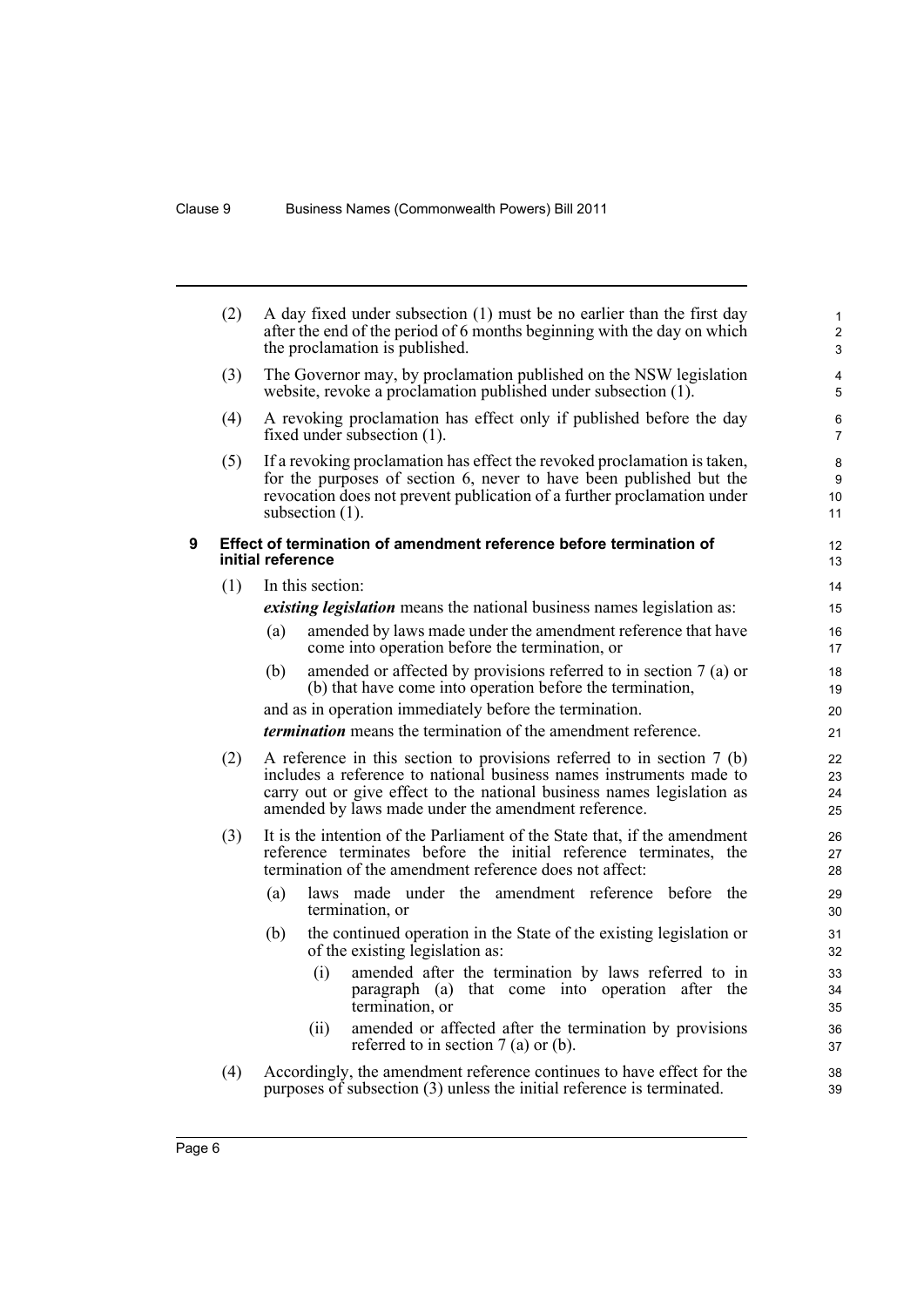Business Names (Commonwealth Powers) Bill 2011 **Clause 10** Clause 10

<span id="page-14-0"></span>

|    | (5) | Subsection $(3)$ or $(4)$ does not apply to or in relation to an amendment<br>of the national business names legislation that is excluded from the<br>operation of this section by the proclamation that terminates the<br>amendment reference.                                                       | $\overline{c}$<br>3<br>4 |
|----|-----|-------------------------------------------------------------------------------------------------------------------------------------------------------------------------------------------------------------------------------------------------------------------------------------------------------|--------------------------|
| 10 |     | <b>Evidence of tabled text</b>                                                                                                                                                                                                                                                                        | 5                        |
|    | (1) | A certificate of the Clerk of the House of Assembly of Tasmania<br>certifying that a document is an accurate copy of the tabled text, or is an<br>accurate copy of a particular part or of particular provisions of the tabled<br>text, is admissible in evidence in any proceedings and is evidence: |                          |
|    |     | of the matter certified, and<br>(a)<br>that the text of the proposed Commonwealth Bills was tabled in<br>(b)<br>the House of Assembly of Tasmania as referred to in the<br>definition of <i>tabled text</i> in section 3.                                                                             | 10<br>11<br>12<br>13     |
|    | (2) | Subsection (1) does not affect any other way in which the tabling or<br>content of the tabled text, or the accuracy of a copy of the tabled text or                                                                                                                                                   | 14<br>15                 |

of a part or provisions of the tabled text, may be established.

16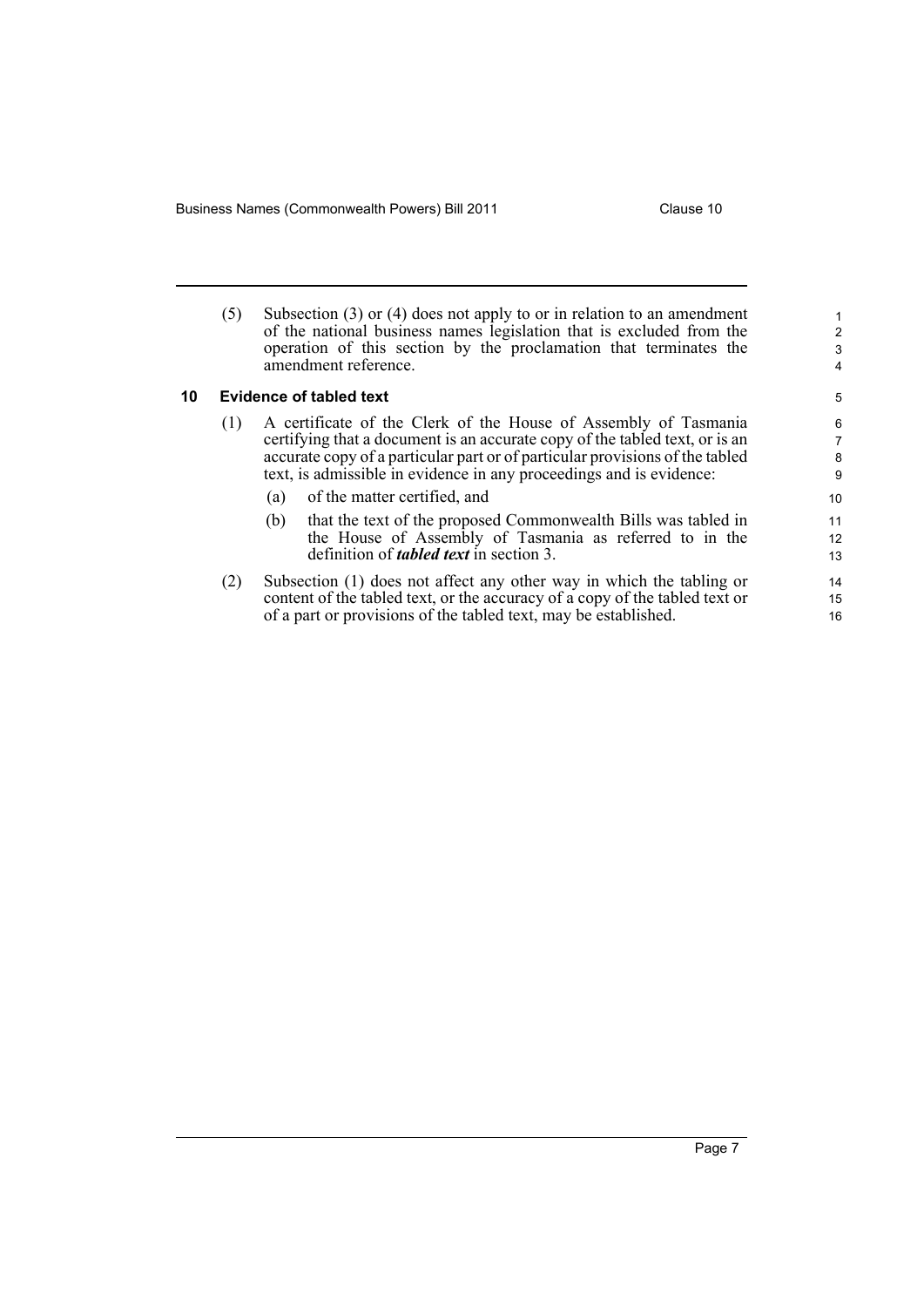Schedule 1 Savings, transitional and other provisions

# <span id="page-15-0"></span>**Schedule 1 Savings, transitional and other provisions**

# **Part 1 Preliminary**

## **1 Definitions**

(1) In this Schedule:

*ASIC* means the Australian Securities and Investments Commission of the Commonwealth.

1  $\mathfrak{p}$ 

3

*change-over day* has the same meaning as it has in the Commonwealth Transitional Act.

*Commonwealth Business Names Act* means a Commonwealth Act in the terms, or substantially in the terms, of the proposed *Business Names Registration Bill 2011* referred to in paragraph (a) of the definition of *tabled text* in section 3, as in force from time to time.

*Commonwealth Register* means the Business Names Register established under the Commonwealth Business Names Act.

*Commonwealth Transitional Act* means a Commonwealth Act in the terms, or substantially in the terms, of the proposed *Business Names Registration (Transitional and Consequential Provisions) Bill 2011* referred to in paragraph (b) of the definition of *tabled text* in section 3, as in force from time to time.

### *Director-General* means:

- (a) the Commissioner for Fair Trading, Department of Finance and Services, or
- (b) if no such position exists—the Director-General of the Department of Finance and Services.

### *existing business names legislation* means:

- (a) the *Business Names Act 2002* and any regulation made under that Act, and
- (b) the *Licensing and Registration (Uniform Procedures) Act 2002* as applied by section 5 of the *Business Names Act 2002* to and in respect of registration of a business name.

*function* includes a power, authority or duty, and *exercise* a function includes perform a duty.

*matter* includes an act, omission, body, person and thing.

*new business names legislation* means:

(a) the Commonwealth Business Names Act and any instrument made under that Act, and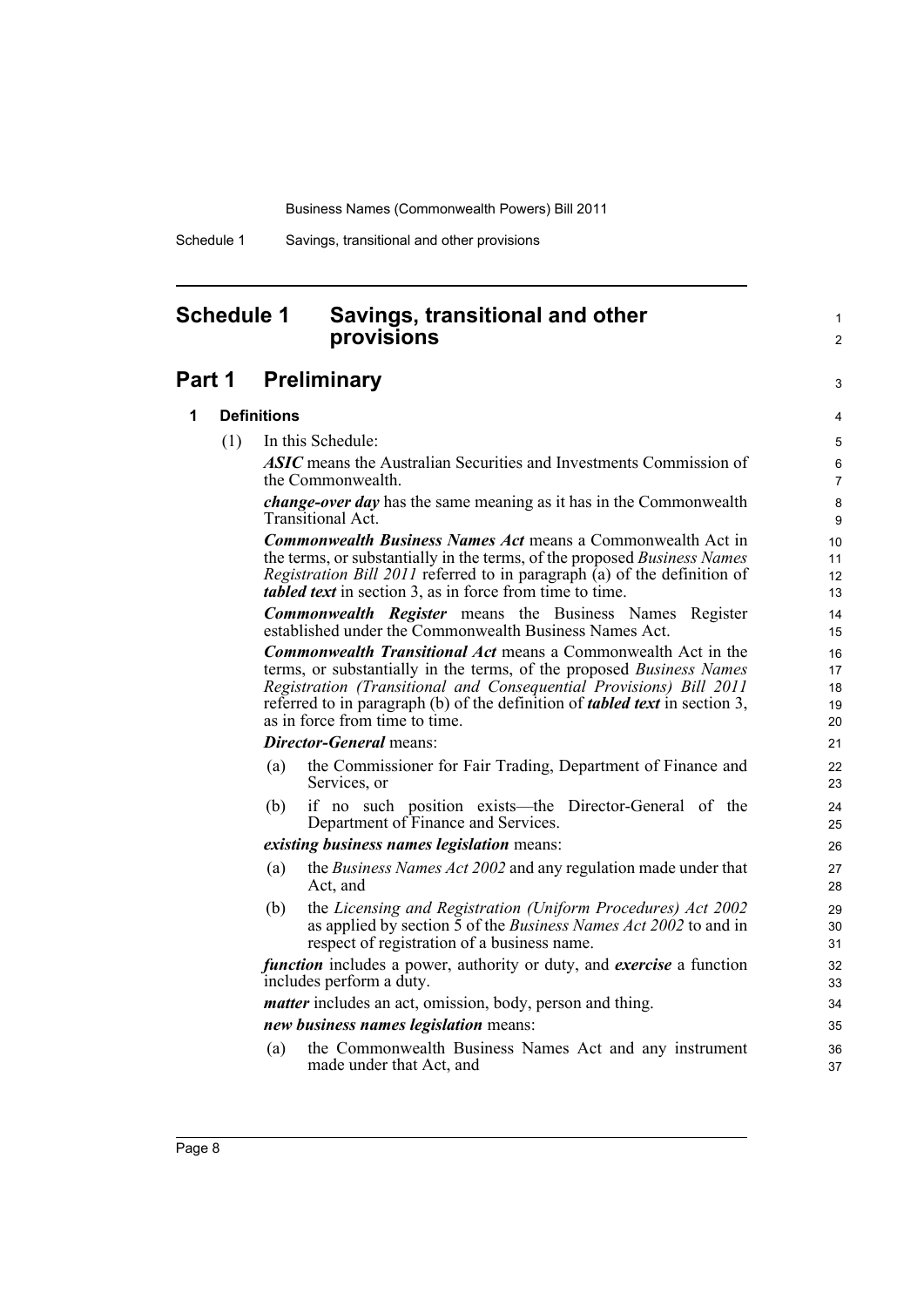Savings, transitional and other provisions Schedule 1

|              |                   | (b)       | the Commonwealth Transitional Act and any instrument made<br>under that Act.                                                                                                                                                                                                                                                 | 1<br>$\overline{c}$        |
|--------------|-------------------|-----------|------------------------------------------------------------------------------------------------------------------------------------------------------------------------------------------------------------------------------------------------------------------------------------------------------------------------------|----------------------------|
|              |                   |           | <i>pre-transfer transitional period</i> means the period:                                                                                                                                                                                                                                                                    | 3                          |
|              |                   | (a)       | commencing on the day that is 28 days before the change-over<br>day (or such other day as may be prescribed by the regulations),<br>and                                                                                                                                                                                      | 4<br>5<br>6                |
|              |                   | (b)       | ending on the change-over day.                                                                                                                                                                                                                                                                                               | 7                          |
|              |                   |           | <i>previous State Business Names Act</i> means any of the following:                                                                                                                                                                                                                                                         | 8                          |
|              |                   | (a)       | the Business Names Act 1934,                                                                                                                                                                                                                                                                                                 | 9                          |
|              |                   | (b)       | the Business Names Act 1962,                                                                                                                                                                                                                                                                                                 | 10                         |
|              |                   | (c)       | the Business Names Act 2002.                                                                                                                                                                                                                                                                                                 | 11                         |
|              |                   |           | <b>State Minister</b> means the Minister administering this Act.                                                                                                                                                                                                                                                             | 12                         |
|              |                   |           | State Register means the register of business names referred to in<br>section 20 of the <i>Business Names Act 2002</i> .                                                                                                                                                                                                     | 13<br>14                   |
|              | (2)               |           | A reference in this Schedule to an Act or statutory rule that is repealed<br>by Schedule 2 is, on and from the day on which the Act or statutory rule<br>is repealed, a reference to the Act or statutory rule as in force<br>immediately before that day.                                                                   | 15<br>16<br>17<br>18       |
|              | (3)               | that day. | If a provision of this Schedule provides for an event or other thing to<br>commence, end or occur on the change-over day or any other day, that<br>event or thing is taken to commence, end or occur at the beginning of                                                                                                     | 19<br>20<br>21<br>22       |
|              | (4)               |           | Notes included in this Schedule do not form part of this Act.                                                                                                                                                                                                                                                                | 23                         |
| Part 2       |                   |           | <b>Transfer of functions to Commonwealth</b>                                                                                                                                                                                                                                                                                 | 24                         |
|              | <b>Division 1</b> |           | <b>Information transfer</b>                                                                                                                                                                                                                                                                                                  | 25                         |
| $\mathbf{2}$ |                   |           | Provision of information and notices to the Commonwealth                                                                                                                                                                                                                                                                     | 26                         |
|              | (1)               |           | The Director-General is specifically authorised:                                                                                                                                                                                                                                                                             | 27                         |
|              |                   | (a)       | to provide the Commonwealth, ASIC or any officer of the<br>Commonwealth or ASIC with such information recorded in, or<br>concerning the use of, the State Register as the Director-General<br>considers appropriate in order to assist the Commonwealth and<br>ASIC to establish and maintain the Commonwealth Register, and | 28<br>29<br>30<br>31<br>32 |
|              |                   | (b)       | to act on behalf of the State in connection with the giving of<br>notices to ASIC by the State for the purposes of the provisions of<br>Schedule 1 to the Commonwealth Transitional Act.                                                                                                                                     | 33<br>34<br>35             |
|              |                   |           | Note. Schedule 1 to the Commonwealth Transitional Act provides for notices to<br>be given by the State to ASIC for the registration of existing business names in                                                                                                                                                            | 36<br>37                   |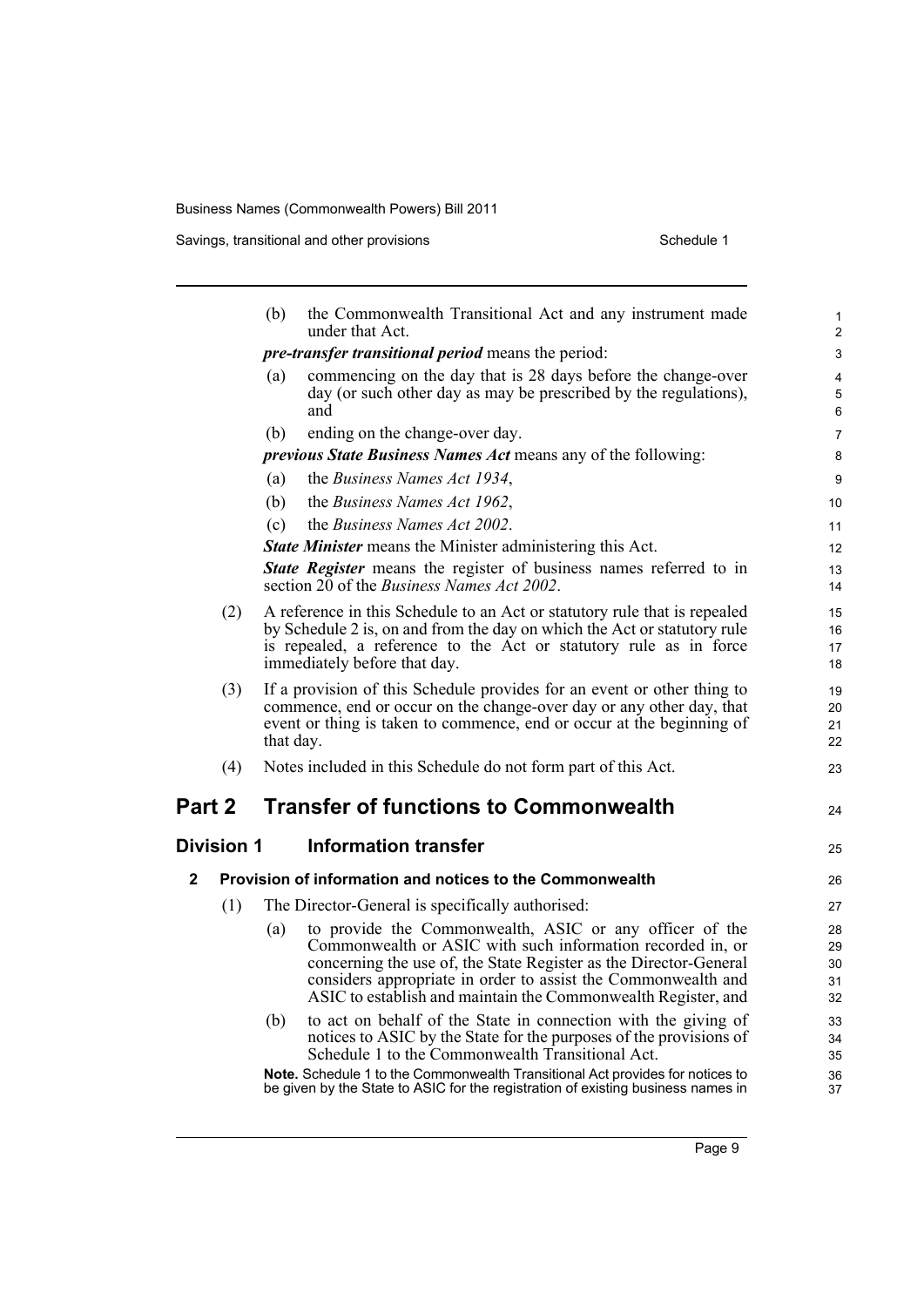Schedule 1 Savings, transitional and other provisions

the Commonwealth Register. The Schedule also enables the State to notify ASIC that a business name is to be held while outstanding matters in relation to the name are resolved under State law.

27 28

- (2) Without limiting subclause (1), the Director-General is also specifically authorised to provide any of the following persons with such information recorded in the State Register as the Director-General considers appropriate in order to assist in verifying the accuracy of information recorded in the State Register for the purposes of data migration to the Commonwealth Register:
	- (a) any person in whose name a business name is (or was) registered in the State Register,
	- (b) any other person engaged by the Director-General to assist, or who is otherwise involved in assisting, in the migration of data from the State Register to the Commonwealth Register.
- (3) The Director-General may charge fees with respect to the provision of information under subclause (2).
- (4) The Director-General may provide the information that the Director-General is authorised to provide under this clause in whatever form (including by means of electronic data or in a form approved for the purposes of the new business names legislation) as the Director-General considers appropriate.
- (5) Subject to subclause (6), the provisions of this clause prevail to the extent of any inconsistency with the provisions of any other Act or statutory rule.
- (6) The provisions of this clause are in addition to, and do not derogate from, the provisions of section 9A of the *Fair Trading Act 1987*.

## **Division 2 Application of existing business names legislation generally**

### **3 Existing business names legislation ceases to have effect on change-over day**

- (1) The existing business names legislation ceases to have effect in relation to business names (within the meaning of the *Business Names Act 2002*) on the change-over day, except as provided otherwise by this Part.
- (2) If a provision of the existing business names legislation (the *primary provision*) is continued in effect by this Part:
	- (a) any other provision of the existing business names legislation (a *related provision*) that is referred to in the primary provision is also continued in effect to the extent necessary for the purposes of the continued application of the primary provision, and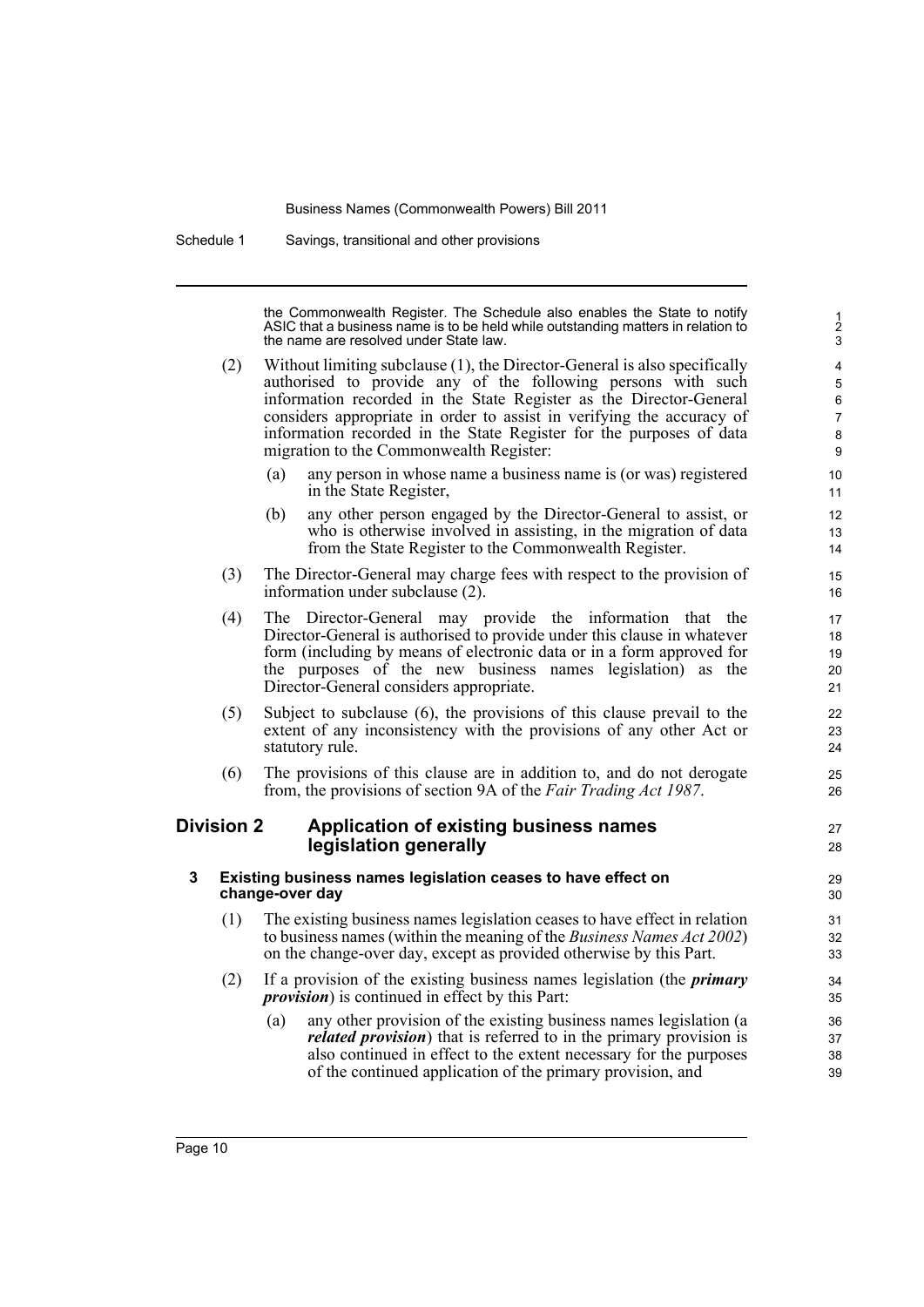Savings, transitional and other provisions Schedule 1 Schedule 1

|   |                   | (b)<br>any power to make regulations in respect of a matter that is<br>conferred by the primary provision or a related provision is taken<br>on and after the change-over day to include a power for the matter<br>to be prescribed by regulations made under this Act.                                                                                                                                | 1<br>$\overline{c}$<br>3<br>$\overline{4}$ |
|---|-------------------|--------------------------------------------------------------------------------------------------------------------------------------------------------------------------------------------------------------------------------------------------------------------------------------------------------------------------------------------------------------------------------------------------------|--------------------------------------------|
|   | (3)               | The regulations under the <i>Business Names Act 2002</i> as in force<br>immediately before the change-over day continue to apply for the<br>purposes of a primary provision or related provision that confers a<br>regulation-making power for a matter under the Business Names Act<br>2002 until regulations are made under this Act for that matter.                                                | 5<br>6<br>$\overline{7}$<br>$\bf 8$<br>9   |
|   | (4)               | This Part has effect:                                                                                                                                                                                                                                                                                                                                                                                  | 10                                         |
|   |                   | (a)<br>despite anything to the contrary in the existing business names<br>legislation, and                                                                                                                                                                                                                                                                                                             | 11<br>12 <sup>2</sup>                      |
|   |                   | (b)<br>in relation to provisions of the existing business names legislation<br>that this Part continues in effect on or after the change-over day<br>even after the legislation is repealed by Schedule 2.<br>Note. Schedule 2, when read with section 2, provides for the repeal of the<br>Business Names Act 2002 and regulations made under that Act on a day or<br>days appointed by proclamation. | 13<br>14<br>15<br>16<br>17<br>18           |
| 4 |                   | Offences under existing business names legislation                                                                                                                                                                                                                                                                                                                                                     |                                            |
|   |                   | The provisions of the existing business names legislation and the <i>Fines</i><br>Act 1996 continue to apply on and after the change-over day in relation<br>to offences committed, or alleged to have been committed, before that<br>day.                                                                                                                                                             | 19<br>20<br>21<br>22<br>23                 |
| 5 |                   | Fees and charges payable under existing business names legislation                                                                                                                                                                                                                                                                                                                                     | 24                                         |
|   | (1)               | Any fees and charges that were payable under the existing business<br>names legislation immediately before the change-over day remain<br>recoverable by the Director-General in a court of competent jurisdiction<br>on and after that day.                                                                                                                                                            | 25<br>26<br>27<br>28                       |
|   | (2)               | Without limiting clause 3, fees and charges that would have been<br>payable under the existing business names legislation had it continued<br>in effect continue to be payable in relation to matters being dealt with in<br>accordance with the provisions of Division 4.                                                                                                                             | 29<br>30<br>31<br>32                       |
|   | <b>Division 3</b> | <b>Exercise of registration functions under existing</b><br>business names legislation                                                                                                                                                                                                                                                                                                                 | 33<br>34                                   |
| 6 |                   | Director-General may refuse to exercise registration functions                                                                                                                                                                                                                                                                                                                                         | 35                                         |
|   | (1)               | Subject to clause 7, the Director-General may refuse to exercise a<br>registration function during the pre-transfer transitional period.                                                                                                                                                                                                                                                               | 36<br>37                                   |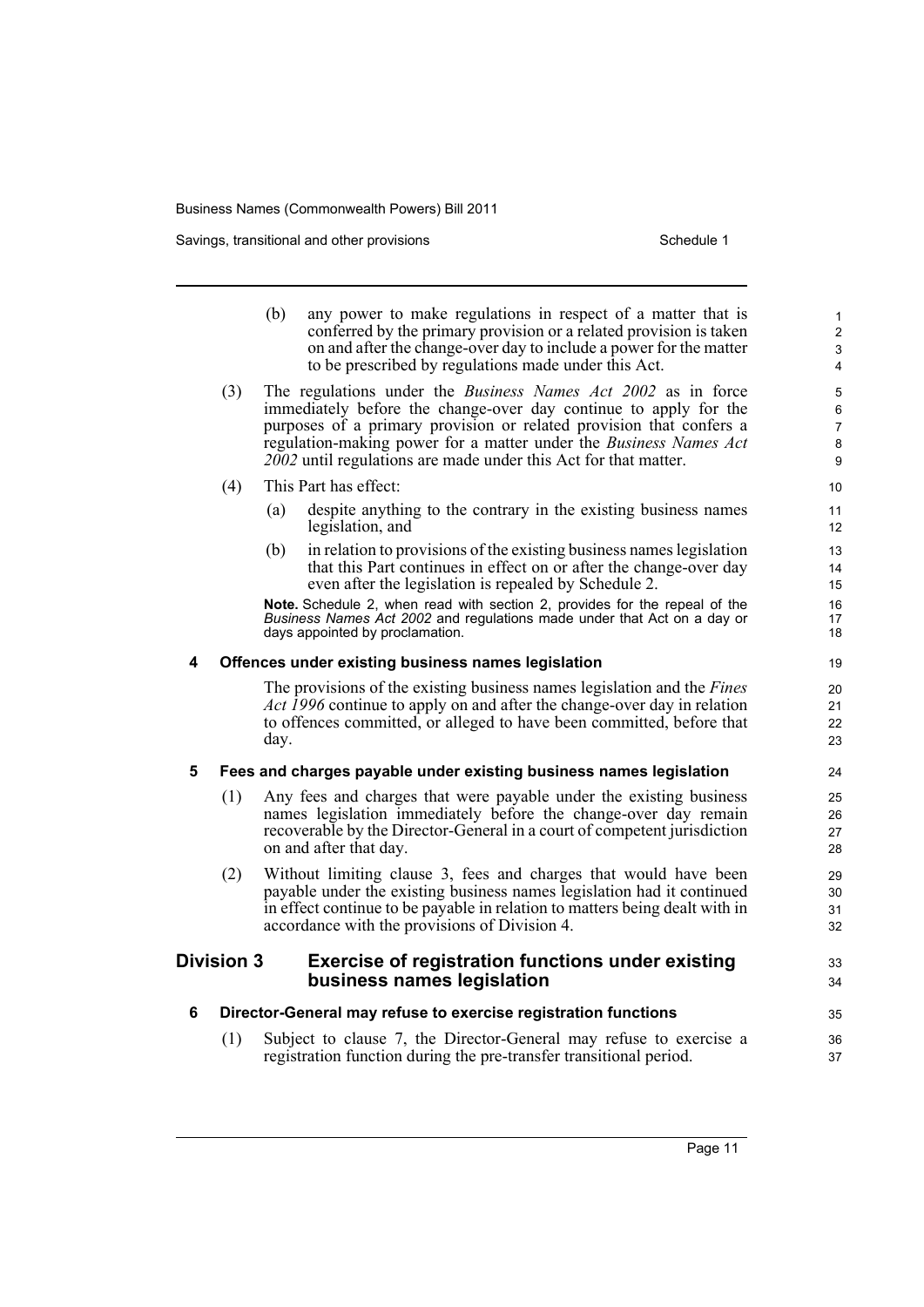(2) Without limiting subclause (1), the Director-General may refuse:

(a) to exercise a registration function during the pre-transfer transitional period in relation to a matter that was not finally determined or concluded immediately before the commencement of that period, and

- (b) to give access (whether temporarily or permanently) to the State Register at any time during the pre-transfer transitional period.
- (3) In this clause:

*registration function* means any function conferred or imposed on the Director-General by or under the existing business names legislation in relation to the registration of business names (including, without limitation, the renewal and cancellation of registration and the maintenance of the State Register).

### **7 Renewal applications relating to registrations that expire on or after change-over day**

(1) An application may not be made under the existing business names legislation for the renewal of the registration of a business name if that registration is due to expire on or after the change-over day.

**Note.** An application for the renewal of the registration of a business name that expires on or after the change-over day will need to be made in accordance with the requirements of the new business names legislation on and from that day.

(2) The Director-General is not required to give a person in whose name a business name is registered under the *Business Names Act 2002* any notice concerning the renewal date for the registration if the registration expires on or after the change-over day.

## **8 Certificates concerning business names**

- (1) The following provisions continue to apply on and after the change-over day in relation to any certificate issued under the provisions before that day:
	- (a) section 26 of the *Business Names Act 2002*,
	- (b) section 55 of the *Licensing and Registration (Uniform Procedures) Act 2002* (as applied by section 5 of the *Business Names Act 2002*).
- (2) A copy of an entry in the Commonwealth Register in relation to a business name that was originally registered under a previous State Business Names Act that is provided by ASIC under section 60 of the Commonwealth Business Names Act is admissible in proceedings concerning a matter before the change-over day and is evidence of the matters stated in the entry.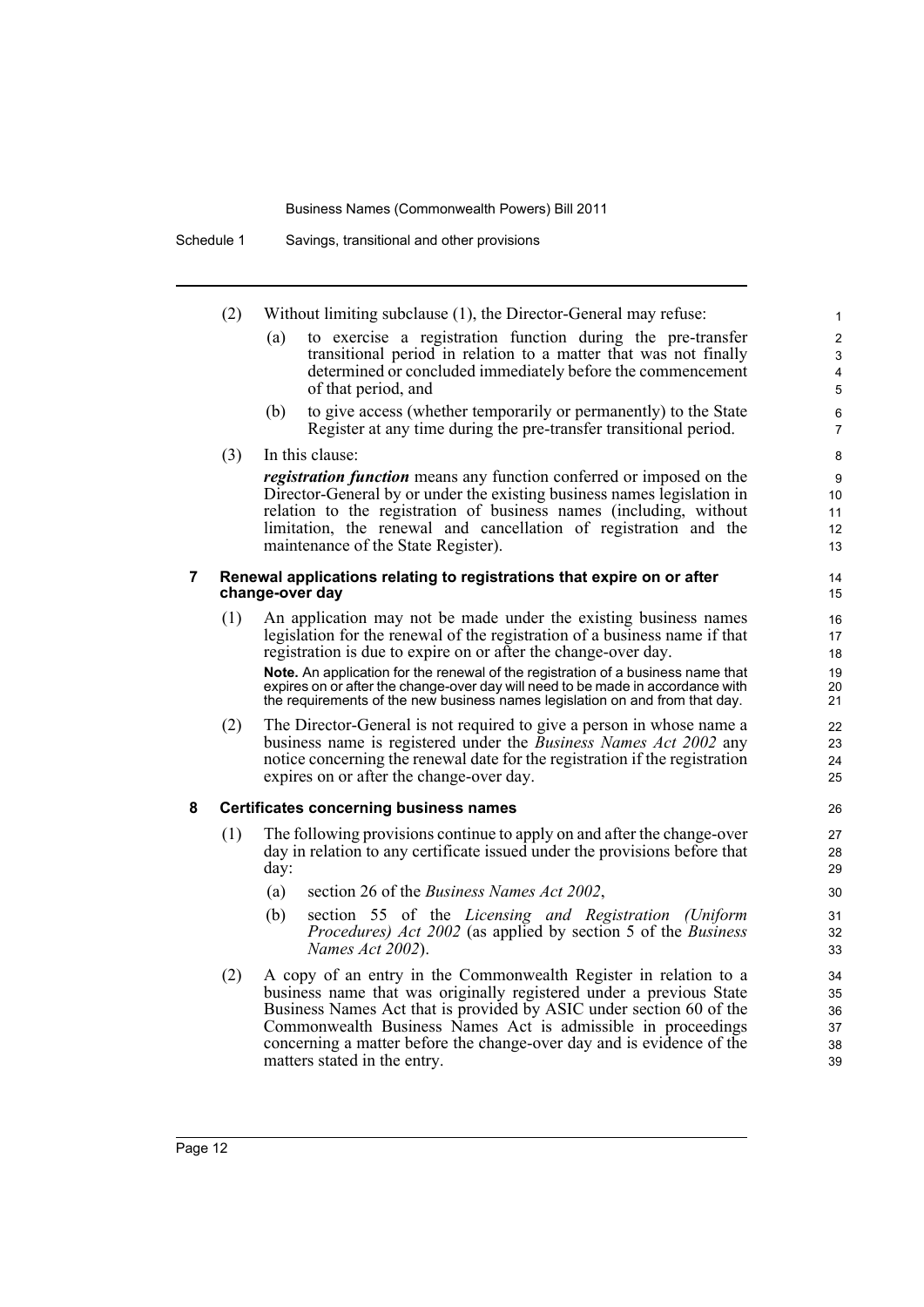Savings, transitional and other provisions Schedule 1 and the state of the Schedule 1

(3) The regulations may make provision for or with respect to the issue of certificates during the pre-transfer transitional period under the provisions referred to in subclause (1) and any such regulations prevail to the extent of any inconsistency with the provisions of the existing business names legislation.

## **Division 4 Resolution of outstanding matters under existing business names legislation**

**Note.** The object of this Division is to enable certain matters under the existing business names legislation that have not been finally resolved by the change-over day to be resolved for the purpose of providing accurate and complete information to ASIC for inclusion in the Commonwealth Register.

This Division enables these matters to be resolved as if the existing business names legislation had continued in effect. As a result, the relevant decision-maker will be able to make a decision indicating what would have been the result had that legislation continued in effect. Once an outstanding matter is resolved, ASIC will be provided with information concerning the resolution of the matter. The Commonwealth Transitional Act provides for ASIC to hold a business name if it is notified by a State that there are outstanding matters to be resolved before the name can be migrated to the new business names legislation.

## **9 Pending registration, renewal and restoration applications**

- (1) This clause applies to the following kinds of applications:
	- (a) an application for the registration of a business name under the *Business Names Act 2002* that is received by the Director-General before the change-over day (but not finally determined before that day),
	- (b) an application for the renewal of the registration of a business name under the *Business Names Act 2002* if:
		- the registration of the business name is due to expire before the change-over day, and
		- (ii) the application is received by the Director-General before the change-over day (but not finally determined before that day),
	- (c) an application for the restoration of the registration of a business name under the *Business Names Act 2002* if:
		- (i) the registration of the business name expired before the change-over day, and
		- (ii) the application is received by the Director-General before the change-over day (but not finally determined before that day),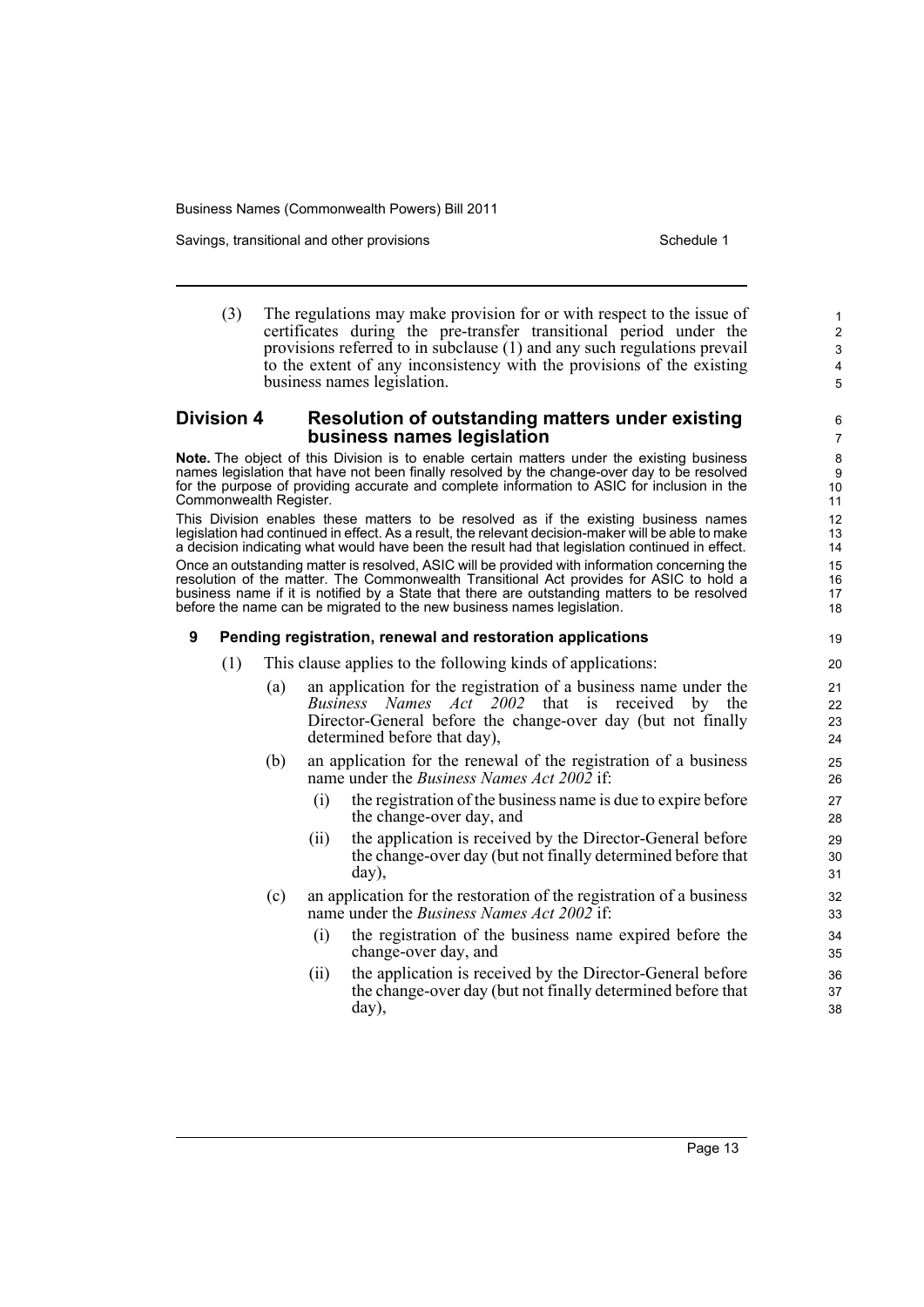| (d) | an application for the restoration of the registration of a business |
|-----|----------------------------------------------------------------------|
|     | name under the <i>Business Names Act 2002</i> if:                    |

(i) the registration of the business name expired before the change-over day and was not renewed by the expiry date, and

- (ii) the application is made to the Director-General on or after the change-over day, and
- (iii) the application is made within the period that would have applied to the making of such an application had the existing business names legislation continued in effect.
- (2) An application to which this clause applies may, on or after the change-over day, be dealt with under the existing business names legislation as if the power of the Director-General under that legislation to decide whether to grant the application were a power to decide whether the application should have been granted had the legislation continued in effect.
- (3) This clause does not limit the power conferred on the Director-General by clause 6.

### **10 Pending notices concerning changes of particulars**

- (1) This clause applies to a notice under Division 2 of Part 2 of the *Business Names Act 2002* that is received by the Director-General before the change-over day (but not dealt with before that day).
- (2) A notice to which this clause applies may, on or after the change-over day, be dealt with under the existing business names legislation as if the power of the Director-General under that legislation to alter the particulars of the registration to which the notice relates were a power to alter the particulars of that registration had the legislation continued in effect.
- (3) This clause does not limit the power conferred on the Director-General by clause 6.

### **11 Reviewable application and cancellation decisions**

- (1) This clause applies to the following kinds of decisions:
	- (a) a decision of the Director-General to refuse to grant an application under the existing business names legislation if a person has a right to apply to the Administrative Decisions Tribunal for a review of the decision immediately before the change-over day (an *existing reviewable application decision*),
	- (b) a decision of the Director-General to cancel the registration of a business name under the existing business names legislation if a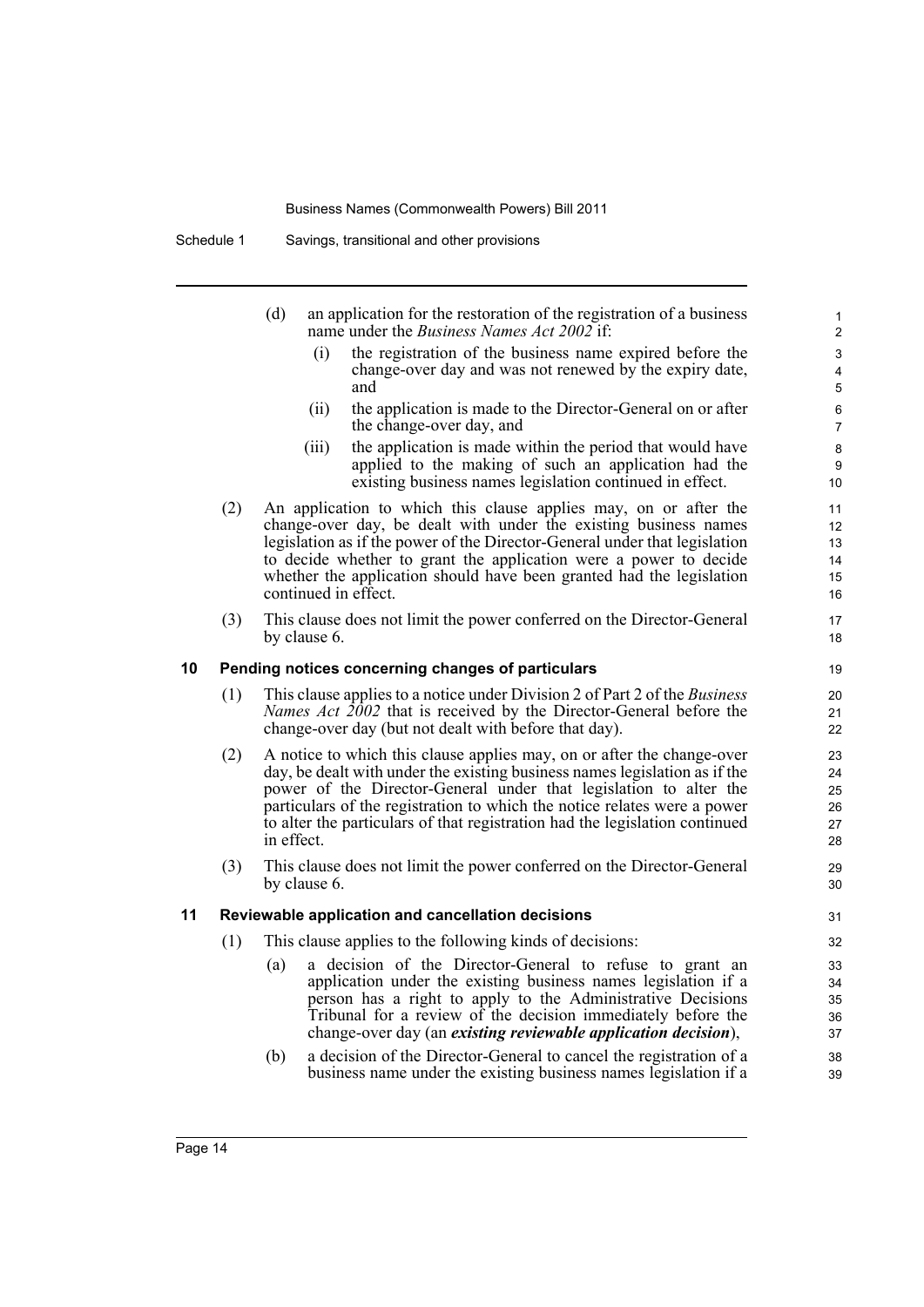Savings, transitional and other provisions Schedule 1 and the state of the Schedule 1

person has a right to apply to the Administrative Decisions Tribunal for a review of the decision immediately before the change-over day (an *existing reviewable cancellation decision*),

- (c) a decision of the Director-General made on or after the change-over day in relation to an application to which clause 9 applies (a *transitional application decision*).
- (2) Subject to subclause (3), an existing reviewable application decision may be the subject of an application for review to the Administrative Decisions Tribunal, and may be dealt with by the Tribunal, under the existing business names legislation as if the right to seek the review of the decision of the Director-General to refuse to grant the application concerned were a right to seek a review of a decision of the Director-General that the application should have been refused had the legislation continued in effect.
- (3) Subclause (2) does not apply in relation to an existing reviewable application decision by the Director-General made during the pre-transfer transitional period in reliance on the power conferred on the Director-General by clause 6.
- (4) An existing reviewable cancellation decision may be the subject of an application for review to the Administrative Decisions Tribunal, and may be dealt with by the Tribunal, under the existing business names legislation as if the right to seek the review of the decision of the Director-General to cancel the registration of the business name concerned were a right to seek a review of a decision of the Director-General that the registration should have been cancelled had the legislation continued in effect.
- (5) A transitional application decision may be the subject of an application for review to the Administrative Decisions Tribunal if a decision to refuse to grant the application concerned could have been subject to an application for review to the Tribunal had the decision been made before the change-over day.
- (6) The Administrative Decisions Tribunal may deal with an application for review made under subclause (5) as if the jurisdiction conferred on the Tribunal were jurisdiction to review the decision of the Director-General that the application should have been refused had the existing business names legislation continued in effect.
- (7) For the avoidance of doubt, Chapter 7 (Appeals) of the *Administrative Decisions Tribunal Act 1997* extends to any decision of the Administrative Decisions Tribunal made on an application for review as provided by this clause.

Page 15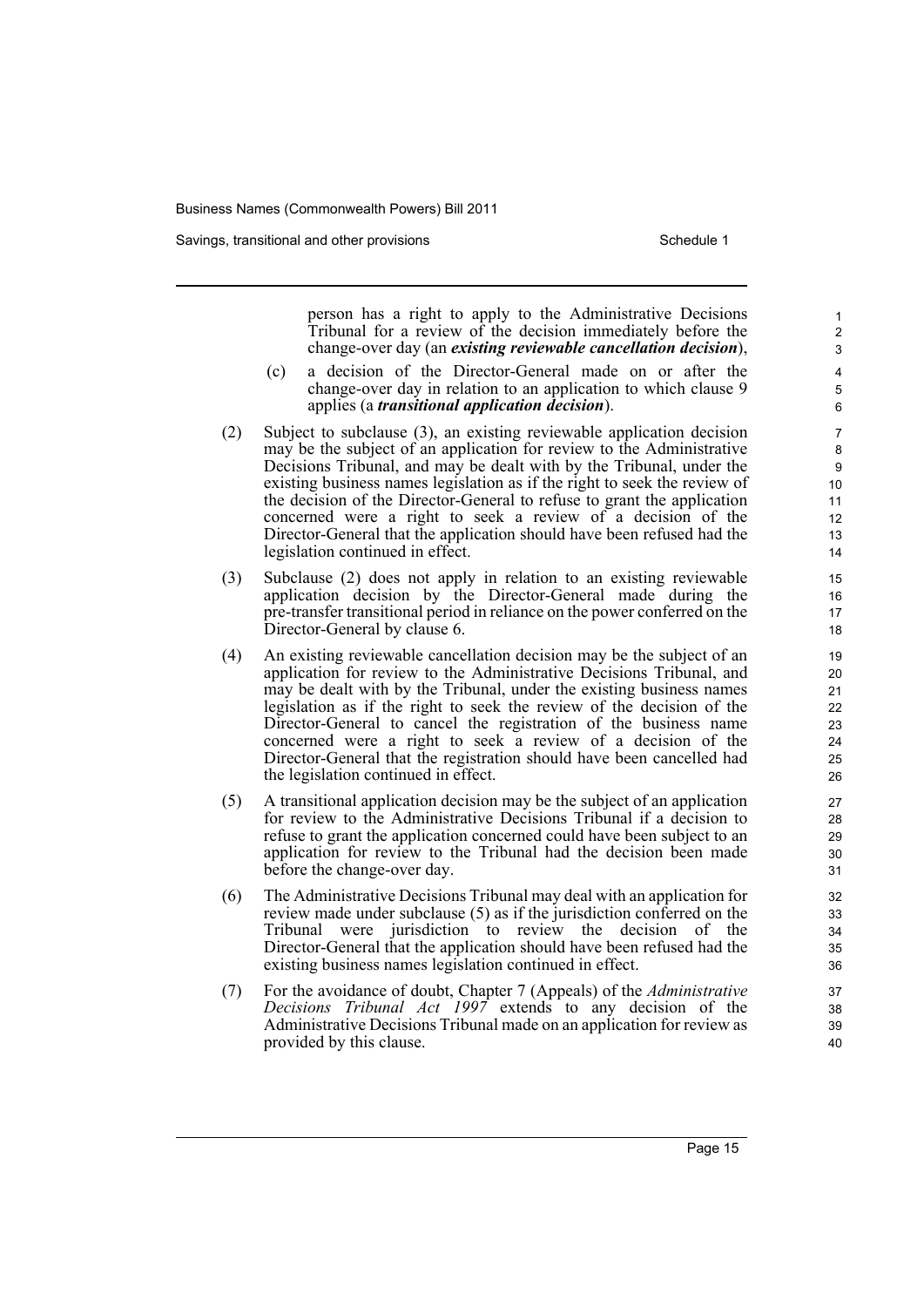Schedule 1 Savings, transitional and other provisions

### **12 Pending proceedings**

- (1) This clause applies to the following kinds of applications:
	- (a) an application for leave made to the District Court under section 8 of the *Business Names Act 2002* if the application is pending, but not finally determined, immediately before the change-over day (an *existing leave application*),

- (b) an application to the Administrative Decisions Tribunal under section 52 of the *Licensing and Registration (Uniform Procedures) Act 2002* (as applied by section 5 of the *Business Names Act 2002*) for the review of a decision of the Director-General to refuse an application if the application to the Tribunal is pending, but not finally determined, immediately before the change-over day (an *existing decision review application*),
- (c) an application to the Administrative Decisions Tribunal under section 19 of the *Business Names Act 2002* for the review of a decision of the Director-General to cancel the registration of a business name if the application is pending, but not finally determined, immediately before the change-over day (an *existing cancellation review application*).
- (2) An existing leave application may be determined by the District Court under section 8 of the *Business Names Act 2002* as if the jurisdiction of the Court to grant leave for a business name to be registered in the name of the person concerned were jurisdiction to grant leave for the business name to be registered in the name of the person had the Act continued in effect.
- (3) An existing decision review application may be determined by the Administrative Decisions Tribunal under the existing business names legislation as if the jurisdiction of the Tribunal to review the decision of the Director-General to refuse the application concerned were jurisdiction to review a decision of the Director-General that the application should have been refused had the legislation continued in effect.
- (4) An existing cancellation review application may be determined by the Administrative Decisions Tribunal under the existing business names legislation as if the jurisdiction of the Tribunal to review the decision of the Director-General to cancel the registration were jurisdiction to review a decision of the Director-General that the registration should have been cancelled had the legislation continued in effect.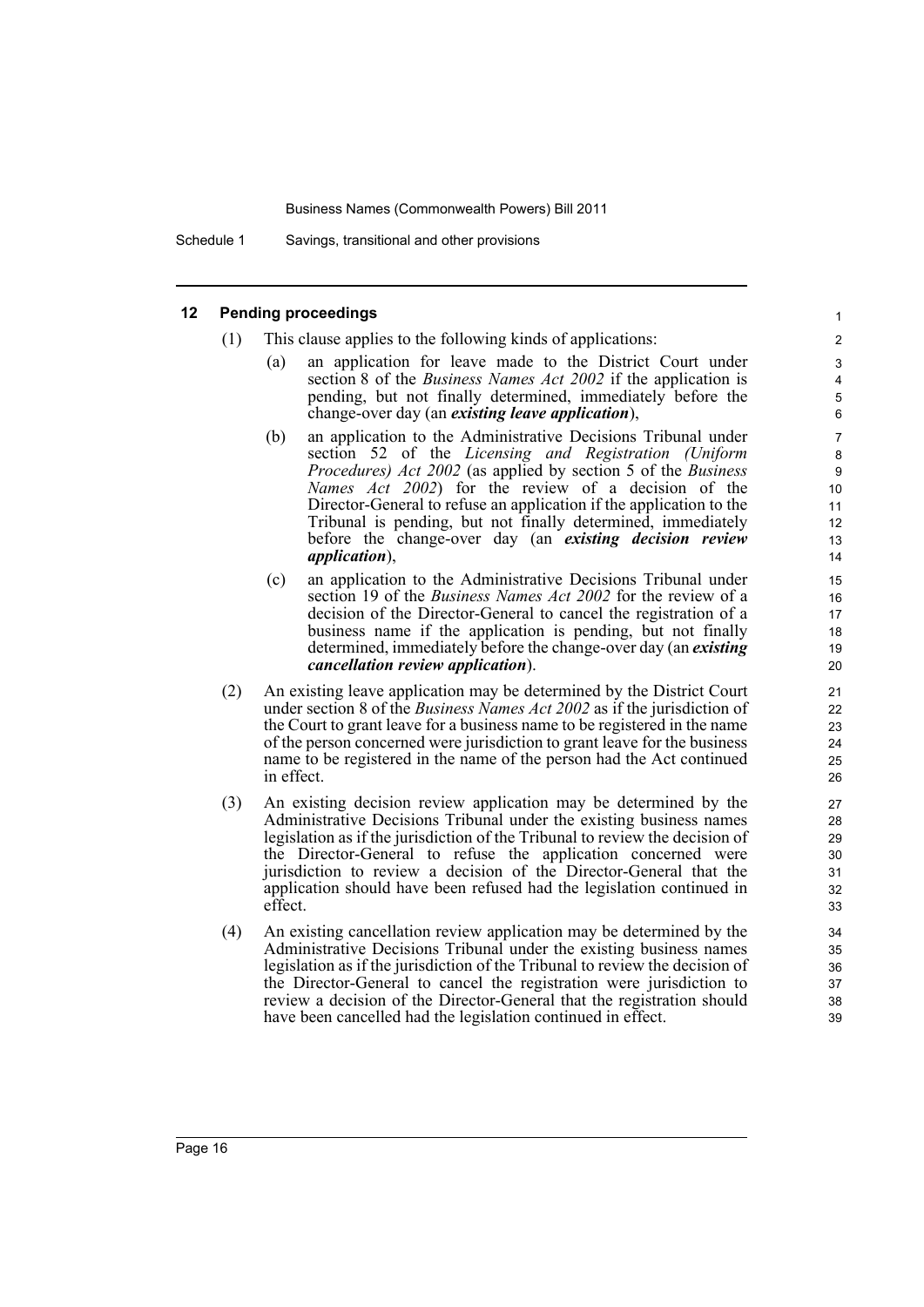Savings, transitional and other provisions Schedule 1 Schedule 1

|    | (5)   | For the avoidance of doubt, Chapter 7 (Appeals) of the <i>Administrative</i><br>Decisions Tribunal Act 1997 extends to any decision of the<br>Administrative Decisions Tribunal made on an application for review as<br>provided by this clause.                                                                                                                                    | 1<br>$\overline{2}$<br>$\ensuremath{\mathsf{3}}$<br>4 |
|----|-------|-------------------------------------------------------------------------------------------------------------------------------------------------------------------------------------------------------------------------------------------------------------------------------------------------------------------------------------------------------------------------------------|-------------------------------------------------------|
| 13 |       | Dealings of Director-General with ASIC concerning unresolved matters                                                                                                                                                                                                                                                                                                                | 5                                                     |
|    | (1)   | The Director-General may give notice to ASIC in accordance with the<br>new business names legislation that a business name is to be held for the<br>purposes of that legislation in order for outstanding matters to be<br>resolved under the existing business names legislation.                                                                                                  | 6<br>$\overline{7}$<br>8<br>9                         |
|    | (2)   | The Director-General may, if satisfied that a matter to which a provision<br>of this Division applies has been finalised, give ASIC notice in<br>accordance with the new business names legislation stating (as the case<br>requires) that a business name that has been held under that legislation:                                                                               | 10<br>11<br>12<br>13                                  |
|    |       | (a)<br>is to be registered on the Commonwealth Register, or<br>(b)<br>is to cease to be held by ASIC.                                                                                                                                                                                                                                                                               | 14<br>15                                              |
|    | (3)   | This clause does not limit the generality of clause 2.                                                                                                                                                                                                                                                                                                                              | 16                                                    |
| 14 | names | Application of existing offence provisions in relation to held business                                                                                                                                                                                                                                                                                                             | 17<br>18                                              |
|    | (1)   | This clause applies in relation to a business name (a <i>held business</i><br><i>name</i> ) if the Director-General has given ASIC a notice in accordance<br>with the new business names legislation that the business name is to be<br>held for the purposes of that legislation in order for outstanding matters<br>to be resolved under the existing business names legislation. | 19<br>20<br>21<br>22<br>23                            |
|    | (2)   | Subject to subclause (3), section 4 (Business names to be registered) of<br>the <i>Business Names Act 2002</i> continues to apply in relation to the use of<br>a held business name as if business names could still be registered under<br>that Act until such time as:                                                                                                            | 24<br>25<br>26<br>27                                  |
|    |       | the held business name is registered by ASIC under the new<br>(a)<br>business names legislation, or                                                                                                                                                                                                                                                                                 | 28<br>29                                              |
|    |       | ASIC ceases to hold the held business name under the new<br>(b)<br>business names legislation.                                                                                                                                                                                                                                                                                      | 30<br>31                                              |
|    |       | Note. Item 5 (2) of Schedule 1 to the Commonwealth Transitional Act provides<br>that an entity does not commit an offence under Part 2 of the Commonwealth<br>Business Names Act while the business name is held by ASIC under the<br>Commonwealth Transitional Act.                                                                                                                | 32<br>33<br>34<br>35                                  |
|    | (3)   | Subclause (2) does not apply in relation to the use of a held business<br>name if the business name would have been treated as having been<br>registered under the Business Names Act 2002 (had that Act continued<br>in effect) while the outstanding matter concerned was resolved.                                                                                               | 36<br>37<br>38<br>39                                  |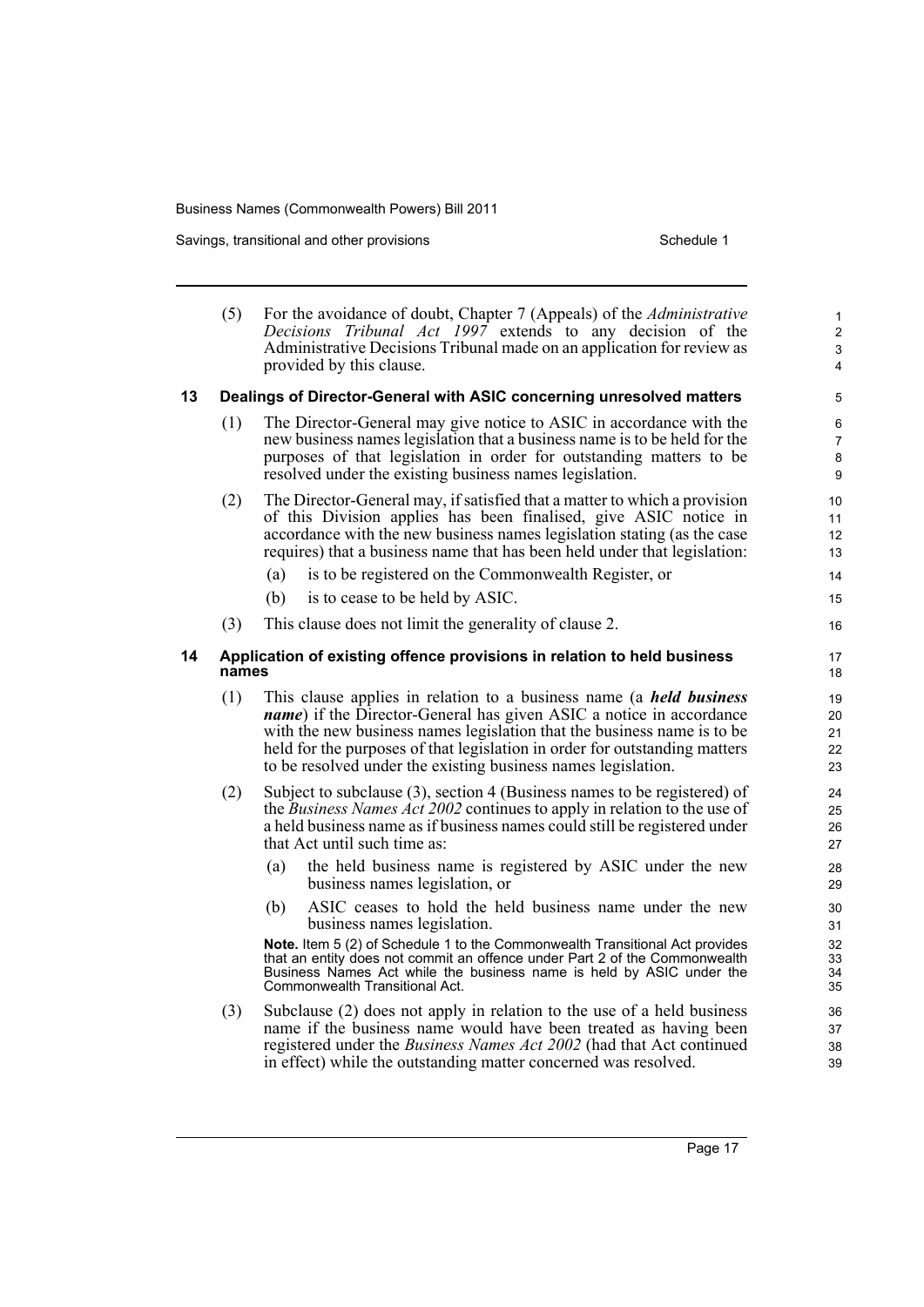Schedule 1 Savings, transitional and other provisions

# **Part 3 Miscellaneous**

| 15 | Compensation not payable in respect of business names transitional<br>matters |                                                                                                                                                                                                                                                                                                                                       | $\overline{c}$<br>3              |
|----|-------------------------------------------------------------------------------|---------------------------------------------------------------------------------------------------------------------------------------------------------------------------------------------------------------------------------------------------------------------------------------------------------------------------------------|----------------------------------|
|    | (1)                                                                           | Compensation is not payable by or on behalf of:                                                                                                                                                                                                                                                                                       | 4                                |
|    |                                                                               | the State or an authority of the State, or<br>(a)                                                                                                                                                                                                                                                                                     | $\sqrt{5}$                       |
|    |                                                                               | (b)<br>an officer, employee or agent of the State,                                                                                                                                                                                                                                                                                    | 6                                |
|    |                                                                               | for an act or omission that is a business names transitional matter or an<br>act or omission that arises (directly or indirectly) from a business names<br>transitional matter.                                                                                                                                                       | $\overline{7}$<br>$\bf 8$<br>9   |
|    | (2)                                                                           | Subclause (1) applies only in respect of acts done or omitted to be done<br>in good faith.                                                                                                                                                                                                                                            | 10<br>11                         |
|    | (3)                                                                           | In this clause:                                                                                                                                                                                                                                                                                                                       | 12                               |
|    |                                                                               | <b>business names transitional matter means any of the following:</b>                                                                                                                                                                                                                                                                 | 13                               |
|    |                                                                               | the provision of information to the Commonwealth, ASIC, any<br>(a)<br>officer of the Commonwealth or ASIC or any other person for the<br>purpose of assisting the Commonwealth and ASIC in<br>establishing or maintaining the Commonwealth Register or of<br>verifying the accuracy of information recorded in the State<br>Register, | 14<br>15<br>16<br>17<br>18<br>19 |
|    |                                                                               | the giving of notices by or on behalf of the State for the purposes<br>(b)<br>of the provisions of Schedule 1 to the Commonwealth<br>Transitional Act,                                                                                                                                                                                | 20<br>21<br>22                   |
|    |                                                                               | a refusal by the Director-General to exercise a registration<br>(c)<br>function as provided by clause 6,                                                                                                                                                                                                                              | 23<br>24                         |
|    |                                                                               | (d)<br>the administration of this Act or the regulations,                                                                                                                                                                                                                                                                             | 25                               |
|    |                                                                               | the exercise of functions under this Act or the regulations.<br>(e)                                                                                                                                                                                                                                                                   | 26                               |
|    |                                                                               | <i>compensation</i> includes damages and any other form of monetary<br>compensation.                                                                                                                                                                                                                                                  | 27<br>28                         |
| 16 |                                                                               | <b>Delegations by Director-General</b>                                                                                                                                                                                                                                                                                                | 29                               |
|    | (1)                                                                           | The Director-General may delegate the following functions of the<br>Director-General to appropriate persons:                                                                                                                                                                                                                          | 30<br>31                         |
|    |                                                                               | a function under this Schedule (apart from this power of<br>(a)<br>delegation),                                                                                                                                                                                                                                                       | 32<br>33                         |
|    |                                                                               | a function under any provision of the existing business names<br>(b)<br>legislation that continues to have effect on and after the<br>change-over day by operation of Part 2.                                                                                                                                                         | 34<br>35<br>36                   |

1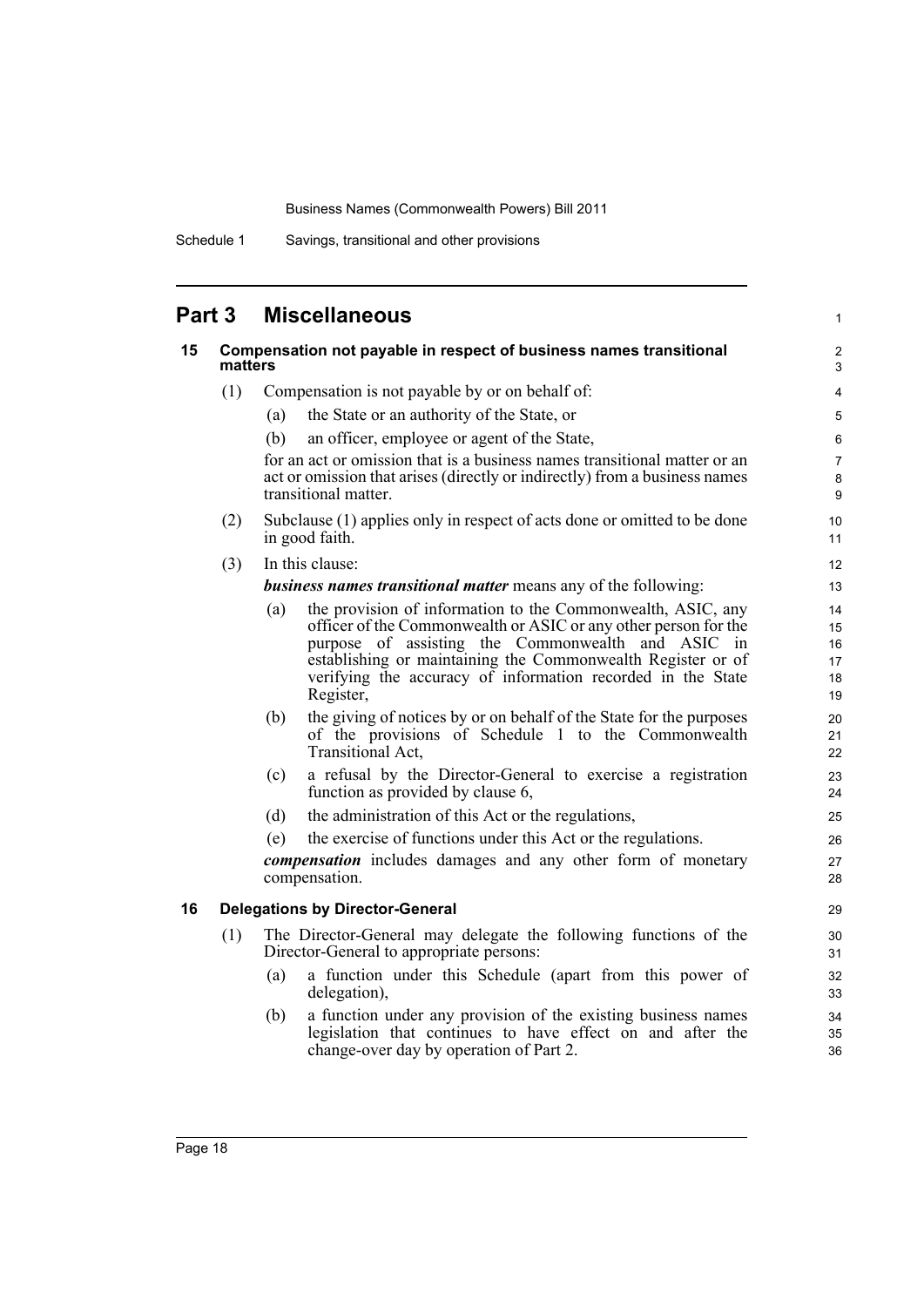Savings, transitional and other provisions Schedule 1 Schedule 1

|    | (2) |                    | The following are <i>appropriate persons</i> for the purposes of<br>subclause (1):                                                                                                                                                                                                                                          | 1<br>$\overline{\mathbf{c}}$ |
|----|-----|--------------------|-----------------------------------------------------------------------------------------------------------------------------------------------------------------------------------------------------------------------------------------------------------------------------------------------------------------------------|------------------------------|
|    |     | (a)                | a person engaged in the administration of the existing business<br>names legislation,                                                                                                                                                                                                                                       | 3<br>4                       |
|    |     | (b)                | a person engaged in the administration of any other Act<br>administered by the State Minister.                                                                                                                                                                                                                              | 5<br>6                       |
|    | (3) |                    | A delegation that is in force immediately before the change-over day in<br>relation to a provision of the existing business names legislation that<br>continues to have effect on and after that day by operation of Part 2 has<br>effect as a delegation under this clause until it is revoked by the<br>Director-General. | 7<br>8<br>9<br>10<br>11      |
| 17 |     |                    | <b>Construction of references to previous State Business Names Acts</b>                                                                                                                                                                                                                                                     | 12                           |
|    | (1) |                    | Subject to the regulations, on and from the change-over day:                                                                                                                                                                                                                                                                | 13                           |
|    |     | (a)                | a reference in any document to any previous State Business<br>Names Act extends to the Commonwealth Business Names Act,<br>and                                                                                                                                                                                              | 14<br>15<br>16               |
|    |     | (b)                | a reference in any document to a provision of any previous State<br>Business Names Act extends to the corresponding provision (if<br>any) of the Commonwealth Business Names Act.                                                                                                                                           | 17<br>18<br>19               |
|    | (2) |                    | Without limiting section 31 of the Interpretation Act 1987,<br>subclause (1) does not operate to update a reference in a provision of a<br>law of the State if the updating of the reference would result in the<br>provision being inoperative because of an inconsistency with the new<br>business names legislation.     | 20<br>21<br>22<br>23<br>24   |
|    | (3) |                    | The regulations may make provision for or with respect to the updating<br>of references in documents to any previous State Business Names Act<br>consequent on the enactment of the new business names legislation.                                                                                                         | 25<br>26<br>27               |
|    | (4) |                    | In this clause:                                                                                                                                                                                                                                                                                                             | 28                           |
|    |     |                    | <i>document</i> means:                                                                                                                                                                                                                                                                                                      | 29                           |
|    |     | (a)                | any Act or statutory instrument other than:                                                                                                                                                                                                                                                                                 | 30                           |
|    |     |                    | this Act or an instrument made under this Act, or<br>(i)                                                                                                                                                                                                                                                                    | 31                           |
|    |     |                    | the Business Names Act 2002, or an instrument made under<br>(ii)<br>that Act, to the extent that it is continued in effect by Part 2<br>of this Schedule, or                                                                                                                                                                | 32<br>33<br>34               |
|    |     | (b)                | any other instrument or any contract or other agreement.                                                                                                                                                                                                                                                                    | 35                           |
| 18 |     | <b>Regulations</b> |                                                                                                                                                                                                                                                                                                                             | 36                           |
|    | (1) |                    | The Governor may make regulations, not inconsistent with this Act, for                                                                                                                                                                                                                                                      | 37                           |
|    |     |                    | or with respect to any matter that by this Act is required or permitted to                                                                                                                                                                                                                                                  | 38                           |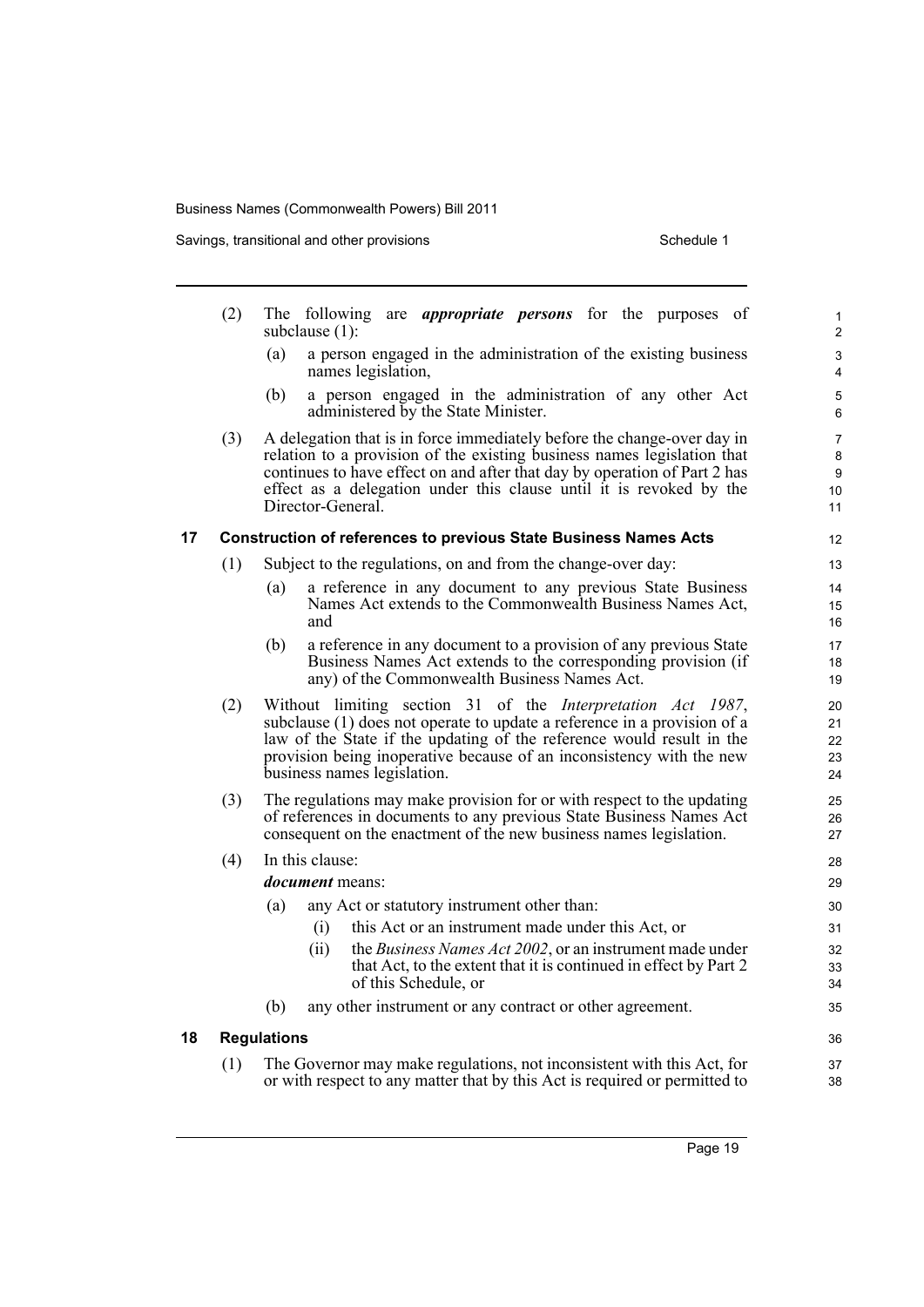Schedule 1 Savings, transitional and other provisions

be prescribed or that is necessary or convenient to be prescribed for carrying out or giving effect to this Act.

- (2) Without limiting subclause (1), the regulations may declare a matter to be an excluded matter for the purposes of section 13 of the Commonwealth Business Names Act in relation to:
	- (a) the whole of the new business names legislation, or
	- (b) a specified provision of the new business names legislation, or
	- (c) the new business names legislation other than a specified provision, or
	- (d) the new business names legislation otherwise than to a specified extent.
- (3) Without limiting subclause (1), the regulations may declare a specified provision of an Act or statutory rule to be a business names legislation displacement provision for the purposes of section 14 of the Commonwealth Business Names Act (either generally or specifically in relation to a provision of the new business names legislation).
- (4) Without limiting subclauses  $(1)$ – $(3)$ , the regulations may contain provisions of a savings or transitional nature consequent on the enactment or making of the following Acts and instruments:
	- (a) this Act,
	- (b) any other Act or instrument to the extent that it amends this Act,
	- (c) the new business names legislation or any Act or instrument of the Commonwealth that amends the new business names legislation.
- (5) If the regulations so provide, any provision referred to in subclause (4) may:
	- (a) have effect despite any specified provision of this Schedule or another Act or statutory rule, and
	- (b) take effect from the date of assent to the Act or the making of the instrument concerned or a later date.
- (6) To the extent to which any such provision takes effect from a date that is earlier than the date of its publication on the NSW legislation website, the provision does not operate so as:
	- (a) to affect, in a manner prejudicial to any person (other than the State or an authority of the State), the rights of that person existing before the date of its publication, or
	- (b) to impose liabilities on any person (other than the State or an authority of the State) in respect of anything done or omitted to be done before the date of its publication.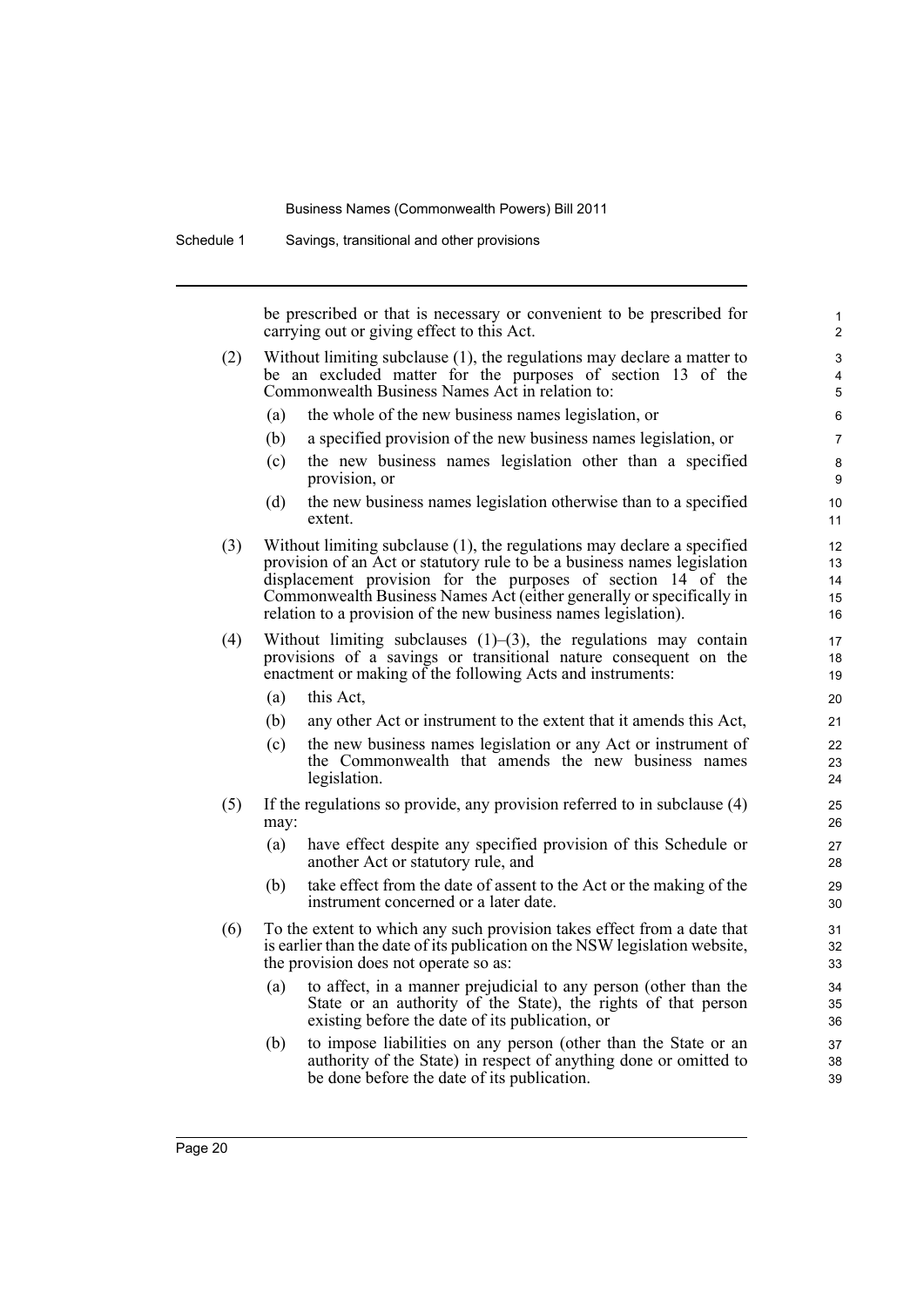Savings, transitional and other provisions Schedule 1

(7) Any matter for which a regulation made under this Act makes provision is taken to be a matter for which a regulatory impact statement is not required for the purposes of the *Subordinate Legislation Act 1989*.

1 2 3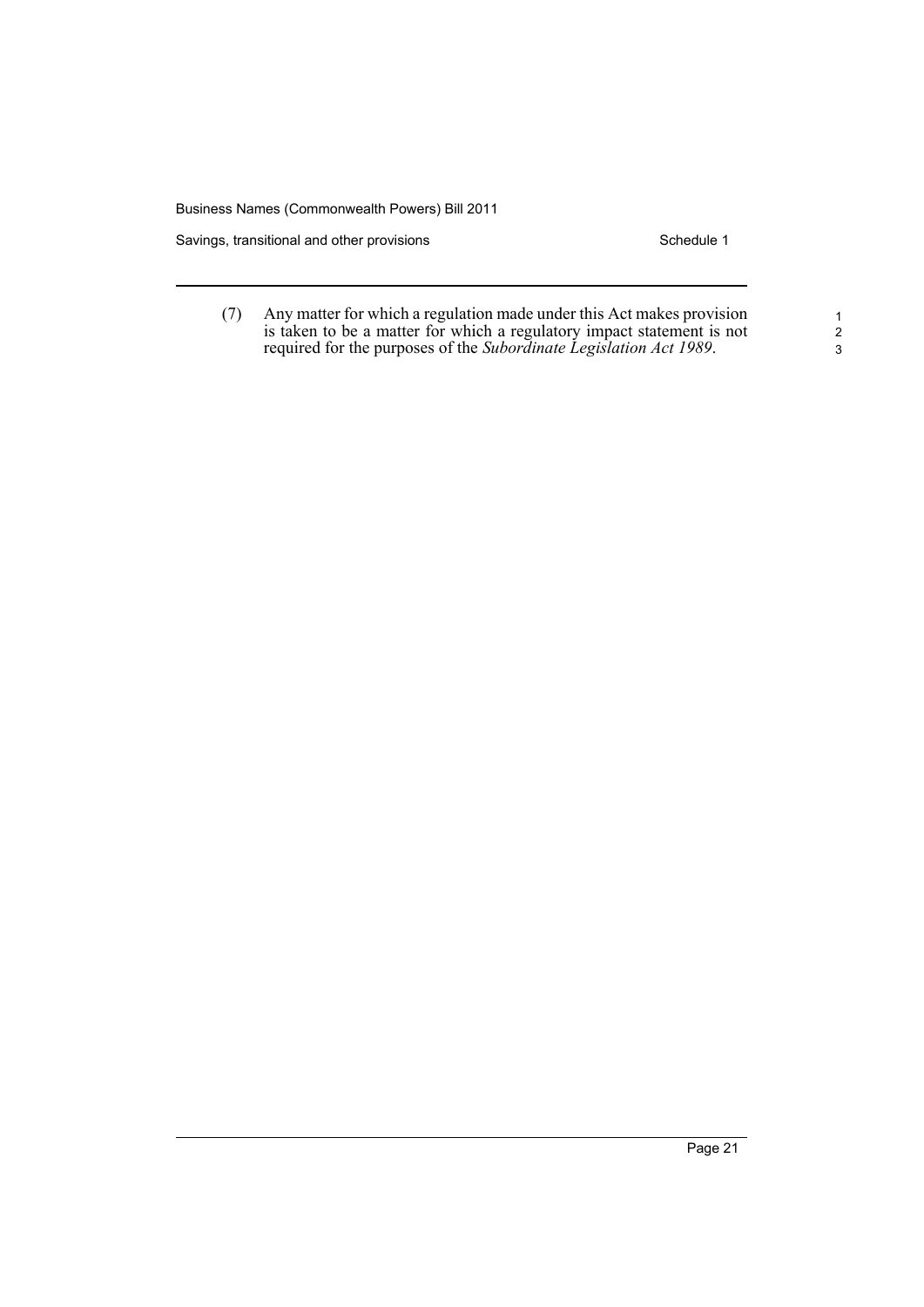# <span id="page-29-0"></span>**Schedule 2 Repeal of existing business names legislation**

Each of the following is repealed:

| (a) | the <i>Business Names Act 2002</i> No 97,                            |  |
|-----|----------------------------------------------------------------------|--|
| (b) | the <i>Business Names Regulation 2004</i> ,                          |  |
| (c) | any other regulation made under the <i>Business Names Act 2002</i> . |  |

1 2 3

(c) any other regulation made under the *Business Names Act 2002*.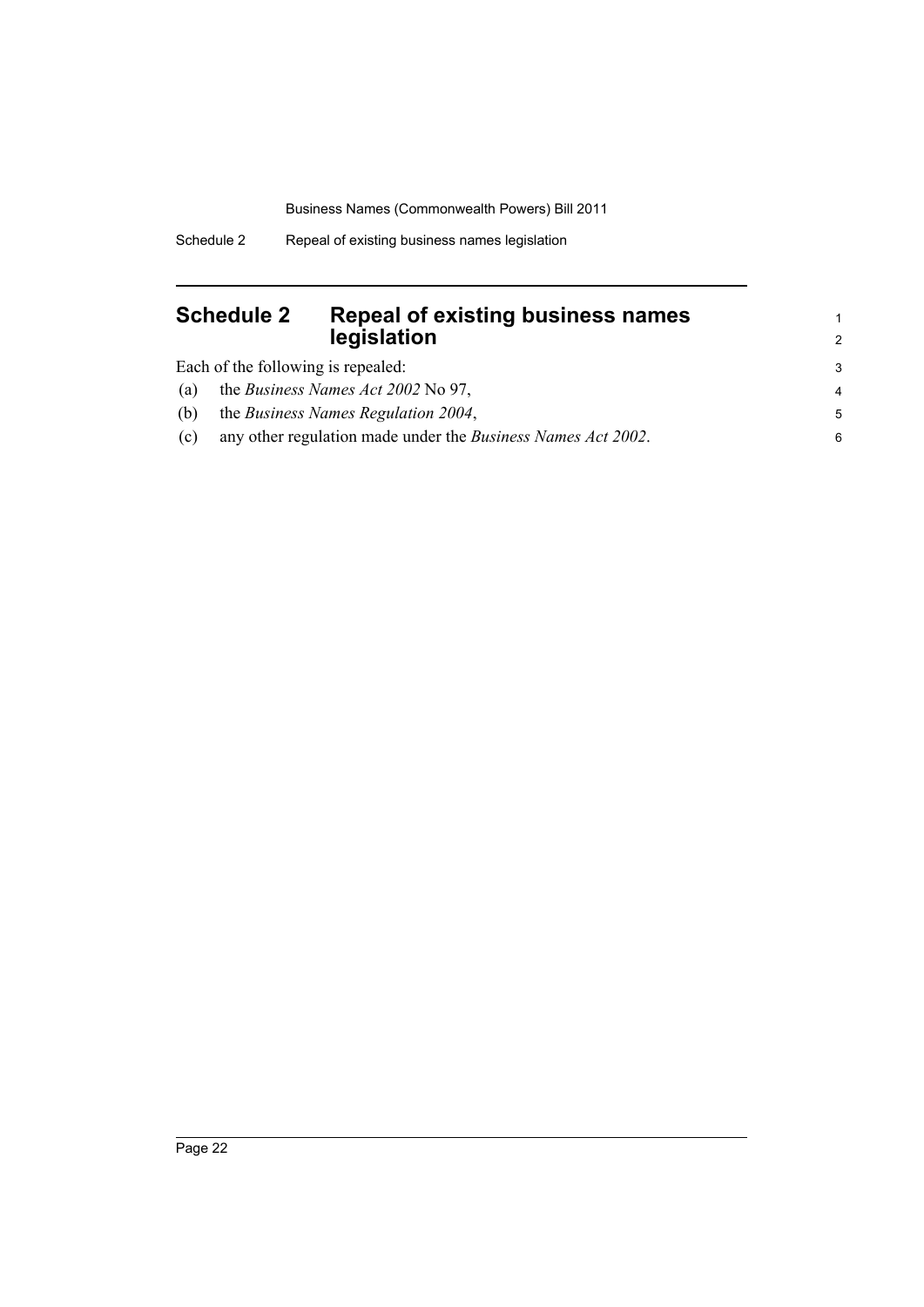Consequential amendment of other legislation Schedule 3

<span id="page-30-0"></span>

|     | <b>Schedule 3</b><br><b>Consequential amendment of other</b>                                                                                                                                                                                                                                                                                                                        | 1                       |
|-----|-------------------------------------------------------------------------------------------------------------------------------------------------------------------------------------------------------------------------------------------------------------------------------------------------------------------------------------------------------------------------------------|-------------------------|
|     | legislation                                                                                                                                                                                                                                                                                                                                                                         | $\overline{\mathbf{c}}$ |
|     | Incorporation instruction                                                                                                                                                                                                                                                                                                                                                           | 3                       |
| 1.  | This incorporation instruction applies if, on or before the day on which this instruction<br>commences, the Parliament of the Commonwealth enacts a Commonwealth Business<br>Names Act (within the meaning of Schedule 1) with a short title (the new title) that is<br>different from the Business Names Registration Act 2011 referred to in this Schedule<br>(the former title). | 4<br>5<br>6<br>7<br>8   |
| 2   | If this incorporation instruction applies, each reference in this Schedule (other than in<br>this instruction) to the former title is to be read as being a reference to the new title and,<br>accordingly, the amendments made by this Schedule are to be made by reference to<br>the new fitle instead of the former title.                                                       | 9<br>10<br>11<br>12     |
| 3.1 | <b>Associations Incorporation Act 2009 No 7</b>                                                                                                                                                                                                                                                                                                                                     | 13                      |
|     | Section 41 Where name must appear                                                                                                                                                                                                                                                                                                                                                   | 14                      |
|     | Omit section 41 (2).                                                                                                                                                                                                                                                                                                                                                                | 15                      |
| 3.2 | <b>Associations Incorporation Regulation 2010</b>                                                                                                                                                                                                                                                                                                                                   | 16                      |
|     | <b>Schedule 2 Unacceptable names</b>                                                                                                                                                                                                                                                                                                                                                | 17                      |
|     | Omit "Business Names Act 2002" from item 1.                                                                                                                                                                                                                                                                                                                                         | 18                      |
|     | Insert instead "Business Names Registration Act 2011 of the Commonwealth".                                                                                                                                                                                                                                                                                                          | 19                      |
| 3.3 | <b>Commercial Agents and Private Inquiry Agents Regulation</b><br>2006                                                                                                                                                                                                                                                                                                              | 20<br>21                |
| [1] | <b>Clause 6 Applications for master licences: individuals</b>                                                                                                                                                                                                                                                                                                                       | 22                      |
|     | Omit "Business Names Act 2002" from clause 6 (d).                                                                                                                                                                                                                                                                                                                                   | 23                      |
|     | Insert instead "Business Names Registration Act 2011 of the Commonwealth".                                                                                                                                                                                                                                                                                                          | 24                      |
| [2] | <b>Clause 7 Applications for master licences: corporations</b>                                                                                                                                                                                                                                                                                                                      | 25                      |
|     | Omit "Business Names Act 2002" from clause 7 (d).                                                                                                                                                                                                                                                                                                                                   | 26                      |
|     | Insert instead "Business Names Registration Act 2011 of the Commonwealth".                                                                                                                                                                                                                                                                                                          | 27                      |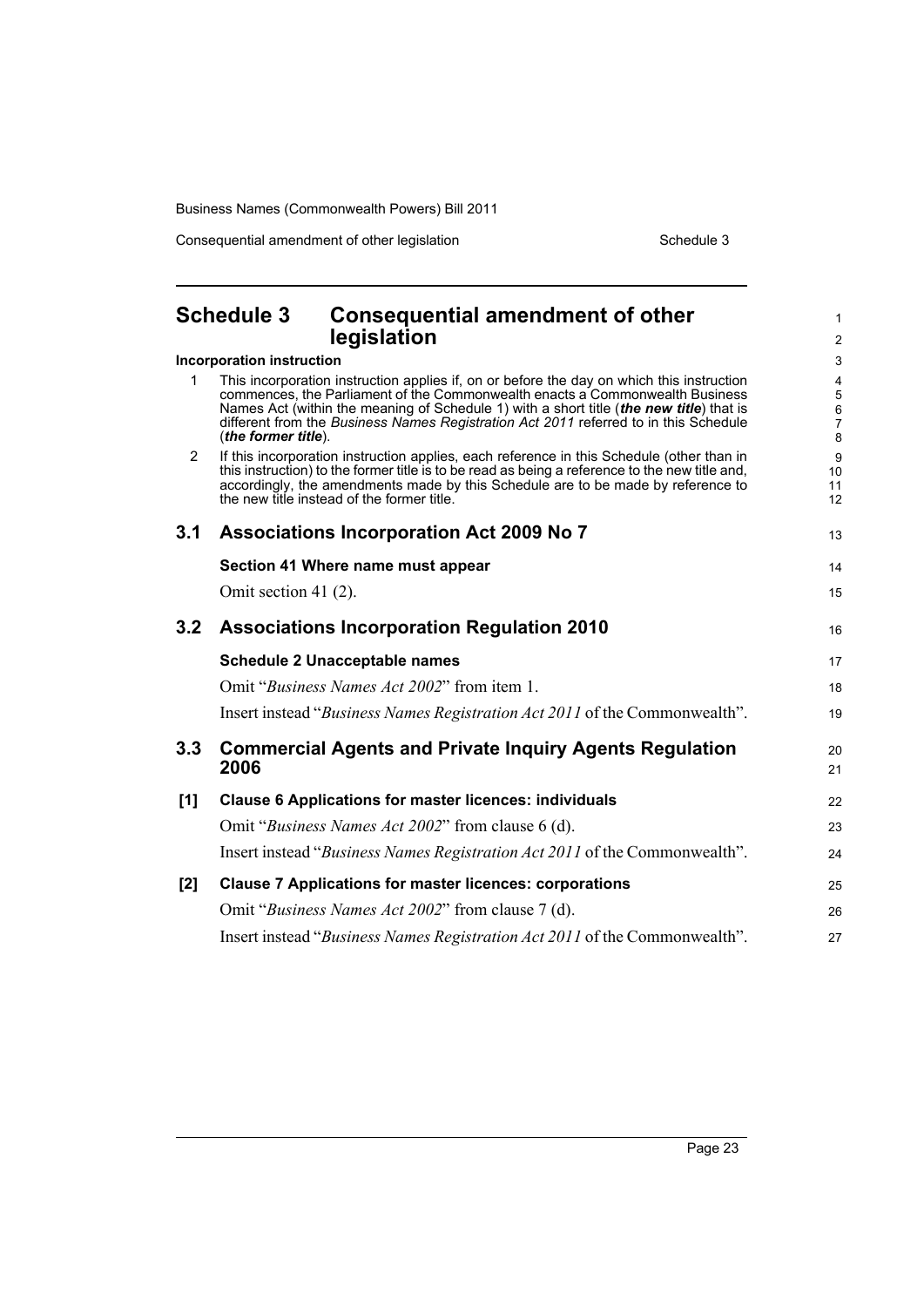Schedule 3 Consequential amendment of other legislation

# **3.4 Conveyancers Licensing Act 2003 No 3**

### **Section 19 Business names**

Omit section 19 (4). Insert instead:

(4) The provisions of this section are intended to operate as referred to in sections 12 (2) (e), 19 (5) and 20 (3) of the *Business Names Registration Act 2011* of the Commonwealth.

**Note.** Section 12 (2) (e) of the *Business Names Registration Act 2011* of the Commonwealth (the *Commonwealth Act*) provides that the business names legislation referred to in that section is not intended to exclude or limit the concurrent operation of a law of a State that imposes obligations on an entity or class of entities that are in addition to obligations imposed under that Act.

1

39

Sections 19 (5) and 20 (3) of the Commonwealth Act also provide that an entity does not commit an offence under those sections concerning the inclusion or display of registered business names in written communications and at places of business if the inclusion, use or display of a business name in such a communication or at such a place would be contrary to a law of a State.

|         |                                                                 | be contrary to a law of a State.                                                                                                                                                                                                                                                                                                                                                                                               | 18                               |  |  |  |
|---------|-----------------------------------------------------------------|--------------------------------------------------------------------------------------------------------------------------------------------------------------------------------------------------------------------------------------------------------------------------------------------------------------------------------------------------------------------------------------------------------------------------------|----------------------------------|--|--|--|
| $3.5\,$ |                                                                 | <b>Fines Act 1996 No 99</b>                                                                                                                                                                                                                                                                                                                                                                                                    | 19                               |  |  |  |
|         |                                                                 | Schedule 1 Statutory provisions under which penalty notices issued                                                                                                                                                                                                                                                                                                                                                             | 20                               |  |  |  |
|         |                                                                 | Omit the matter relating to section 32 of the <i>Business Names Act 2002</i> .                                                                                                                                                                                                                                                                                                                                                 | 21                               |  |  |  |
| 3.6     |                                                                 | Gaming Machines Act 2001 No 127                                                                                                                                                                                                                                                                                                                                                                                                | 22                               |  |  |  |
| [1]     | Section 43 Prohibition on publishing gaming machine advertising |                                                                                                                                                                                                                                                                                                                                                                                                                                |                                  |  |  |  |
|         | Omit section 43 (7). Insert instead:                            |                                                                                                                                                                                                                                                                                                                                                                                                                                |                                  |  |  |  |
|         | (7)                                                             | The provisions of this section are intended to operate as referred<br>to in sections 12 (2) (e), 19 (5) and 20 (3) of the <i>Business Names</i><br><i>Registration Act 2011</i> of the Commonwealth.                                                                                                                                                                                                                           | 25<br>26<br>27                   |  |  |  |
|         |                                                                 | <b>Note.</b> Section 12 (2) (e) of the Business Names Registration Act 2011 of<br>the Commonwealth (the <b>Commonwealth Act</b> ) provides that the<br>business names legislation referred to in that section is not intended to<br>exclude or limit the concurrent operation of a law of a State that imposes<br>obligations on an entity or class of entities that are in addition to<br>obligations imposed under that Act. | 28<br>29<br>30<br>31<br>32<br>33 |  |  |  |
|         |                                                                 | Sections 19 (5) and 20 (3) of the Commonwealth Act also provide that<br>an entity does not commit an offence under those sections concerning<br>the inclusion or display of registered business names in written<br>communications and at places of business if the inclusion, use or display<br>of a business name in such a communication or at such a place would                                                           | 34<br>35<br>36<br>37<br>38       |  |  |  |

be contrary to a law of a State.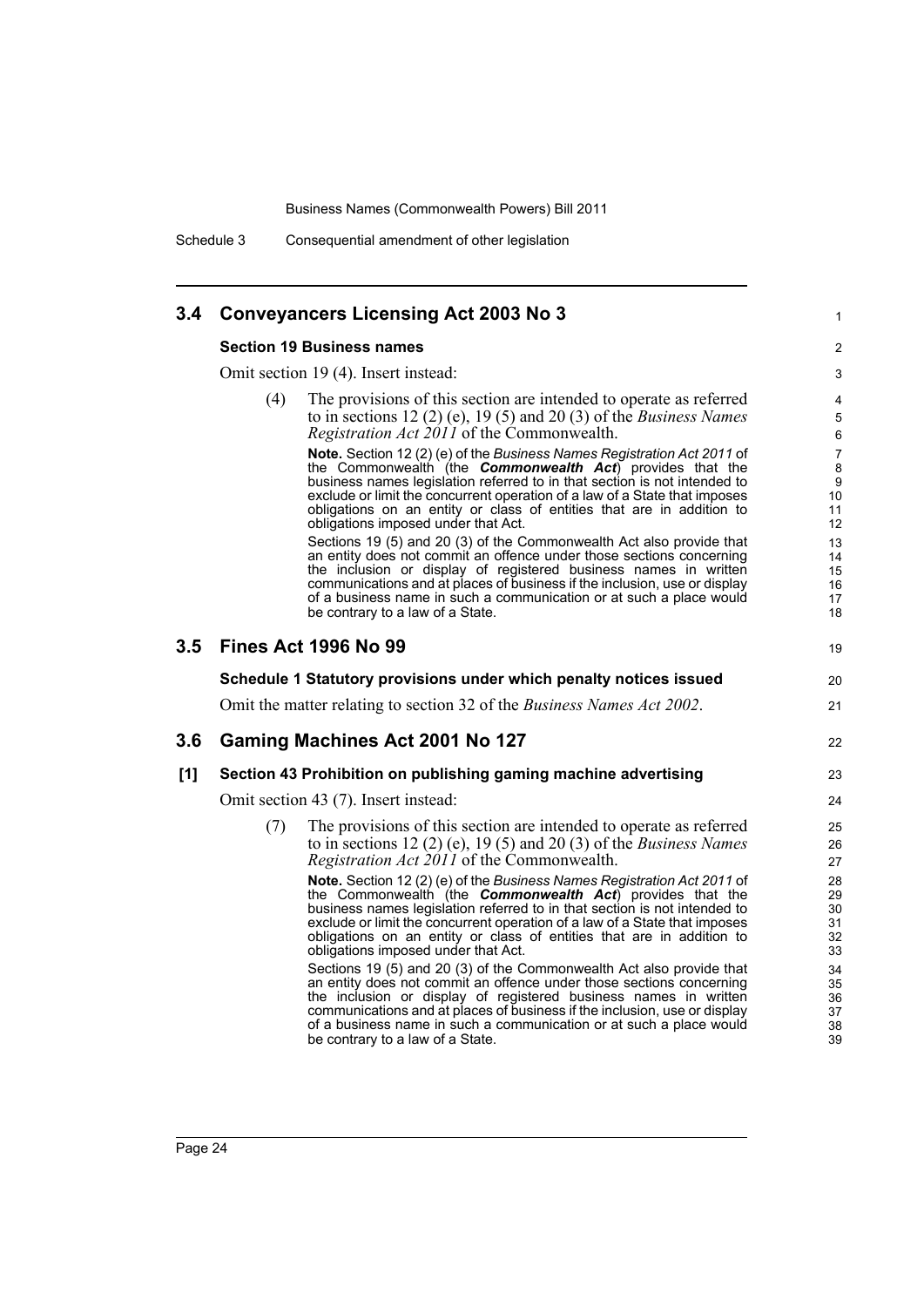Consequential amendment of other legislation Schedule 3

| [2] | Section 44 Prohibition on displaying gambling-related signs                                                                                                                                                                                                                                                                                                                                                                                                                                     | 1                                                              |
|-----|-------------------------------------------------------------------------------------------------------------------------------------------------------------------------------------------------------------------------------------------------------------------------------------------------------------------------------------------------------------------------------------------------------------------------------------------------------------------------------------------------|----------------------------------------------------------------|
|     | Omit section 44 (7). Insert instead:                                                                                                                                                                                                                                                                                                                                                                                                                                                            | $\overline{2}$                                                 |
|     | The provisions of this section are intended to operate as referred<br>(7)<br>to in sections 12 (2) (e), 19 (5) and 20 (3) of the <i>Business Names</i><br><i>Registration Act 2011</i> of the Commonwealth.                                                                                                                                                                                                                                                                                     | $\ensuremath{\mathsf{3}}$<br>4<br>$\mathbf 5$                  |
|     | Note. Section 12 (2) (e) of the Business Names Registration Act 2011 of<br>the Commonwealth (the <b>Commonwealth Act</b> ) provides that the<br>business names legislation referred to in that section is not intended to<br>exclude or limit the concurrent operation of a law of a State that imposes<br>obligations on an entity or class of entities that are in addition to<br>obligations imposed under that Act.<br>Sections 19 (5) and 20 (3) of the Commonwealth Act also provide that | 6<br>$\overline{7}$<br>8<br>$\boldsymbol{9}$<br>10<br>11<br>12 |
|     | an entity does not commit an offence under those sections concerning<br>the inclusion or display of registered business names in written<br>communications and at places of business if the inclusion, use or display<br>of a business name in such a communication or at such a place would<br>be contrary to a law of a State.                                                                                                                                                                | 13<br>14<br>15<br>16<br>17                                     |
| 3.7 | Home Building Act 1989 No 147                                                                                                                                                                                                                                                                                                                                                                                                                                                                   | 18                                                             |
| [1] | <b>Section 7 Form of contracts</b>                                                                                                                                                                                                                                                                                                                                                                                                                                                              | 19                                                             |
|     | Omit "Business Names Act 2002" from section 7 (7).                                                                                                                                                                                                                                                                                                                                                                                                                                              | 20                                                             |
|     | Insert instead "Business Names Registration Act 2011 of the Commonwealth".                                                                                                                                                                                                                                                                                                                                                                                                                      | 21                                                             |
| [2] | <b>Section 18 Representations, generally</b>                                                                                                                                                                                                                                                                                                                                                                                                                                                    | 22                                                             |
|     | Omit "Business Names Act 2002" from section 18 (2).                                                                                                                                                                                                                                                                                                                                                                                                                                             | 23                                                             |
|     | Insert instead "Business Names Registration Act 2011 of the Commonwealth".                                                                                                                                                                                                                                                                                                                                                                                                                      | 24                                                             |
| 3.8 | <b>Home Building Regulation 2004</b>                                                                                                                                                                                                                                                                                                                                                                                                                                                            | 25                                                             |
|     | <b>Clause 85 Advertising</b>                                                                                                                                                                                                                                                                                                                                                                                                                                                                    | 26                                                             |
|     | Omit "Business Names Act 2002" wherever occurring.                                                                                                                                                                                                                                                                                                                                                                                                                                              | 27                                                             |
|     | Insert instead "Business Names Registration Act 2011 of the Commonwealth".                                                                                                                                                                                                                                                                                                                                                                                                                      | 28                                                             |
| 3.9 | Housing Act 2001 No 52                                                                                                                                                                                                                                                                                                                                                                                                                                                                          | 29                                                             |
|     | Section 69B Access to information for preventing, investigating or<br>prosecuting fraud                                                                                                                                                                                                                                                                                                                                                                                                         | 30<br>31                                                       |
|     | Omit section $69B(1)(c)$ .                                                                                                                                                                                                                                                                                                                                                                                                                                                                      | 32                                                             |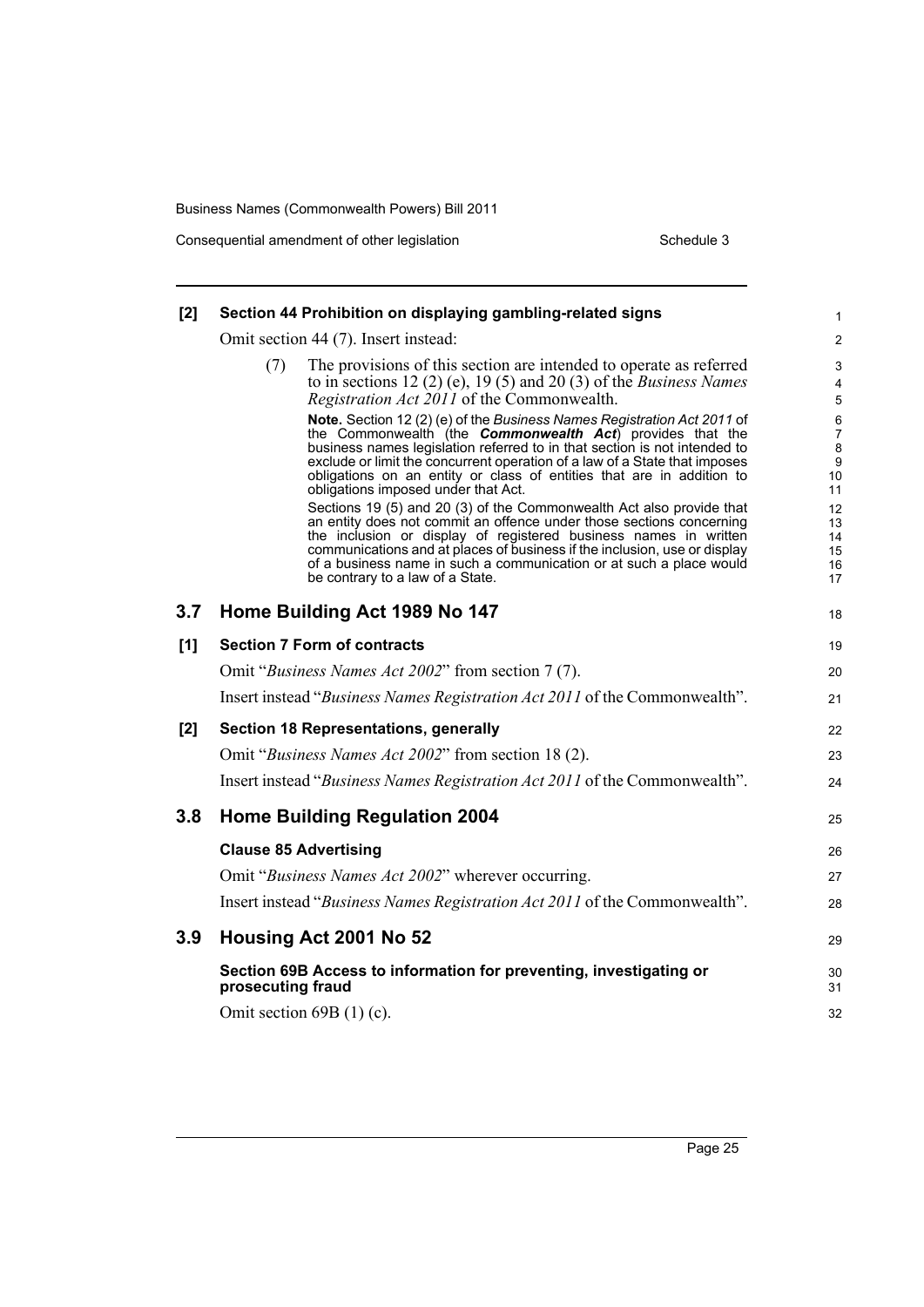|                                            | <b>No 28</b>                    | 3.10 Licensing and Registration (Uniform Procedures) Act 2002                                 | $\mathbf{1}$<br>$\overline{2}$ |  |
|--------------------------------------------|---------------------------------|-----------------------------------------------------------------------------------------------|--------------------------------|--|
|                                            |                                 | Schedule 2 Registration to which Part 3 of Act applies                                        | 3                              |  |
|                                            |                                 | Omit the matter relating to the Business Names Act 2002.                                      | 4                              |  |
| 3.11 Motor Dealers Act 1974 No 52          |                                 |                                                                                               |                                |  |
|                                            |                                 | Section 15 Name under which holder of licence may operate                                     | 6                              |  |
|                                            |                                 | Omit "Business Names Act 2002" from section 15 (1).                                           | $\overline{7}$                 |  |
|                                            |                                 | Insert instead "Business Names Registration Act 2011 of the Commonwealth".                    | 8                              |  |
|                                            |                                 | 3.12 Motor Vehicle Repairs Act 1980 No 71                                                     | 9                              |  |
|                                            |                                 | Section 18B Name under which holder of licence may operate                                    | 10                             |  |
|                                            |                                 | Omit "Business Names Act 2002" from section 18B (3).                                          | 11                             |  |
|                                            |                                 | Insert instead "Business Names Registration Act 2011 of the Commonwealth".                    | 12                             |  |
| 3.13 Motor Vehicle Repairs Regulation 2011 |                                 |                                                                                               |                                |  |
|                                            |                                 | <b>Clause 12 Amendment of licences</b>                                                        | 14                             |  |
|                                            |                                 | Omit "Business Names Act 2002" wherever occurring.                                            | 15                             |  |
|                                            |                                 | Insert instead "Business Names Registration Act 2011 of the Commonwealth".                    | 16                             |  |
|                                            | 3.14 Partnership Act 1892 No 12 |                                                                                               | 17                             |  |
| [1]                                        | <b>Section 49 Definitions</b>   |                                                                                               | 18                             |  |
|                                            |                                 | Omit the definition of Registrar. Insert instead:                                             | 19                             |  |
|                                            |                                 | Registrar means:                                                                              | 20                             |  |
|                                            | (a)                             | the Commissioner for Fair Trading, Department of<br>Finance and Services, or                  | 21<br>22                       |  |
|                                            | (b)                             | if no such position exists—the Director-General of the<br>Department of Finance and Services. | 23<br>24                       |  |
| [2]                                        |                                 | Section 55 Registration of limited partnership                                                | 25                             |  |
|                                            |                                 | Omit "Business Names Act 2002" from section 55 (2).                                           | 26                             |  |
|                                            |                                 | Insert instead "Business Names Registration Act 2011 of the Commonwealth".                    | 27                             |  |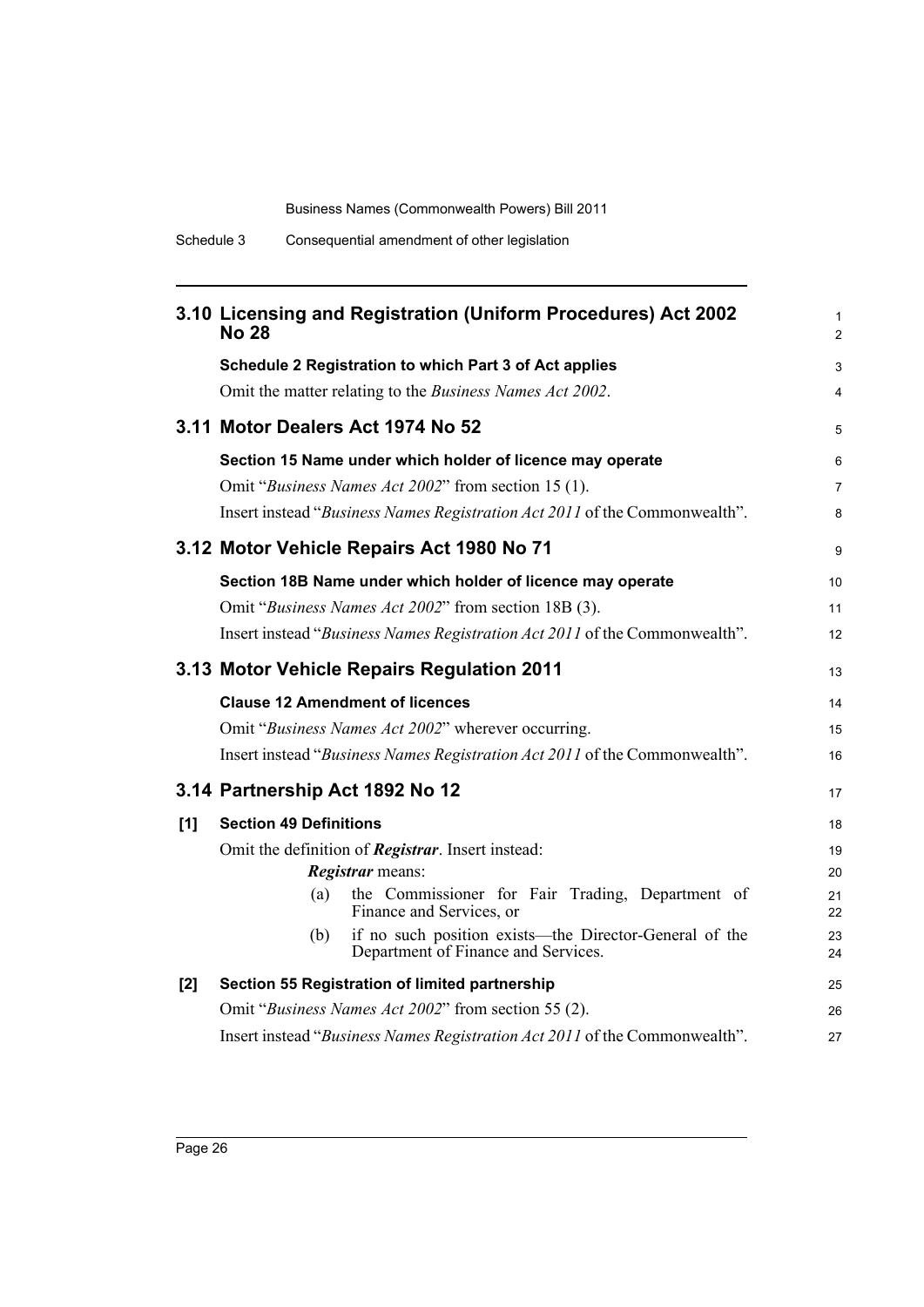| [3] | <b>Section 59</b> |     |                         |                                                                                                                                                                                                                                                                                                          |                            |  |
|-----|-------------------|-----|-------------------------|----------------------------------------------------------------------------------------------------------------------------------------------------------------------------------------------------------------------------------------------------------------------------------------------------------|----------------------------|--|
|     |                   |     |                         | Omit the section. Insert instead:                                                                                                                                                                                                                                                                        | 2                          |  |
|     | 59                |     | Commonwealth            | Application of Business Names Registration Act 2011 of                                                                                                                                                                                                                                                   | 3<br>4                     |  |
|     |                   |     | The                     | Business Names Registration Act 2011 of the<br>Commonwealth does not require the registration of a business<br>name under that Act if the name is registered in a notified<br>State/Territory register. The Register is a notified State/Territory<br>register for the purposes of the Commonwealth Act. | 5<br>6<br>7<br>8<br>9      |  |
|     |                   |     |                         | 3.15 Police Act 1990 No 47                                                                                                                                                                                                                                                                               | 10                         |  |
| [1] |                   |     |                         | Section 204A Use of "police" in operating name                                                                                                                                                                                                                                                           | 11                         |  |
|     |                   |     |                         | Omit section 204A (3). Insert instead:                                                                                                                                                                                                                                                                   | $12 \overline{ }$          |  |
|     |                   | (3) |                         | This section does not prevent a person or body of persons from<br>doing anything in accordance with:                                                                                                                                                                                                     | 13<br>14                   |  |
|     |                   |     | (a)                     | the terms of a consent in force under section 204B, or                                                                                                                                                                                                                                                   | 15                         |  |
|     |                   |     | (b)                     | in relation to an operating name that is registered, or<br>required to be registered, under the Business Names<br>Registration Act 2011 of the Commonwealth—any<br>consent or other authorisation (if any) to use "police" in<br>that name given by or under that Act.                                   | 16<br>17<br>18<br>19<br>20 |  |
| [2] |                   |     | <b>Section 204A (5)</b> |                                                                                                                                                                                                                                                                                                          | 21                         |  |
|     |                   |     |                         | Omit "Business Names Act 2002".                                                                                                                                                                                                                                                                          | 22                         |  |
|     |                   |     |                         | Insert instead "Business Names Registration Act 2011 of the Commonwealth".                                                                                                                                                                                                                               | 23                         |  |
| [3] |                   |     | <b>Section 204A (6)</b> |                                                                                                                                                                                                                                                                                                          | 24                         |  |
|     |                   |     |                         | Insert after section $204A(5)$ :                                                                                                                                                                                                                                                                         | 25                         |  |
|     |                   | (6) |                         | The provisions of this section and section 204B are intended to<br>operate as referred to in sections 12 (2) (b) and (e), 19 (5) and<br>20(3) of the <i>Business Names Registration Act 2011</i> of the<br>Commonwealth.                                                                                 | 26<br>27<br>28<br>29       |  |
|     |                   |     |                         | Note. Section 12 (2) (b) and (e) of the Business Names Registration Act<br>2011 of the Commonwealth (the <b>Commonwealth Act</b> ) provide that the<br>business names legislation referred to in that section is not intended to<br>exclude or limit the concurrent operation of a law of a State that:  | 30<br>31<br>32<br>33       |  |
|     |                   |     | (a)                     | prohibits or restricts the use of a word or expression by an entity<br>or class of entities, or                                                                                                                                                                                                          | 34<br>35                   |  |
|     |                   |     | (b)                     | imposes obligations on an entity or class of entities that are in<br>addition to obligations imposed under that Act.                                                                                                                                                                                     | 36<br>37                   |  |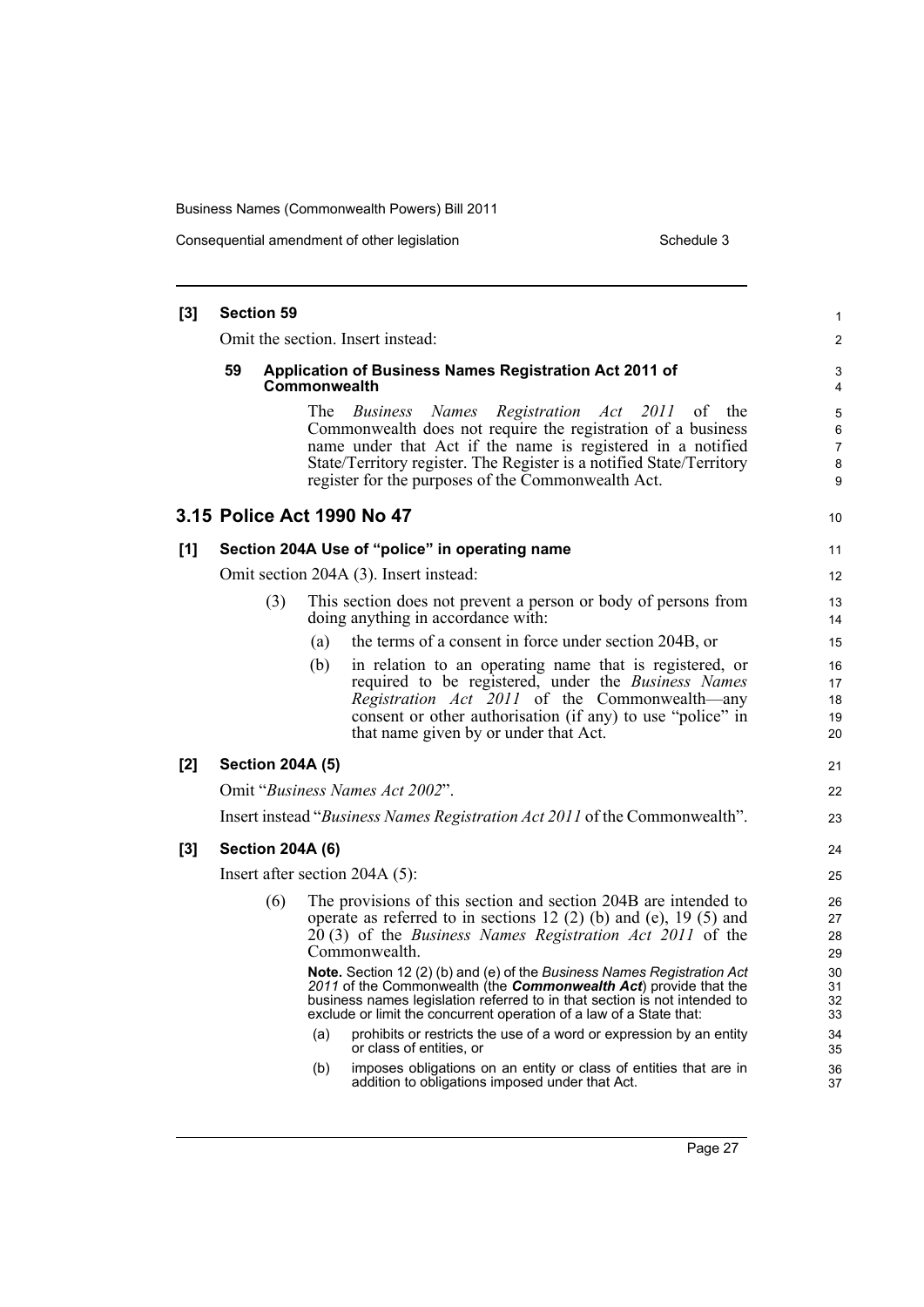Schedule 3 Consequential amendment of other legislation

Sections 19 (5) and 20 (3) of the Commonwealth Act also provide that an entity does not commit an offence under those sections concerning the inclusion or display of registered business names in written communications and at places of business if the inclusion, use or display of a business name in such a communication or at such a place would be contrary to a law of a State.

24 25 26

## **[4] Section 204B Consents for the purposes of section 204A**

Omit section 204B (5) (b) and the note to the subsection. Insert instead:

- (b) if the consent relates to the name under which an association is incorporated under the *Associations Incorporation Act 2009*—to the Commissioner for Fair Trading, Department of Finance and Services, and
- (c) if the consent relates to a business name registered under the *Business Names Registration Act 2011* of the Commonwealth—the Australian Securities and Investments Commission.

**Note.** In the case of the name under which an association is incorporated under the *Associations Incorporation Act 2009*, notification of the Commissioner for Fair Trading, Department of Finance and Services will prompt the Commissioner for Fair Trading to exercise his or her powers under that Act to direct the association to change its name.

### **[5] Schedule 4 Savings, transitional and other provisions**

Insert at the end of Schedule 4 (with appropriate Part and clause numbering):

# **Part Provision consequent on enactment of Business Names (Commonwealth Powers) Act 2011**

|     | Continuation of existing consents under section 204B                                                                                                                                                                                            |                      |  |  |
|-----|-------------------------------------------------------------------------------------------------------------------------------------------------------------------------------------------------------------------------------------------------|----------------------|--|--|
|     | Any consent in force under section 204B immediately before the<br>commencement of Schedule 3.15 to the Business Names<br>(Commonwealth Powers) Act 2011 continues in force until such<br>time as it is revoked under that section (as amended). | 28<br>29<br>30<br>31 |  |  |
|     | 3.16 Printing and Newspapers Act 1973 No 46                                                                                                                                                                                                     | 32                   |  |  |
| [1] | Section 3 Provisions in respect of certain printed documents                                                                                                                                                                                    | 33                   |  |  |
|     | Omit "Business Names Act 2002" from section 3 (1) (d).                                                                                                                                                                                          | 34                   |  |  |
|     | Insert instead "Business Names Registration Act 2011 of the Commonwealth".                                                                                                                                                                      | 35                   |  |  |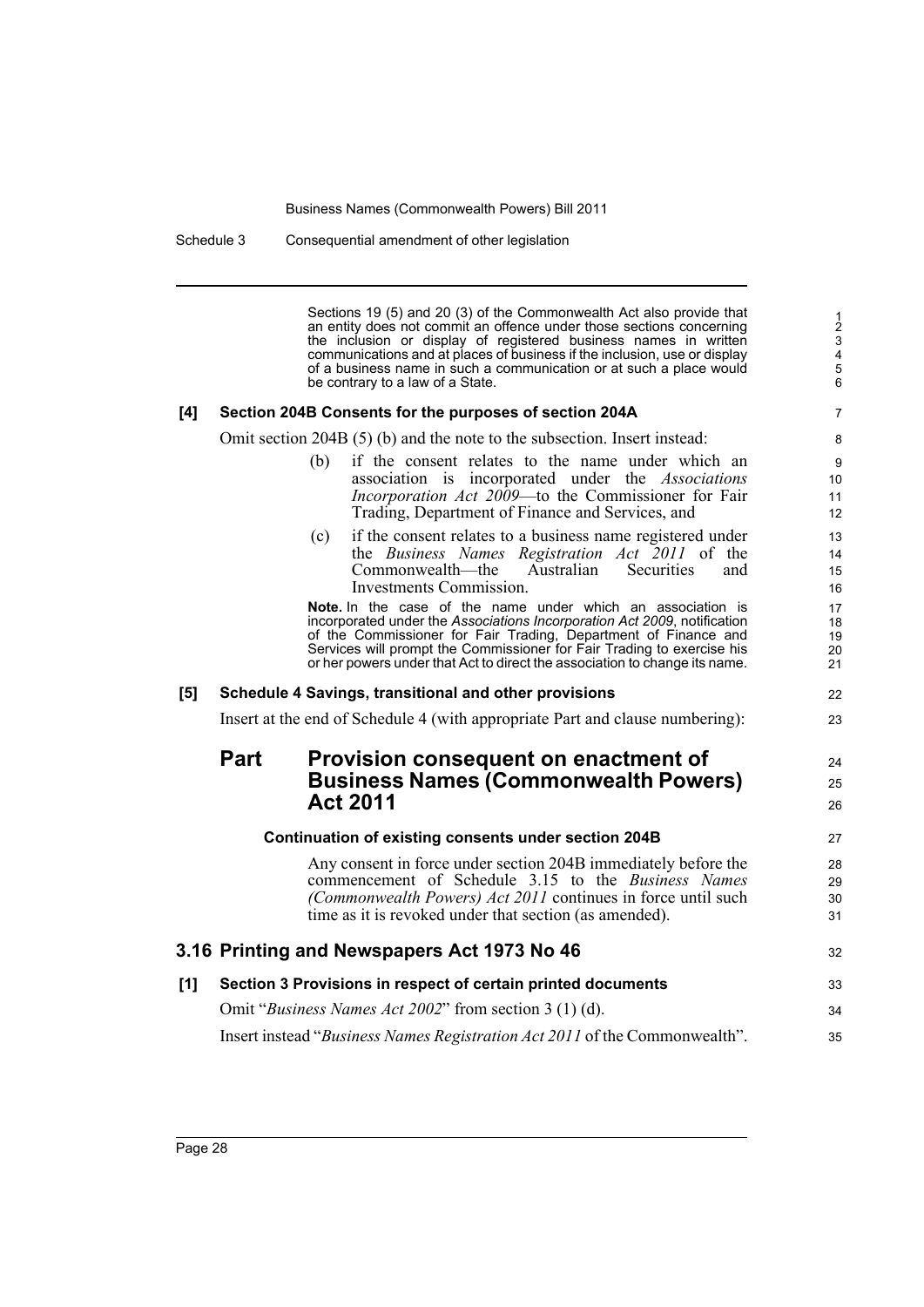Consequential amendment of other legislation Schedule 3

| [2] |                       | Section 4 Provision in respect of printing and publishing newspapers                                                                                                                                                                                                                                                                                                                                                    | $\mathbf{1}$                     |
|-----|-----------------------|-------------------------------------------------------------------------------------------------------------------------------------------------------------------------------------------------------------------------------------------------------------------------------------------------------------------------------------------------------------------------------------------------------------------------|----------------------------------|
|     |                       | Omit "Business Names Act 2002" from section 4 (1) (a).                                                                                                                                                                                                                                                                                                                                                                  | $\mathbf{2}$                     |
|     |                       | Insert instead "Business Names Registration Act 2011 of the Commonwealth".                                                                                                                                                                                                                                                                                                                                              | 3                                |
|     |                       | 3.17 Property, Stock and Business Agents Act 2002 No 66                                                                                                                                                                                                                                                                                                                                                                 | 4                                |
| [1] |                       | <b>Section 30 Business names</b>                                                                                                                                                                                                                                                                                                                                                                                        | 5                                |
|     |                       | Omit "Business Names Act 2002" from section 30 (1) (b).                                                                                                                                                                                                                                                                                                                                                                 | 6                                |
|     |                       | Insert instead "Business Names Registration Act 2011 of the Commonwealth".                                                                                                                                                                                                                                                                                                                                              | $\overline{7}$                   |
| [2] | <b>Section 30 (6)</b> |                                                                                                                                                                                                                                                                                                                                                                                                                         | 8                                |
|     |                       | Omit the subsection. Insert instead:                                                                                                                                                                                                                                                                                                                                                                                    | 9                                |
|     | (6)                   | The provisions of this section are intended to operate as referred<br>to in sections 12 (2) (e), 19 (5) and 20 (3) of the <i>Business Names</i><br>Registration Act 2011 of the Commonwealth.                                                                                                                                                                                                                           | 10 <sup>°</sup><br>11<br>12      |
|     |                       | Note. Section 12 (2) (e) of the Business Names Registration Act 2011 of<br>the Commonwealth (the <b>Commonwealth Act</b> ) provides that the<br>business names legislation referred to in that section is not intended to<br>exclude or limit the concurrent operation of a law of a State that imposes<br>obligations on an entity or class of entities that are in addition to<br>obligations imposed under that Act. | 13<br>14<br>15<br>16<br>17<br>18 |
|     |                       | Sections 19 (5) and 20 (3) of the Commonwealth Act also provide that<br>an entity does not commit an offence under those sections concerning<br>the inclusion or display of registered business names in written<br>communications and at places of business if the inclusion, use or display<br>of a business name in such a communication or at such a place would<br>be contrary to a law of a State.                | 19<br>20<br>21<br>22<br>23<br>24 |
|     |                       | 3.18 Security Industry Regulation 2007                                                                                                                                                                                                                                                                                                                                                                                  | 25                               |
| [1] | section 14 (2) (b)    | Clause 13 Information and particulars to accompany licence application:                                                                                                                                                                                                                                                                                                                                                 | 26<br>27                         |
|     |                       | Omit "Business Names Act 2002" wherever occurring.                                                                                                                                                                                                                                                                                                                                                                      | 28                               |
|     |                       | Insert instead "Business Names Registration Act 2011 of the Commonwealth".                                                                                                                                                                                                                                                                                                                                              | 29                               |
| [2] |                       | <b>Clause 33 Job advertisements</b>                                                                                                                                                                                                                                                                                                                                                                                     | 30                               |
|     | $2002$ ".             | Omit "business or proper name (within the meaning of the Business Names Act                                                                                                                                                                                                                                                                                                                                             | 31<br>32                         |
|     |                       | Insert instead "business name (within the meaning of the Business Names<br><i>Registration Act 2011</i> of the Commonwealth) or proper name".                                                                                                                                                                                                                                                                           | 33<br>34                         |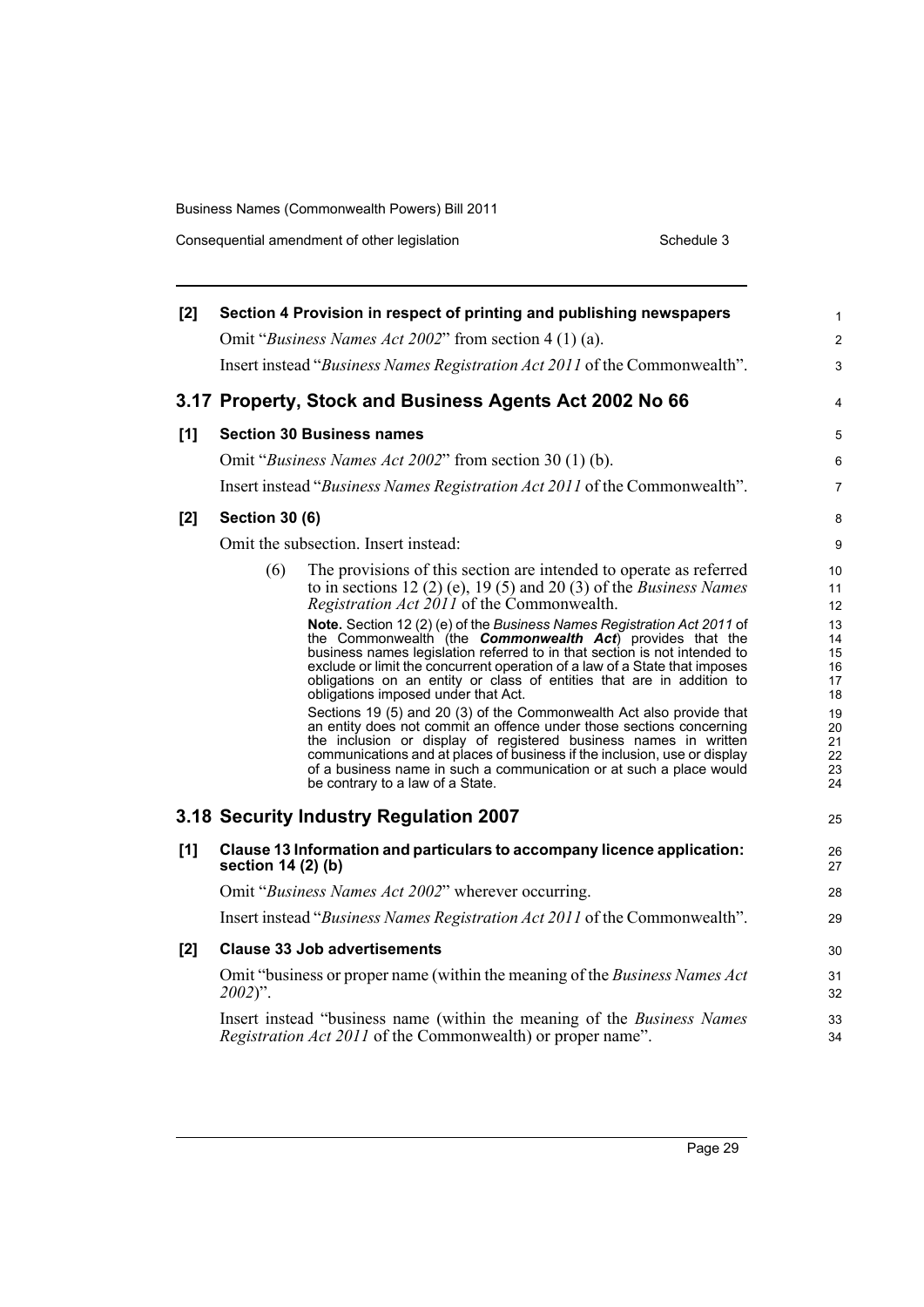Schedule 3 Consequential amendment of other legislation

| [3] | <b>Clause 33 (2)</b>                                |                 |               |                                                                                                                                                                                                                                                                                                                                                                                                          | $\mathbf{1}$                     |
|-----|-----------------------------------------------------|-----------------|---------------|----------------------------------------------------------------------------------------------------------------------------------------------------------------------------------------------------------------------------------------------------------------------------------------------------------------------------------------------------------------------------------------------------------|----------------------------------|
|     | Insert at the end of clause 33:                     |                 |               |                                                                                                                                                                                                                                                                                                                                                                                                          | 2                                |
|     | (2)                                                 | In this clause: |               |                                                                                                                                                                                                                                                                                                                                                                                                          |                                  |
|     |                                                     |                 |               | <i>proper name</i> means:                                                                                                                                                                                                                                                                                                                                                                                | 4                                |
|     |                                                     | (a)             |               | in relation to an individual:                                                                                                                                                                                                                                                                                                                                                                            | 5                                |
|     |                                                     |                 | (i)           | the individual's full name, or                                                                                                                                                                                                                                                                                                                                                                           | 6                                |
|     |                                                     |                 | (ii)          | the individual's family name, together with the<br>initials or abbreviations of one or more of the<br>individual's given names, and                                                                                                                                                                                                                                                                      | $\overline{7}$<br>8<br>9         |
|     |                                                     | (b)             | name.         | in relation to a corporation, the corporation's corporate                                                                                                                                                                                                                                                                                                                                                | 10<br>11                         |
| [4] |                                                     |                 |               | Clause 38B Information and particulars to accompany permit application                                                                                                                                                                                                                                                                                                                                   | 12                               |
|     |                                                     |                 |               | Omit "Business Names Act 2002" from clause 38B (2) (b).                                                                                                                                                                                                                                                                                                                                                  | 13                               |
|     |                                                     |                 |               | Insert instead "Business Names Registration Act 2011 of the Commonwealth".                                                                                                                                                                                                                                                                                                                               | 14                               |
|     | 3.19 Sheriff Act 2005 No 6                          |                 |               |                                                                                                                                                                                                                                                                                                                                                                                                          | 15                               |
| [1] |                                                     |                 |               | Section 11 Use of word "sheriff" in operating name                                                                                                                                                                                                                                                                                                                                                       | 16                               |
|     | Omit "Business Names Act 2002" from section 11 (5). |                 |               |                                                                                                                                                                                                                                                                                                                                                                                                          |                                  |
|     |                                                     |                 |               | Insert instead "Business Names Registration Act 2011 of the Commonwealth".                                                                                                                                                                                                                                                                                                                               | 18                               |
| [2] | <b>Section 11 (6)</b>                               |                 |               |                                                                                                                                                                                                                                                                                                                                                                                                          |                                  |
|     | Insert after section $11(5)$ :                      |                 |               |                                                                                                                                                                                                                                                                                                                                                                                                          |                                  |
|     | (6)                                                 |                 | Commonwealth. | The provisions of this section and section 12 are intended to<br>operate as referred to in sections 12 (2) (b) and (e), 19 (5) and<br>$20(3)$ of the <i>Business Names Registration Act 2011</i> of the                                                                                                                                                                                                  | 21<br>22<br>23<br>24             |
|     |                                                     |                 |               | Note. Section 12 (2) (b) and (e) of the Business Names Registration Act<br>2011 of the Commonwealth (the <b>Commonwealth Act</b> ) provide that the<br>business names legislation referred to in that section is not intended to<br>exclude or limit the concurrent operation of a law of a State that:                                                                                                  | 25<br>26<br>27<br>28             |
|     |                                                     | (a)             |               | prohibits or restricts the use of a word or expression by an entity<br>or class of entities, or                                                                                                                                                                                                                                                                                                          | 29<br>30                         |
|     |                                                     | (b)             |               | imposes obligations on an entity or class of entities that are in<br>addition to obligations imposed under that Act.                                                                                                                                                                                                                                                                                     | 31<br>32                         |
|     |                                                     |                 |               | Sections 19 (5) and 20 (3) of the Commonwealth Act also provide that<br>an entity does not commit an offence under those sections concerning<br>the inclusion or display of registered business names in written<br>communications and at places of business if the inclusion, use or display<br>of a business name in such a communication or at such a place would<br>be contrary to a law of a State. | 33<br>34<br>35<br>36<br>37<br>38 |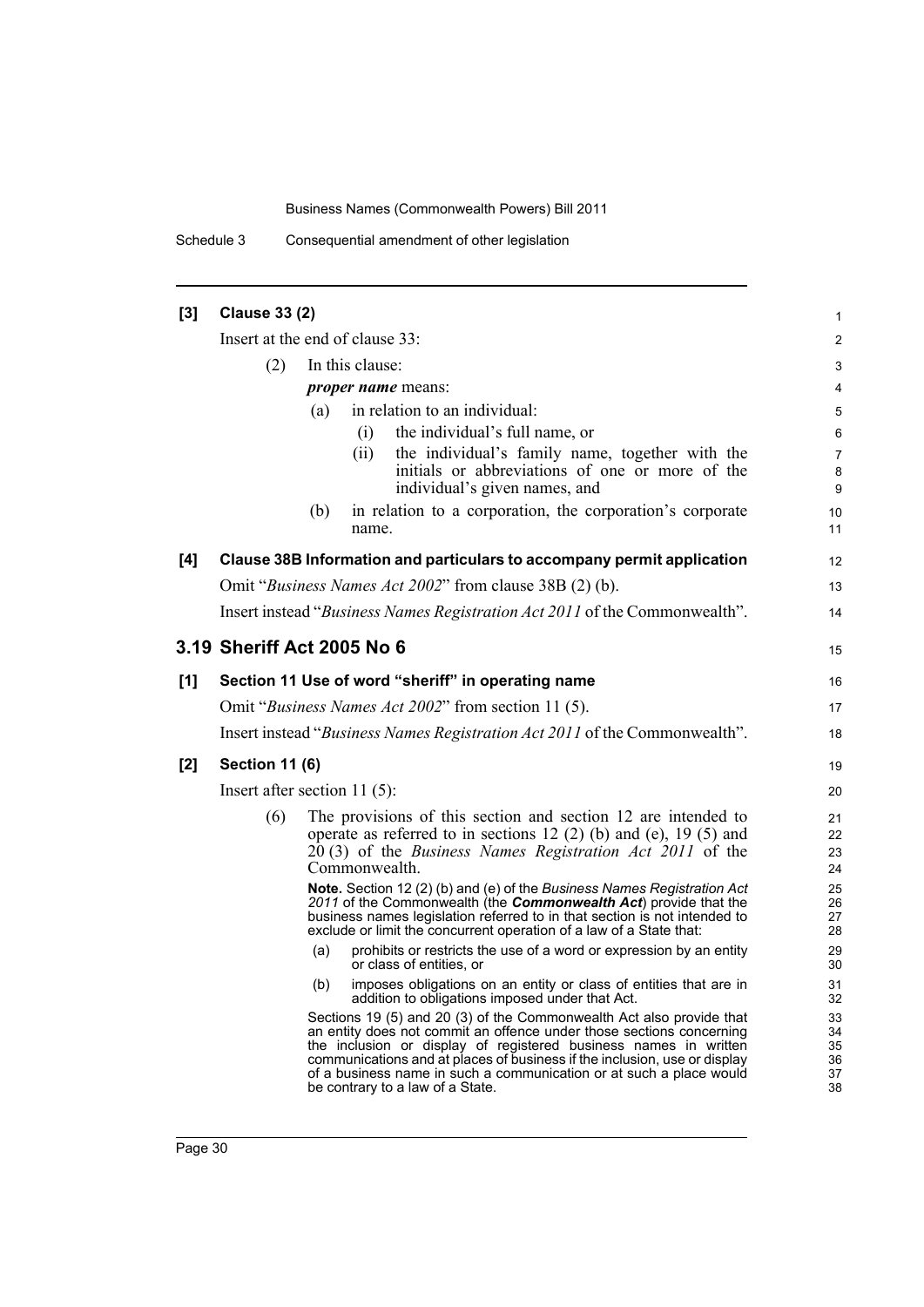Consequential amendment of other legislation Schedule 3

| [3] | Section 12 Consents for the purposes of section 11                                                                                                                                                                                                                                                                                             | 1                          |  |  |  |  |  |
|-----|------------------------------------------------------------------------------------------------------------------------------------------------------------------------------------------------------------------------------------------------------------------------------------------------------------------------------------------------|----------------------------|--|--|--|--|--|
|     | Omit section 12 $(5)$ (b) and the note to the subsection. Insert instead:                                                                                                                                                                                                                                                                      |                            |  |  |  |  |  |
|     | if the consent relates to the name under which an<br>(b)<br>association is incorporated under the Associations<br><i>Incorporation Act 2009</i> —to the Director-General of the<br>Department of Finance and Services, and                                                                                                                     | 3<br>4<br>5<br>6           |  |  |  |  |  |
|     | (c)<br>if the consent relates to a business name registered under<br>the Business Names Registration Act 2011 of the<br>Commonwealth—the<br>Australian<br><b>Securities</b><br>and<br>Investments Commission.                                                                                                                                  | 7<br>8<br>9<br>10          |  |  |  |  |  |
|     | Note. In the case of the name under which an association is<br>incorporated under the Associations Incorporation Act 2009, notification<br>of the Director-General of the Department of Finance and Services will<br>prompt the Director-General to exercise his or her powers under that Act<br>to direct the association to change its name. | 11<br>12<br>13<br>14<br>15 |  |  |  |  |  |
| [4] | Section 12 (6) and (7)                                                                                                                                                                                                                                                                                                                         | 16                         |  |  |  |  |  |
|     | Omit "Department of Commerce" wherever occurring.                                                                                                                                                                                                                                                                                              | 17                         |  |  |  |  |  |
|     | Insert instead "Department of Finance and Services".                                                                                                                                                                                                                                                                                           | 18                         |  |  |  |  |  |
| [5] | Schedule 2 Savings, transitional and other provisions                                                                                                                                                                                                                                                                                          | 19                         |  |  |  |  |  |
|     | Insert at the end of Schedule 2 (with appropriate Part and clause numbering):                                                                                                                                                                                                                                                                  | 20                         |  |  |  |  |  |
|     | Part<br>Provision consequent on enactment of<br><b>Business Names (Commonwealth Powers)</b><br><b>Act 2011</b>                                                                                                                                                                                                                                 | 21<br>22<br>23             |  |  |  |  |  |
|     | Continuation of existing consents under section 12                                                                                                                                                                                                                                                                                             | 24                         |  |  |  |  |  |
|     | Any consent in force under section 12 immediately before the<br>commencement of Schedule 3.19 to the Business Names<br>(Commonwealth Powers) Act 2011 continues in force until such<br>time as it is revoked under that section (as amended).                                                                                                  | 25<br>26<br>27<br>28       |  |  |  |  |  |
|     | 3.20 Sheriff Regulation 2011                                                                                                                                                                                                                                                                                                                   | 29                         |  |  |  |  |  |
|     | <b>Clause 7 Matters for consideration for consents</b>                                                                                                                                                                                                                                                                                         | 30                         |  |  |  |  |  |
|     | Omit "Business Names Act 2002" from clause 7 (a).                                                                                                                                                                                                                                                                                              | 31                         |  |  |  |  |  |
|     | Insert instead "Business Names Registration Act 2011 of the Commonwealth".                                                                                                                                                                                                                                                                     | 32                         |  |  |  |  |  |

Page 31